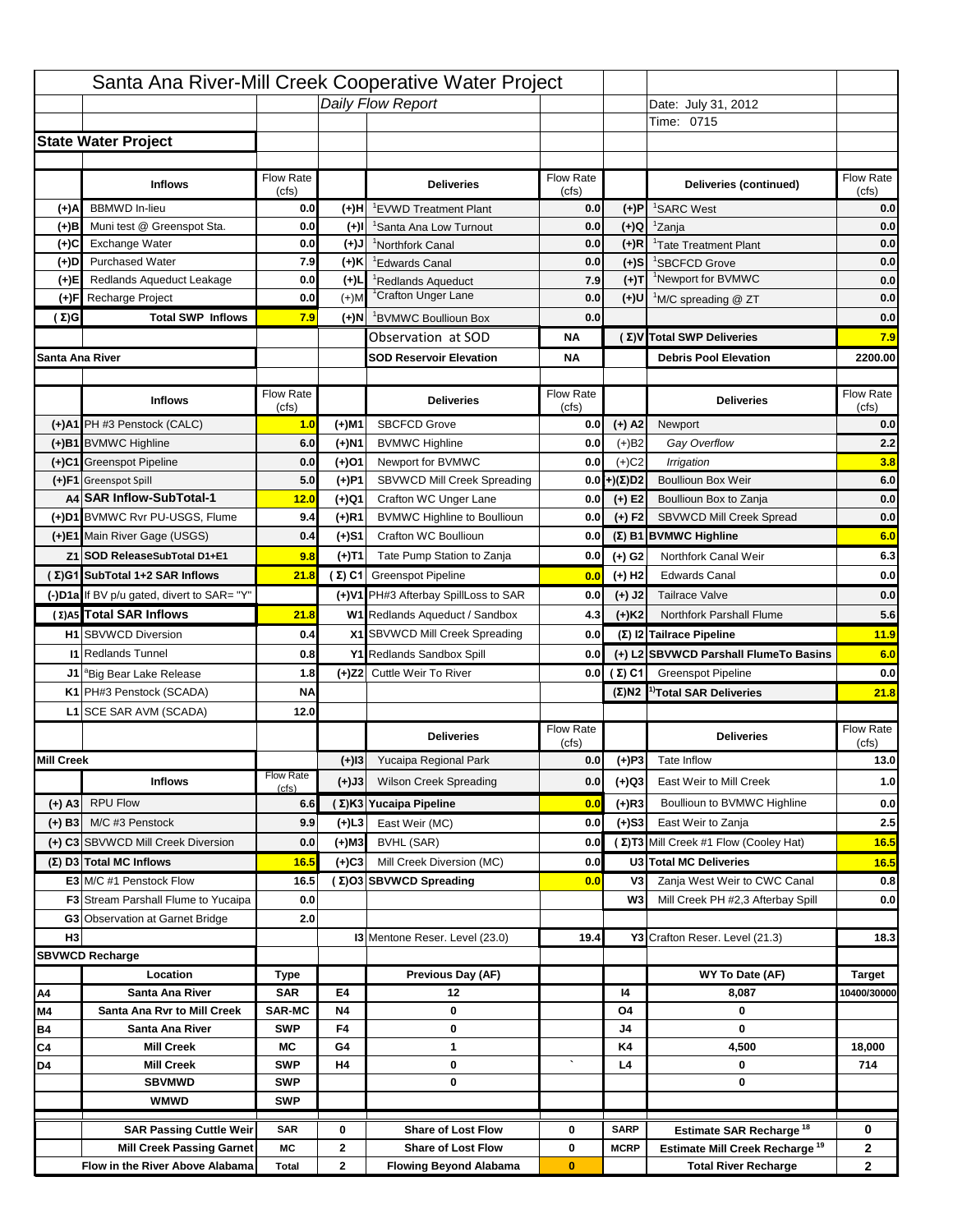|                   |                                                                    |                    |                  | Santa Ana River-Mill Creek Cooperative Water Project   |                           |                            |                                                                                         |                              |
|-------------------|--------------------------------------------------------------------|--------------------|------------------|--------------------------------------------------------|---------------------------|----------------------------|-----------------------------------------------------------------------------------------|------------------------------|
|                   |                                                                    |                    |                  | Daily Flow Report                                      |                           |                            | Date: July 30, 2012                                                                     |                              |
|                   |                                                                    |                    |                  |                                                        |                           |                            | Time: 0715                                                                              |                              |
|                   | <b>State Water Project</b>                                         |                    |                  |                                                        |                           |                            |                                                                                         |                              |
|                   |                                                                    |                    |                  |                                                        |                           |                            |                                                                                         |                              |
|                   | <b>Inflows</b>                                                     | Flow Rate          |                  | <b>Deliveries</b>                                      | <b>Flow Rate</b>          |                            | Deliveries (continued)                                                                  | Flow Rate                    |
| (+)A              | <b>BBMWD</b> In-lieu                                               | (cfs)<br>0.0       | (+)H             | 'EVWD Treatment Plant                                  | (cfs)<br>0.0              | (+)P                       | <sup>1</sup> SARC West                                                                  | (cfs)<br>0.0                 |
| (+)B              | Muni test @ Greenspot Sta.                                         | 0.0                | $(+)$ l          | 'Santa Ana Low Turnout                                 | 0.0                       | $(+)Q$                     | <sup>1</sup> Zanja                                                                      | 0.0                          |
| (+)C              | Exchange Water                                                     | 0.0                | $(L(+)$          | <sup>1</sup> Northfork Canal                           | 0.0                       | $(+)R$                     | <sup>1</sup> Tate Treatment Plant                                                       | 0.0                          |
| (+)D              | <b>Purchased Water</b>                                             | 13.1               | (+)K             | <sup>1</sup> Edwards Canal                             | 0.0                       | $(+)$ S                    | <sup>1</sup> SBCFCD Grove                                                               | 0.0                          |
| (+)E              | Redlands Aqueduct Leakage                                          | 0.0                | $(+)1$           | <sup>1</sup> Redlands Aqueduct                         | 8.0                       | $(+)T$                     | <sup>1</sup> Newport for BVMWC                                                          | 0.0                          |
| (+)F              | Recharge Project                                                   | 0.0                | $(+)$ M          | <sup>1</sup> Crafton Unger Lane                        | 5.1                       | $(+)$ U                    | <sup>1</sup> M/C spreading @ ZT                                                         | 0.0                          |
| (Σ)G              | <b>Total SWP Inflows</b>                                           | 13.1               | $(+)$ N          | <sup>1</sup> BVMWC Boullioun Box                       | 0.0                       |                            |                                                                                         | 0.0                          |
|                   |                                                                    |                    |                  | Observation at SOD                                     | ΝA                        |                            | (Σ) V Total SWP Deliveries                                                              | 13.1                         |
| Santa Ana River   |                                                                    |                    |                  | <b>SOD Reservoir Elevation</b>                         | ΝA                        |                            | <b>Debris Pool Elevation</b>                                                            | 2200.00                      |
|                   |                                                                    |                    |                  |                                                        |                           |                            |                                                                                         |                              |
|                   | <b>Inflows</b>                                                     | Flow Rate          |                  | <b>Deliveries</b>                                      | Flow Rate                 |                            | <b>Deliveries</b>                                                                       | Flow Rate<br>(cfs)           |
|                   | (+)A1 PH #3 Penstock (CALC)                                        | (cfs)<br>1.0       | (+)M1            | <b>SBCFCD Grove</b>                                    | (cfs)<br>0.0              | $(+)$ A2                   | Newport                                                                                 | 0.0                          |
|                   | (+)B1 BVMWC Highline                                               | 6.0                | (+)N1            | <b>BVMWC Highline</b>                                  | 0.0                       | $(+)B2$                    | Gay Overflow                                                                            | 2.7                          |
|                   | (+)C1 Greenspot Pipeline                                           | 0.0                | (+)01            | Newport for BVMWC                                      | 0.0                       | $(+)$ C <sub>2</sub>       | Irrigation                                                                              | 3.3                          |
|                   | (+)F1 Greenspot Spill                                              | 4.0                | (+)P1            | SBVWCD Mill Creek Spreading                            | 0.0                       | (+)(Σ)D2                   | <b>Boullioun Box Weir</b>                                                               | 6.0                          |
|                   | A4 SAR Inflow-SubTotal-1                                           | 11.0               | (+)Q1            | Crafton WC Unger Lane                                  | 0.0                       | $(+) E2$                   | Boullioun Box to Zanja                                                                  | 0.0                          |
|                   | (+)D1 BVMWC Rvr PU-USGS, Flume                                     | 9.9                | $(+)$ R1         | <b>BVMWC Highline to Boullioun</b>                     | 0.0                       | $(+) F2$                   | SBVWCD Mill Creek Spread                                                                | 0.0                          |
|                   | (+)E1 Main River Gage (USGS)                                       | 0.6                | (+)S1            | Crafton WC Boullioun                                   | 0.0                       |                            | $(\Sigma)$ B1 BVMWC Highline                                                            | 6.0                          |
|                   | Z1 SOD ReleaseSubTotal D1+E1                                       | 10.5               |                  | Tate Pump Station to Zanja                             | 0.0                       |                            | Northfork Canal Weir                                                                    | 6.4                          |
|                   | (Σ)G1 SubTotal 1+2 SAR Inflows                                     | 21.5               | (+)T1            | (Σ) C1 Greenspot Pipeline                              |                           | (+) G2                     | <b>Edwards Canal</b>                                                                    | 1.0                          |
|                   |                                                                    |                    |                  |                                                        | 0.0                       | $(+)$ H <sub>2</sub>       |                                                                                         |                              |
|                   | (-)D1a If BV p/u gated, divert to SAR= "Y"                         |                    |                  | (+)V1 PH#3 Afterbay SpillLoss to SAR                   | 0.0                       | $(+)$ J2                   | <b>Tailrace Valve</b>                                                                   | 0.0                          |
|                   | (Σ) A5 Total SAR Inflows                                           | 21.5               |                  | W1 Redlands Aqueduct / Sandbox                         | 3.9                       | $(+)$ K <sub>2</sub>       | <b>Northfork Parshall Flume</b>                                                         | 4.4                          |
|                   | <b>H1</b> SBVWCD Diversion                                         | 0.6                |                  | X1 SBVWCD Mill Creek Spreading                         | 0.0                       |                            | (Σ) I2 Tailrace Pipeline                                                                | 11.8                         |
|                   | <b>11 Redlands Tunnel</b>                                          | 0.8                |                  | Y1 Redlands Sandbox Spill                              | 0.0                       |                            | (+) L2 SBVWCD Parshall FlumeTo Basins                                                   | 5.0                          |
|                   | J1 <sup>a</sup> Big Bear Lake Release                              | 1.8                |                  | (+)Z2 Cuttle Weir To River                             |                           | 0.0 $(\Sigma)$ C1          | <b>Greenspot Pipeline</b>                                                               | 0.0                          |
|                   | K1 PH#3 Penstock (SCADA)                                           | <b>NA</b>          |                  |                                                        |                           |                            | $(\Sigma)$ N2 <sup>1)</sup> Total SAR Deliveries                                        | 21.5                         |
|                   | L1 SCE SAR AVM (SCADA)                                             | 11.0               |                  |                                                        |                           |                            |                                                                                         |                              |
|                   |                                                                    |                    |                  | <b>Deliveries</b>                                      | <b>Flow Rate</b><br>(cfs) |                            | <b>Deliveries</b>                                                                       | Flow Rate<br>(cts)           |
| <b>Mill Creek</b> |                                                                    |                    | $(+)$ 13         | Yucaipa Regional Park                                  | 0.0                       | $(+)P3$                    | Tate Inflow                                                                             | 13.0                         |
|                   | <b>Inflows</b>                                                     | <b>Flow Rate</b>   | (+)J3            | <b>Wilson Creek Spreading</b>                          | 0.0                       | (+)Q3                      | East Weir to Mill Creek                                                                 | 3.0                          |
|                   | <b>RPU Flow</b>                                                    | (cfs)              |                  |                                                        |                           | $(+)$ R3                   | Boullioun to BVMWC Highline                                                             |                              |
| $(+)$ A3          |                                                                    | 7.9                |                  | (Σ)K3 Yucaipa Pipeline                                 | 0.0                       |                            |                                                                                         | 0.0                          |
| $(+)$ B3          | M/C #3 Penstock                                                    | 10.0               | $(+)$ L3         | East Weir (MC)                                         | 3.0                       | $(+)$ S3                   | East Weir to Zanja                                                                      | 1.9                          |
|                   | (+) C3 SBVWCD Mill Creek Diversion                                 | 0.0                | (+)M3            | BVHL (SAR)                                             | 0.0                       |                            | (Σ) T3 Mill Creek #1 Flow (Cooley Hat)                                                  | <b>17.9</b>                  |
|                   | (Σ) D3 Total MC Inflows                                            | 17.9               | $(+)C3$          | Mill Creek Diversion (MC)                              | 0.0                       |                            | U3 Total MC Deliveries                                                                  | 17.9                         |
|                   | E3 M/C #1 Penstock Flow                                            | 17.9               |                  | (Σ)O3 SBVWCD Spreading                                 | 3.0                       | V3                         | Zanja West Weir to CWC Canal                                                            | 4.4                          |
|                   | <b>F3</b> Stream Parshall Flume to Yucaipa                         | 0.0                |                  |                                                        |                           | W <sub>3</sub>             | Mill Creek PH #2,3 Afterbay Spill                                                       | 0.0                          |
| H <sub>3</sub>    | G3 Observation at Garnet Bridge                                    | 2.0                |                  | <b>13 Mentone Reser. Level (23.0)</b>                  | 19.5                      |                            | Y3 Crafton Reser. Level (21.3)                                                          | 20.0                         |
|                   |                                                                    |                    |                  |                                                        |                           |                            |                                                                                         |                              |
|                   | <b>SBVWCD Recharge</b><br>Location                                 |                    |                  | Previous Day (AF)                                      |                           |                            | WY To Date (AF)                                                                         |                              |
|                   |                                                                    | Type<br><b>SAR</b> | E4               |                                                        |                           | 14                         |                                                                                         | <b>Target</b><br>10400/30000 |
| Α4<br>M4          | Santa Ana River<br>Santa Ana Rvr to Mill Creek                     | <b>SAR-MC</b>      | <b>N4</b>        | 30<br>0                                                |                           | O4                         | 8,075<br>0                                                                              |                              |
| Β4                |                                                                    |                    |                  |                                                        |                           |                            |                                                                                         |                              |
| C4                |                                                                    |                    |                  |                                                        |                           |                            |                                                                                         |                              |
| D4                | Santa Ana River                                                    | <b>SWP</b>         | F4               | 0                                                      |                           | J4                         | 0                                                                                       |                              |
|                   | <b>Mill Creek</b><br><b>Mill Creek</b>                             | МC<br><b>SWP</b>   | G4<br>H4         | 5<br>0                                                 |                           | K4<br>L4                   | 4,498<br>0                                                                              | 18,000<br>714                |
|                   | <b>SBVMWD</b>                                                      | <b>SWP</b>         |                  | 0                                                      |                           |                            | 0                                                                                       |                              |
|                   | <b>WMWD</b>                                                        | <b>SWP</b>         |                  |                                                        |                           |                            |                                                                                         |                              |
|                   |                                                                    |                    |                  |                                                        |                           |                            |                                                                                         |                              |
|                   | <b>SAR Passing Cuttle Weir</b><br><b>Mill Creek Passing Garnet</b> | <b>SAR</b><br>МC   | 0<br>$\mathbf 2$ | <b>Share of Lost Flow</b><br><b>Share of Lost Flow</b> | 0<br>0                    | <b>SARP</b><br><b>MCRP</b> | <b>Estimate SAR Recharge<sup>18</sup></b><br>Estimate Mill Creek Recharge <sup>19</sup> | 0<br>2                       |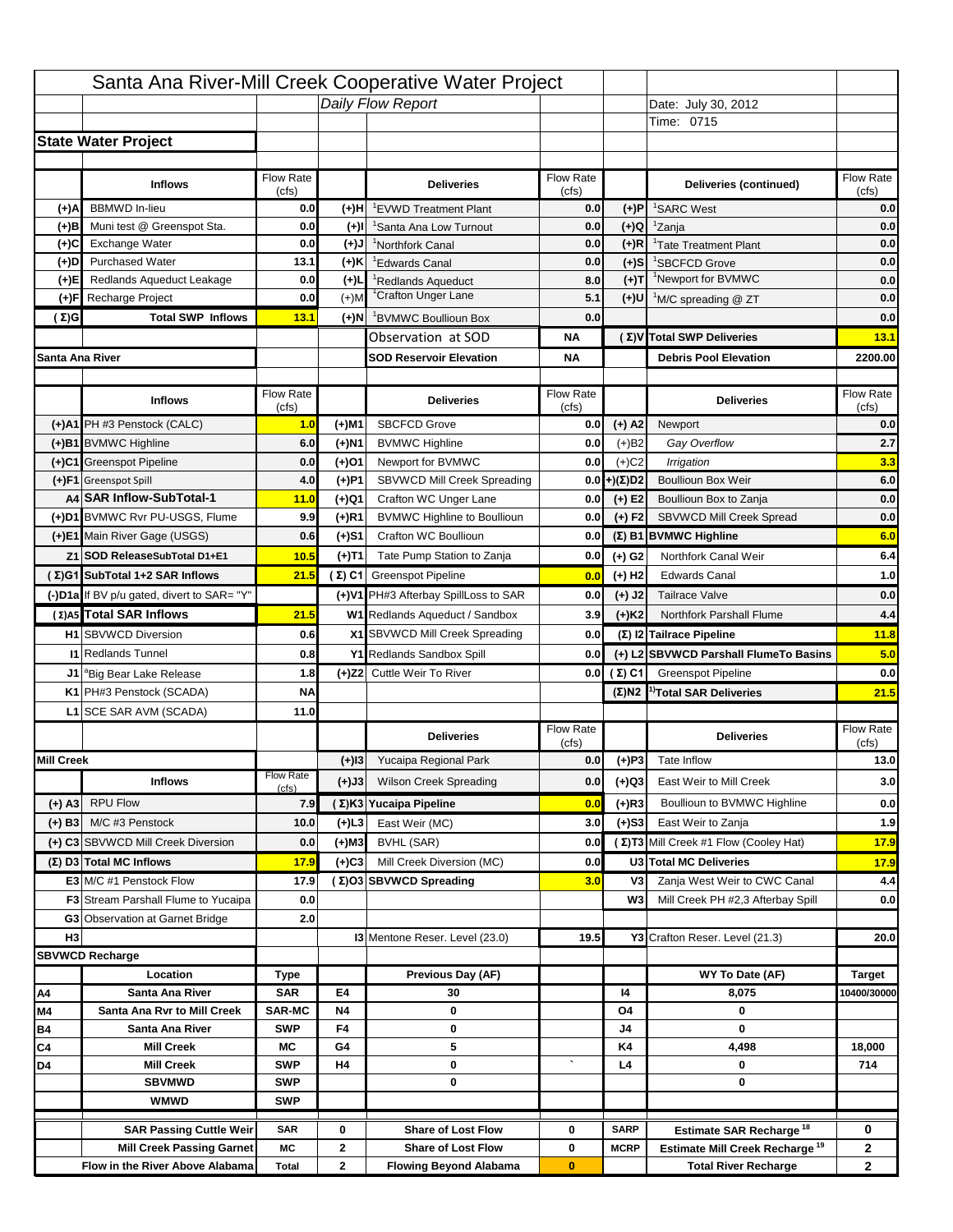|                   |                                            |                    |              | Santa Ana River-Mill Creek Cooperative Water Project |                           |                      |                                                  |                    |
|-------------------|--------------------------------------------|--------------------|--------------|------------------------------------------------------|---------------------------|----------------------|--------------------------------------------------|--------------------|
|                   |                                            |                    |              | Daily Flow Report                                    |                           |                      | Date: July 27, 2012                              |                    |
|                   |                                            |                    |              |                                                      |                           |                      | Time: 0715                                       |                    |
|                   | <b>State Water Project</b>                 |                    |              |                                                      |                           |                      |                                                  |                    |
|                   |                                            |                    |              |                                                      |                           |                      |                                                  |                    |
|                   | <b>Inflows</b>                             | Flow Rate          |              | <b>Deliveries</b>                                    | <b>Flow Rate</b>          |                      | Deliveries (continued)                           | Flow Rate          |
| (+)A              | <b>BBMWD</b> In-lieu                       | (cfs)<br>0.0       | (+)H         | 'EVWD Treatment Plant                                | (cfs)<br>0.0              | (+)P                 | <sup>1</sup> SARC West                           | (cfs)<br>0.0       |
| (+)B              | Muni test @ Greenspot Sta.                 | 0.0                | $(+)$ l      | 'Santa Ana Low Turnout                               | 0.0                       | $(+)Q$               | <sup>1</sup> Zanja                               | 0.0                |
| (+)C              | Exchange Water                             | 0.0                | $(L(+)$      | <sup>1</sup> Northfork Canal                         | 0.0                       | $(+)R$               | <sup>1</sup> Tate Treatment Plant                | 0.0                |
| (+)D              | <b>Purchased Water</b>                     | 13.8               | (+)K         | <sup>1</sup> Edwards Canal                           | 0.0                       | $(+)$ S              | <sup>1</sup> SBCFCD Grove                        | 0.0                |
| (+)E              | Redlands Aqueduct Leakage                  | 0.0                | $(+)1$       | <sup>1</sup> Redlands Aqueduct                       | 8.0                       | $(+)T$               | <sup>1</sup> Newport for BVMWC                   | 0.8                |
| (+)F              | Recharge Project                           | 0.0                | $(+)$ M      | <sup>1</sup> Crafton Unger Lane                      | 5.0                       | $(+)$ U              | <sup>1</sup> M/C spreading @ ZT                  | 0.0                |
| (Σ)G              | <b>Total SWP Inflows</b>                   | 13.8               | $(+)$ N      | <sup>1</sup> BVMWC Boullioun Box                     | 0.0                       |                      |                                                  | 0.0                |
|                   |                                            |                    |              | Observation at SOD                                   | ΝA                        |                      | (Σ) V Total SWP Deliveries                       | 13.8               |
| Santa Ana River   |                                            |                    |              | <b>SOD Reservoir Elevation</b>                       | ΝA                        |                      | <b>Debris Pool Elevation</b>                     | 2200.00            |
|                   |                                            |                    |              |                                                      |                           |                      |                                                  |                    |
|                   | <b>Inflows</b>                             | Flow Rate          |              | <b>Deliveries</b>                                    | Flow Rate                 |                      | <b>Deliveries</b>                                | Flow Rate<br>(cfs) |
|                   | (+)A1 PH #3 Penstock (CALC)                | (cfs)<br>1.7       | (+)M1        | <b>SBCFCD Grove</b>                                  | (cfs)<br>0.0              | $(+)$ A2             | Newport                                          | 0.0                |
|                   | (+)B1 BVMWC Highline                       | 6.0                | (+)N1        | <b>BVMWC Highline</b>                                | 0.0                       | $(+)B2$              | Gay Overflow                                     | 2.0                |
|                   | (+)C1 Greenspot Pipeline                   | 0.0                | (+)01        | Newport for BVMWC                                    | 0.0                       | $(+)$ C <sub>2</sub> | Irrigation                                       | 4.0                |
|                   | (+)F1 Greenspot Spill                      | 5.5                | (+)P1        | SBVWCD Mill Creek Spreading                          | 0.0                       | (+)(Σ)D2             | <b>Boullioun Box Weir</b>                        | 6.0                |
|                   | A4 SAR Inflow-SubTotal-1                   | 13.2               | (+)Q1        | Crafton WC Unger Lane                                | 0.0                       | $(+) E2$             | Boullioun Box to Zanja                           | 0.0                |
|                   | (+)D1 BVMWC Rvr PU-USGS, Flume             | 7.2                | $(+)$ R1     | <b>BVMWC Highline to Boullioun</b>                   | 0.0                       | $(+) F2$             | SBVWCD Mill Creek Spread                         | 0.0                |
|                   | (+)E1 Main River Gage (USGS)               | 0.6                | (+)S1        | Crafton WC Boullioun                                 | 0.0                       |                      | $(\Sigma)$ B1 BVMWC Highline                     | 6.0                |
|                   | Z1 SOD ReleaseSubTotal D1+E1               | 7.8                |              | Tate Pump Station to Zanja                           | 0.0                       |                      | Northfork Canal Weir                             | 8.9                |
|                   | (Σ)G1 SubTotal 1+2 SAR Inflows             | 21.0               | (+)T1        | (Σ) C1 Greenspot Pipeline                            |                           | (+) G2               | <b>Edwards Canal</b>                             | 0.0                |
|                   |                                            |                    |              |                                                      | 0.0                       | $(+)$ H <sub>2</sub> |                                                  |                    |
|                   | (-)D1a If BV p/u gated, divert to SAR= "Y" |                    |              | (+)V1 PH#3 Afterbay SpillLoss to SAR                 | 0.0                       | $(+)$ J2             | <b>Tailrace Valve</b>                            | 0.0                |
|                   | (Σ) A5 Total SAR Inflows                   | 21.0               |              | W1 Redlands Aqueduct / Sandbox                       | 3.9                       | $(+)$ K <sub>2</sub> | <b>Northfork Parshall Flume</b>                  | 2.4                |
|                   | <b>H1</b> SBVWCD Diversion                 | 0.6                |              | X1 SBVWCD Mill Creek Spreading                       | 0.0                       |                      | (Σ) I2 Tailrace Pipeline                         | 11.3               |
|                   | <b>11 Redlands Tunnel</b>                  | 0.8                |              | Y1 Redlands Sandbox Spill                            | 0.0                       |                      | (+) L2 SBVWCD Parshall FlumeTo Basins            | 3.0                |
|                   | J1 <sup>a</sup> Big Bear Lake Release      | 1.8                |              | (+)Z2 Cuttle Weir To River                           |                           | 0.0 $(\Sigma)$ C1    | <b>Greenspot Pipeline</b>                        | 0.0                |
|                   | K1 PH#3 Penstock (SCADA)                   | <b>NA</b>          |              |                                                      |                           |                      | $(\Sigma)$ N2 <sup>1)</sup> Total SAR Deliveries | 21.0               |
|                   | L1 SCE SAR AVM (SCADA)                     | 11.8               |              |                                                      |                           |                      |                                                  |                    |
|                   |                                            |                    |              | <b>Deliveries</b>                                    | <b>Flow Rate</b><br>(cfs) |                      | <b>Deliveries</b>                                | Flow Rate<br>(cts) |
| <b>Mill Creek</b> |                                            |                    | $(+)$ 13     | Yucaipa Regional Park                                | 0.0                       | $(+)P3$              | Tate Inflow                                      | 13.0               |
|                   | <b>Inflows</b>                             | <b>Flow Rate</b>   | (+)J3        | <b>Wilson Creek Spreading</b>                        | 0.0                       | (+)Q3                | East Weir to Mill Creek                          | 0.0                |
|                   | <b>RPU Flow</b>                            | (cfs)              |              |                                                      |                           | $(+)$ R3             | Boullioun to BVMWC Highline                      |                    |
| $(+)$ A3          |                                            | 6.9                |              | (Σ)K3 Yucaipa Pipeline                               | 0.0                       |                      |                                                  | 0.0                |
| $(+)$ B3          | M/C #3 Penstock                            | 10.0               | $(+)$ L3     | East Weir (MC)                                       | 0.0                       | $(+)$ S3             | East Weir to Zanja                               | 3.9                |
|                   | (+) C3 SBVWCD Mill Creek Diversion         | 0.0                | (+)M3        | BVHL (SAR)                                           | 0.0                       |                      | (Σ) T3 Mill Creek #1 Flow (Cooley Hat)           | 16.9               |
|                   | (Σ) D3 Total MC Inflows                    | 16.9               | $(+)C3$      | Mill Creek Diversion (MC)                            | 0.0                       |                      | U3 Total MC Deliveries                           | 16.9               |
|                   | E3 M/C #1 Penstock Flow                    | 16.9               |              | (Σ)O3 SBVWCD Spreading                               | 0.0                       | V3                   | Zanja West Weir to CWC Canal                     | 6.7                |
|                   | <b>F3</b> Stream Parshall Flume to Yucaipa | 0.0                |              |                                                      |                           | W <sub>3</sub>       | Mill Creek PH #2,3 Afterbay Spill                | 0.0                |
| H <sub>3</sub>    | G3 Observation at Garnet Bridge            | 2.0                |              | 13 Mentone Reser. Level (23.0)                       | 19.7                      |                      | Y3 Crafton Reser. Level (21.3)                   | 16.2               |
|                   |                                            |                    |              |                                                      |                           |                      |                                                  |                    |
|                   | <b>SBVWCD Recharge</b><br>Location         |                    |              | Previous Day (AF)                                    |                           |                      | WY To Date (AF)                                  | <b>Target</b>      |
|                   | Santa Ana River                            | Type<br><b>SAR</b> | E4           |                                                      |                           | 14                   | 8,045                                            | 10400/30000        |
| Α4<br>M4          | Santa Ana Rvr to Mill Creek                | <b>SAR-MC</b>      | <b>N4</b>    | 6<br>0                                               |                           | O4                   | 0                                                |                    |
| Β4                | Santa Ana River                            | <b>SWP</b>         | F4           | 0                                                    |                           | J4                   | 0                                                |                    |
| C4                | <b>Mill Creek</b>                          | МC                 | G4           | 0                                                    |                           | K4                   | 4,494                                            | 18,000             |
| D4                | <b>Mill Creek</b>                          | <b>SWP</b>         | H4           | 0                                                    |                           | L4                   | 0                                                | 714                |
|                   | <b>SBVMWD</b>                              | <b>SWP</b>         |              | 0                                                    |                           |                      | 0                                                |                    |
|                   | <b>WMWD</b>                                | <b>SWP</b>         |              |                                                      |                           |                      |                                                  |                    |
|                   | <b>SAR Passing Cuttle Weir</b>             | <b>SAR</b>         | 0            | <b>Share of Lost Flow</b>                            | 0                         | <b>SARP</b>          | <b>Estimate SAR Recharge<sup>18</sup></b>        | 0                  |
|                   | <b>Mill Creek Passing Garnet</b>           | МC                 | $\mathbf 2$  | <b>Share of Lost Flow</b>                            | 0                         | <b>MCRP</b>          | Estimate Mill Creek Recharge <sup>19</sup>       | 2                  |
|                   | Flow in the River Above Alabama            | <b>Total</b>       | $\mathbf{2}$ | <b>Flowing Beyond Alabama</b>                        | $\bf{0}$                  |                      | <b>Total River Recharge</b>                      | 2                  |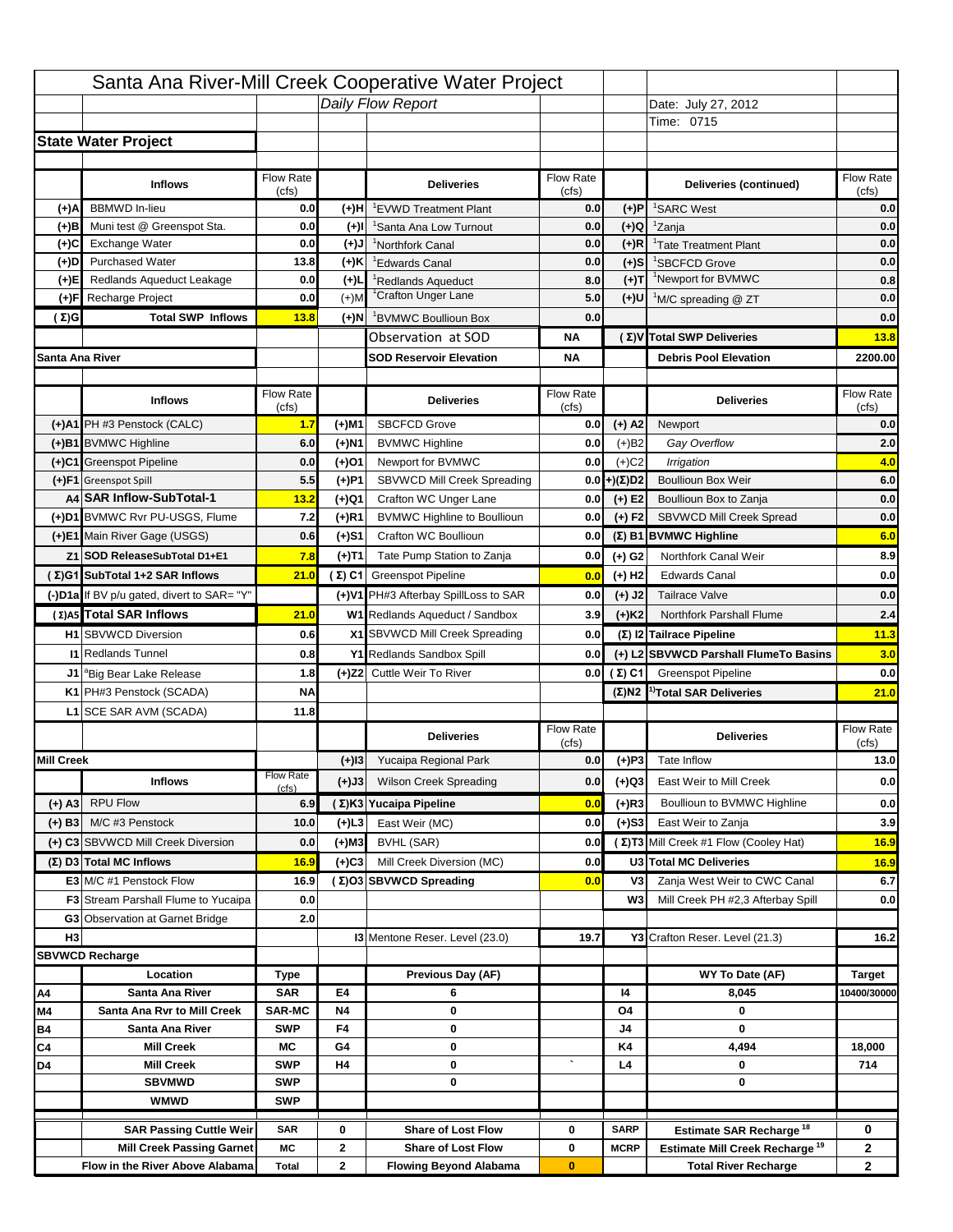|                   |                                            |                    |             | Santa Ana River-Mill Creek Cooperative Water Project |                           |                      |                                                  |                              |
|-------------------|--------------------------------------------|--------------------|-------------|------------------------------------------------------|---------------------------|----------------------|--------------------------------------------------|------------------------------|
|                   |                                            |                    |             | Daily Flow Report                                    |                           |                      | Date: July 26, 2012                              |                              |
|                   |                                            |                    |             |                                                      |                           |                      | Time: 0715                                       |                              |
|                   | <b>State Water Project</b>                 |                    |             |                                                      |                           |                      |                                                  |                              |
|                   |                                            |                    |             |                                                      |                           |                      |                                                  |                              |
|                   | <b>Inflows</b>                             | Flow Rate          |             | <b>Deliveries</b>                                    | <b>Flow Rate</b>          |                      | Deliveries (continued)                           | Flow Rate                    |
| (+)A              | <b>BBMWD</b> In-lieu                       | (cfs)<br>0.0       | (+)H        | 'EVWD Treatment Plant                                | (cfs)<br>0.0              | (+)P                 | <sup>1</sup> SARC West                           | (cfs)<br>0.0                 |
| (+)B              | Muni test @ Greenspot Sta.                 | 0.0                | $(+)$ l     | 'Santa Ana Low Turnout                               | 0.0                       | $(+)Q$               | <sup>1</sup> Zanja                               | 0.0                          |
| (+)C              | Exchange Water                             | 0.0                | $(L(+)$     | <sup>1</sup> Northfork Canal                         | 0.0                       | $(+)R$               | <sup>1</sup> Tate Treatment Plant                | 0.0                          |
| (+)D              | <b>Purchased Water</b>                     | 13.6               | (+)K        | <sup>1</sup> Edwards Canal                           | 0.0                       | $(+)$ S              | <sup>1</sup> SBCFCD Grove                        | 0.0                          |
| (+)E              | Redlands Aqueduct Leakage                  | 0.0                | $(+)1$      | <sup>1</sup> Redlands Aqueduct                       | 8.0                       | $(+)T$               | <sup>1</sup> Newport for BVMWC                   | 0.7                          |
| (+)F              | Recharge Project                           | 0.0                | $(+)$ M     | <sup>1</sup> Crafton Unger Lane                      | 4.9                       | (+)U                 | <sup>1</sup> M/C spreading @ ZT                  | 0.0                          |
| (Σ)G              | <b>Total SWP Inflows</b>                   | 13.6               | $(+)$ N     | <sup>1</sup> BVMWC Boullioun Box                     | 0.0                       |                      |                                                  | 0.0                          |
|                   |                                            |                    |             | Observation at SOD                                   | ΝA                        |                      | (Σ) V Total SWP Deliveries                       | 13.6                         |
| Santa Ana River   |                                            |                    |             | <b>SOD Reservoir Elevation</b>                       | ΝA                        |                      | <b>Debris Pool Elevation</b>                     | 2200.00                      |
|                   |                                            |                    |             |                                                      |                           |                      |                                                  |                              |
|                   | <b>Inflows</b>                             | Flow Rate          |             | <b>Deliveries</b>                                    | Flow Rate                 |                      | <b>Deliveries</b>                                | Flow Rate<br>(cfs)           |
|                   | (+)A1 PH #3 Penstock (CALC)                | (cfs)<br>1.0       | (+)M1       | <b>SBCFCD Grove</b>                                  | (cfs)<br>0.0              | $(+)$ A2             | Newport                                          | 0.0                          |
|                   | (+)B1 BVMWC Highline                       | 6.0                | (+)N1       | <b>BVMWC Highline</b>                                | 0.0                       | $(+)B2$              | Gay Overflow                                     | 2.0                          |
|                   | (+)C1 Greenspot Pipeline                   | 0.0                | (+)01       | Newport for BVMWC                                    | 0.0                       | $(+)$ C <sub>2</sub> | Irrigation                                       | 4.0                          |
|                   | (+)F1 Greenspot Spill                      | 5.5                | (+)P1       | SBVWCD Mill Creek Spreading                          | 0.0                       | (+)(Σ)D2             | <b>Boullioun Box Weir</b>                        | 6.0                          |
|                   | A4 SAR Inflow-SubTotal-1                   | 12.5               | (+)Q1       | Crafton WC Unger Lane                                | 0.0                       | $(+) E2$             | Boullioun Box to Zanja                           | 0.0                          |
|                   | (+)D1 BVMWC Rvr PU-USGS, Flume             | 7.2                | $(+)$ R1    | <b>BVMWC Highline to Boullioun</b>                   | 0.0                       | $(+) F2$             | SBVWCD Mill Creek Spread                         | 0.0                          |
|                   | (+)E1 Main River Gage (USGS)               | 0.6                | (+)S1       | Crafton WC Boullioun                                 | 0.0                       |                      | $(\Sigma)$ B1 BVMWC Highline                     | 6.0                          |
|                   | Z1 SOD ReleaseSubTotal D1+E1               | 7.8                |             | Tate Pump Station to Zanja                           | 0.0                       |                      | Northfork Canal Weir                             | 8.2                          |
|                   | (Σ)G1 SubTotal 1+2 SAR Inflows             | 20.3               | (+)T1       |                                                      |                           | (+) G2               | <b>Edwards Canal</b>                             | 0.0                          |
|                   |                                            |                    |             | (Σ) C1 Greenspot Pipeline                            | 0.0                       | $(+)$ H <sub>2</sub> |                                                  |                              |
|                   | (-)D1a If BV p/u gated, divert to SAR= "Y" |                    |             | (+)V1 PH#3 Afterbay SpillLoss to SAR                 | 0.0                       | $(+)$ J2             | <b>Tailrace Valve</b>                            | 0.0                          |
|                   | (Σ) A5 Total SAR Inflows                   | 20.3               |             | W1 Redlands Aqueduct / Sandbox                       | 3.9                       | $(+)$ K <sub>2</sub> | <b>Northfork Parshall Flume</b>                  | 2.4                          |
|                   | <b>H1</b> SBVWCD Diversion                 | 0.6                |             | X1 SBVWCD Mill Creek Spreading                       | 0.0                       |                      | (Σ) I2 Tailrace Pipeline                         | 10.6                         |
|                   | <b>11 Redlands Tunnel</b>                  | 0.8                |             | Y1 Redlands Sandbox Spill                            | 0.0                       |                      | (+) L2 SBVWCD Parshall FlumeTo Basins            | 3.0                          |
|                   | J1 <sup>a</sup> Big Bear Lake Release      | 1.8                |             | (+)Z2 Cuttle Weir To River                           |                           | 0.0 $(\Sigma)$ C1    | <b>Greenspot Pipeline</b>                        | 0.0                          |
|                   | K1 PH#3 Penstock (SCADA)                   | <b>NA</b>          |             |                                                      |                           |                      | $(\Sigma)$ N2 <sup>1)</sup> Total SAR Deliveries | 20.3                         |
|                   | L1 SCE SAR AVM (SCADA)                     | 12.5               |             |                                                      |                           |                      |                                                  |                              |
|                   |                                            |                    |             | <b>Deliveries</b>                                    | <b>Flow Rate</b><br>(cfs) |                      | <b>Deliveries</b>                                | Flow Rate<br>(cts)           |
| <b>Mill Creek</b> |                                            |                    | $(+)$ 13    | Yucaipa Regional Park                                | 0.0                       | $(+)P3$              | Tate Inflow                                      | 13.0                         |
|                   | <b>Inflows</b>                             | <b>Flow Rate</b>   | (+)J3       | <b>Wilson Creek Spreading</b>                        | 0.0                       | (+)Q3                | East Weir to Mill Creek                          | 0.0                          |
|                   | <b>RPU Flow</b>                            | (cfs)              |             |                                                      |                           | $(+)$ R3             | Boullioun to BVMWC Highline                      |                              |
| $(+)$ A3          |                                            | 7.1                |             | (Σ)K3 Yucaipa Pipeline                               | 0.0                       |                      |                                                  | 0.0                          |
| $(+)$ B3          | M/C #3 Penstock                            | 10.2               | $(+)$ L3    | East Weir (MC)                                       | 0.0                       | $(+)$ S3             | East Weir to Zanja                               | 4.3                          |
|                   | (+) C3 SBVWCD Mill Creek Diversion         | 0.0                | (+)M3       | BVHL (SAR)                                           | 0.0                       |                      | (Σ) T3 Mill Creek #1 Flow (Cooley Hat)           | 17.3                         |
|                   | (Σ) D3 Total MC Inflows                    | 17.3               | $(+)C3$     | Mill Creek Diversion (MC)                            | 0.0                       |                      | U3 Total MC Deliveries                           | 17.3                         |
|                   | E3 M/C #1 Penstock Flow                    | 17.3               |             | (Σ)O3 SBVWCD Spreading                               | 0.0                       | V3                   | Zanja West Weir to CWC Canal                     | 6.9                          |
|                   | <b>F3</b> Stream Parshall Flume to Yucaipa | 0.0                |             |                                                      |                           | W <sub>3</sub>       | Mill Creek PH #2,3 Afterbay Spill                | 0.0                          |
| H <sub>3</sub>    | G3 Observation at Garnet Bridge            | 2.0                |             | <b>13 Mentone Reser. Level (23.0)</b>                |                           |                      |                                                  |                              |
|                   | <b>SBVWCD Recharge</b>                     |                    |             |                                                      | 19.5                      |                      | Y3 Crafton Reser. Level (21.3)                   | 14.6                         |
|                   | Location                                   |                    |             | Previous Day (AF)                                    |                           |                      | WY To Date (AF)                                  |                              |
| Α4                | Santa Ana River                            | Type<br><b>SAR</b> | E4          | 4                                                    |                           | 14                   | 8,033                                            | <b>Target</b><br>10400/30000 |
| M4                | Santa Ana Rvr to Mill Creek                | <b>SAR-MC</b>      | <b>N4</b>   | 0                                                    |                           | O4                   | 0                                                |                              |
| Β4                | Santa Ana River                            | <b>SWP</b>         | F4          | 0                                                    |                           | J4                   | 0                                                |                              |
| C4                | <b>Mill Creek</b>                          | МC                 | G4          | 0                                                    |                           | K4                   | 4,494                                            | 18,000                       |
| D4                | <b>Mill Creek</b>                          | <b>SWP</b>         | H4          | 0                                                    |                           | L4                   | 0                                                | 714                          |
|                   | <b>SBVMWD</b>                              | <b>SWP</b>         |             | 0                                                    |                           |                      | 0                                                |                              |
|                   | <b>WMWD</b>                                | <b>SWP</b>         |             |                                                      |                           |                      |                                                  |                              |
|                   | <b>SAR Passing Cuttle Weir</b>             | <b>SAR</b>         | 0           | <b>Share of Lost Flow</b>                            | 0                         | <b>SARP</b>          | <b>Estimate SAR Recharge<sup>18</sup></b>        | 0                            |
|                   |                                            |                    |             |                                                      |                           |                      |                                                  |                              |
|                   | <b>Mill Creek Passing Garnet</b>           | МC                 | $\mathbf 2$ | <b>Share of Lost Flow</b>                            | 0                         | <b>MCRP</b>          | Estimate Mill Creek Recharge <sup>19</sup>       | 2                            |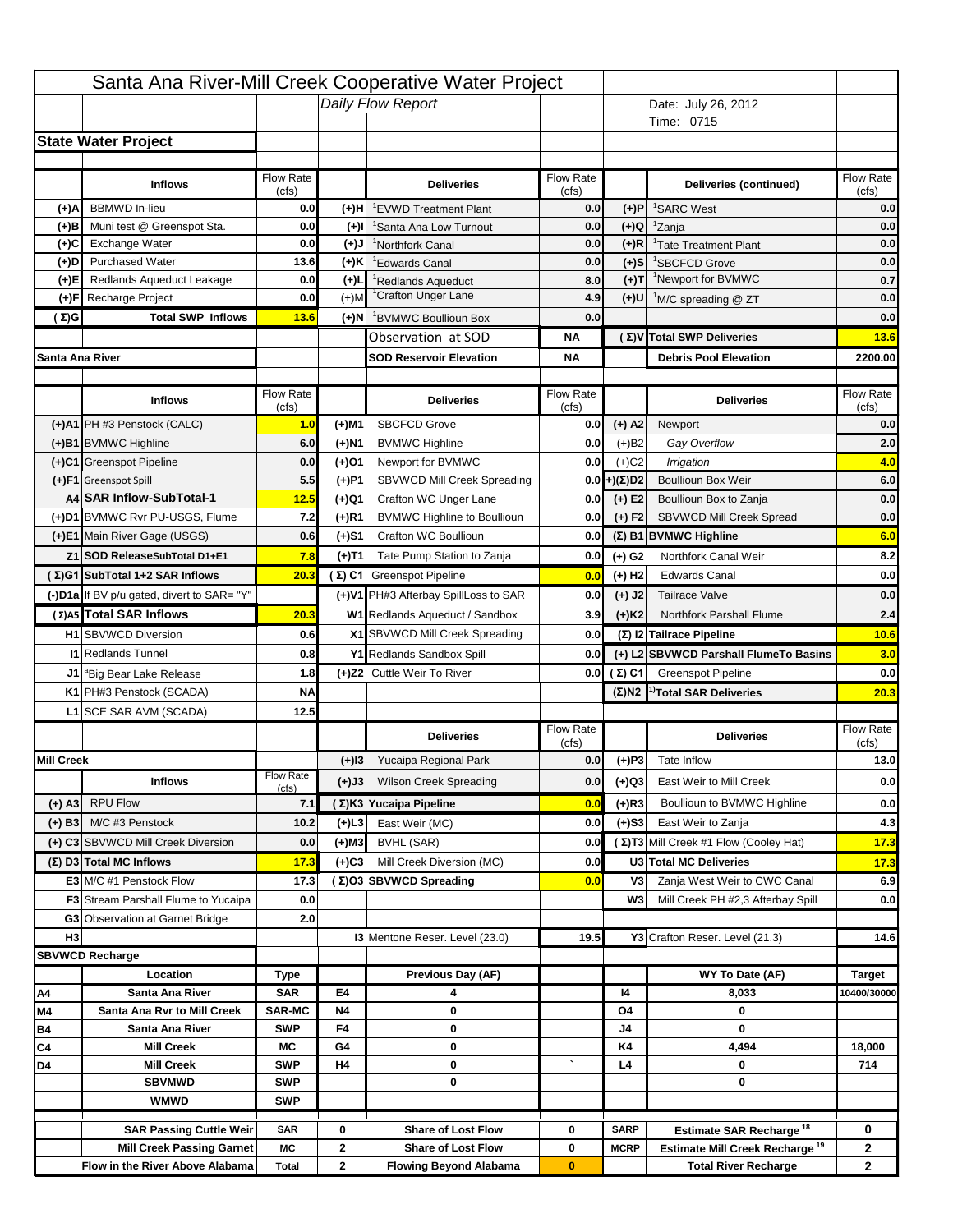|                   |                                                                     |                    |                             | Santa Ana River-Mill Creek Cooperative Water Project       |                  |                      |                                                                           |                           |
|-------------------|---------------------------------------------------------------------|--------------------|-----------------------------|------------------------------------------------------------|------------------|----------------------|---------------------------------------------------------------------------|---------------------------|
|                   |                                                                     |                    |                             | Daily Flow Report                                          |                  |                      | Date: July 25, 2012                                                       |                           |
|                   |                                                                     |                    |                             |                                                            |                  |                      | Time: 0715                                                                |                           |
|                   | <b>State Water Project</b>                                          |                    |                             |                                                            |                  |                      |                                                                           |                           |
|                   |                                                                     |                    |                             |                                                            |                  |                      |                                                                           |                           |
|                   | <b>Inflows</b>                                                      | Flow Rate          |                             | <b>Deliveries</b>                                          | <b>Flow Rate</b> |                      | Deliveries (continued)                                                    | Flow Rate                 |
| (+)A              | <b>BBMWD</b> In-lieu                                                | (cfs)<br>0.0       | (+)H                        | 'EVWD Treatment Plant                                      | (cfs)<br>0.0     | (+)P                 | <sup>1</sup> SARC West                                                    | (cfs)<br>0.0              |
| (+)B              | Muni test @ Greenspot Sta.                                          | 0.0                | $(+)$ l                     | 'Santa Ana Low Turnout                                     | 0.0              | $(+)Q$               | <sup>1</sup> Zanja                                                        | 0.0                       |
| (+)C              | Exchange Water                                                      | 0.0                | $(L(+)$                     | <sup>1</sup> Northfork Canal                               | 0.0              | $(+)R$               | <sup>1</sup> Tate Treatment Plant                                         | 0.0                       |
| (+)D              | <b>Purchased Water</b>                                              | 13.1               | (+)K                        | <sup>1</sup> Edwards Canal                                 | 0.0              | $(+)$ S              | <sup>1</sup> SBCFCD Grove                                                 | 0.0                       |
| (+)E              | Redlands Aqueduct Leakage                                           | 0.0                | $(+)1$                      | <sup>1</sup> Redlands Aqueduct                             | 8.1              | $(+)T$               | <sup>1</sup> Newport for BVMWC                                            | 0.0                       |
| (+)F              | Recharge Project                                                    | 0.0                | $(+)$ M                     | <sup>1</sup> Crafton Unger Lane                            | 5.0              | (+)U                 | <sup>1</sup> M/C spreading @ ZT                                           | 0.0                       |
| (Σ)G              | <b>Total SWP Inflows</b>                                            | 13.1               | $(+)$ N                     | <sup>1</sup> BVMWC Boullioun Box                           | 0.0              |                      |                                                                           | 0.0                       |
|                   |                                                                     |                    |                             | Observation at SOD                                         | ΝA               |                      | (Σ) V Total SWP Deliveries                                                | 13.1                      |
| Santa Ana River   |                                                                     |                    |                             | <b>SOD Reservoir Elevation</b>                             | ΝA               |                      | <b>Debris Pool Elevation</b>                                              | 2200.00                   |
|                   |                                                                     |                    |                             |                                                            |                  |                      |                                                                           |                           |
|                   | <b>Inflows</b>                                                      | Flow Rate          |                             | <b>Deliveries</b>                                          | Flow Rate        |                      | <b>Deliveries</b>                                                         | Flow Rate<br>(cfs)        |
|                   | (+)A1 PH #3 Penstock (CALC)                                         | (cfs)<br>1.0       | (+)M1                       | <b>SBCFCD Grove</b>                                        | (cfs)<br>0.0     | $(+)$ A2             | Newport                                                                   | 0.0                       |
|                   | (+)B1 BVMWC Highline                                                | 6.0                | (+)N1                       | <b>BVMWC Highline</b>                                      | 0.0              | $(+)B2$              | Gay Overflow                                                              | $1.4$                     |
|                   | (+)C1 Greenspot Pipeline                                            | 0.0                | (+)01                       | Newport for BVMWC                                          | 0.0              | $(+)$ C <sub>2</sub> | Irrigation                                                                | 4.6                       |
|                   | (+)F1 Greenspot Spill                                               | 4.7                | (+)P1                       | SBVWCD Mill Creek Spreading                                | 0.0              | (+)(Σ)D2             | <b>Boullioun Box Weir</b>                                                 | 6.0                       |
|                   | A4 SAR Inflow-SubTotal-1                                            | 11.7               | (+)Q1                       | Crafton WC Unger Lane                                      | 0.0              | $(+) E2$             | Boullioun Box to Zanja                                                    | 0.0                       |
|                   | (+)D1 BVMWC Rvr PU-USGS, Flume                                      | 8.1                | $(+)$ R1                    | <b>BVMWC Highline to Boullioun</b>                         | 0.0              | $(+) F2$             | SBVWCD Mill Creek Spread                                                  | 0.0                       |
|                   | (+)E1 Main River Gage (USGS)                                        | 0.6                | (+)S1                       | Crafton WC Boullioun                                       | 0.0              |                      | $(\Sigma)$ B1 BVMWC Highline                                              | 6.0                       |
|                   | Z1 SOD ReleaseSubTotal D1+E1                                        | 8.7                |                             | Tate Pump Station to Zanja                                 | 0.0              |                      | Northfork Canal Weir                                                      | 8.6                       |
|                   |                                                                     |                    | (+)T1                       |                                                            |                  | (+) G2               |                                                                           |                           |
|                   | (Σ)G1 SubTotal 1+2 SAR Inflows                                      | 20.4               |                             | (Σ) C1 Greenspot Pipeline                                  | 0.0              | $(+)$ H <sub>2</sub> | <b>Edwards Canal</b>                                                      | 0.0                       |
|                   | (-)D1a If BV p/u gated, divert to SAR= "Y"                          |                    |                             | (+)V1 PH#3 Afterbay SpillLoss to SAR                       | 0.0              | $(+)$ J2             | <b>Tailrace Valve</b>                                                     | 0.0                       |
|                   | (Σ) A5 Total SAR Inflows                                            | 20.4               |                             | W1 Redlands Aqueduct / Sandbox                             | 4.6              | $(+)$ K <sub>2</sub> | Northfork Parshall Flume                                                  | 1.4                       |
|                   | <b>H1</b> SBVWCD Diversion                                          | 0.6                |                             | X1 SBVWCD Mill Creek Spreading                             | 0.0              |                      | (Σ) I2 Tailrace Pipeline                                                  | 10.0                      |
|                   | <b>11 Redlands Tunnel</b>                                           | 0.8                |                             | Y1 Redlands Sandbox Spill                                  | 0.0              |                      | (+) L2 SBVWCD Parshall FlumeTo Basins                                     | 2.0                       |
|                   | J1 <sup>a</sup> Big Bear Lake Release                               | 1.8                |                             | (+)Z2 Cuttle Weir To River                                 |                  | 0.0 $(\Sigma)$ C1    | <b>Greenspot Pipeline</b>                                                 | 0.0                       |
|                   | K1 PH#3 Penstock (SCADA)                                            | <b>NA</b>          |                             |                                                            |                  |                      | $(\Sigma)$ N2 <sup>1)</sup> Total SAR Deliveries                          | 20.4                      |
|                   |                                                                     |                    |                             |                                                            |                  |                      |                                                                           |                           |
|                   | L1 SCE SAR AVM (SCADA)                                              | 11.5               |                             |                                                            |                  |                      |                                                                           |                           |
|                   |                                                                     |                    |                             | <b>Deliveries</b>                                          | <b>Flow Rate</b> |                      | <b>Deliveries</b>                                                         | Flow Rate                 |
|                   |                                                                     |                    |                             |                                                            | (cfs)            |                      |                                                                           | (cts)                     |
| <b>Mill Creek</b> |                                                                     | <b>Flow Rate</b>   | $(+)$ 13                    | Yucaipa Regional Park                                      | 0.0              | $(+)P3$              | Tate Inflow                                                               |                           |
|                   | <b>Inflows</b>                                                      | (cfs)              | (+)J3                       | <b>Wilson Creek Spreading</b>                              | 0.0              | (+)Q3                | East Weir to Mill Creek                                                   |                           |
| $(+)$ A3          | <b>RPU Flow</b>                                                     | 7.0                |                             | (Σ)K3 Yucaipa Pipeline                                     | 0.0              | $(+)$ R3             | Boullioun to BVMWC Highline                                               |                           |
| $(+)$ B3          | M/C #3 Penstock                                                     | 10.9               | $(+)$ L3                    | East Weir (MC)                                             | 0.0              | $(+)$ S3             | East Weir to Zanja                                                        | 13.0<br>0.0<br>0.0<br>4.9 |
|                   | (+) C3 SBVWCD Mill Creek Diversion                                  | 0.0                | (+)M3                       | BVHL (SAR)                                                 | 0.0              |                      | (Σ) T3 Mill Creek #1 Flow (Cooley Hat)                                    | <b>17.9</b>               |
|                   | (Σ) D3 Total MC Inflows                                             | 17.9               | $(+)C3$                     | Mill Creek Diversion (MC)                                  | 0.0              |                      | U3 Total MC Deliveries                                                    | 17.9                      |
|                   | E3 M/C #1 Penstock Flow                                             | 17.9               |                             | (Σ)O3 SBVWCD Spreading                                     | 0.0              | V3                   | Zanja West Weir to CWC Canal                                              | 6.9                       |
|                   | <b>F3</b> Stream Parshall Flume to Yucaipa                          | 0.0                |                             |                                                            |                  | W <sub>3</sub>       | Mill Creek PH #2,3 Afterbay Spill                                         | 0.0                       |
|                   | G3 Observation at Garnet Bridge                                     | 2.0                |                             |                                                            |                  |                      |                                                                           |                           |
| H <sub>3</sub>    |                                                                     |                    |                             | <b>13 Mentone Reser. Level (23.0)</b>                      | 19.6             |                      | Y3 Crafton Reser. Level (21.3)                                            | 12.0                      |
|                   | <b>SBVWCD Recharge</b>                                              |                    |                             |                                                            |                  |                      |                                                                           |                           |
|                   | Location                                                            | Type               |                             | Previous Day (AF)                                          |                  |                      | WY To Date (AF)                                                           | <b>Target</b>             |
| Α4                | Santa Ana River                                                     | <b>SAR</b>         | E4                          | 4                                                          |                  | 14                   | 8,033                                                                     |                           |
| M4                | Santa Ana Rvr to Mill Creek                                         | <b>SAR-MC</b>      | <b>N4</b>                   | 0                                                          |                  | O4                   | 0                                                                         |                           |
| Β4                | Santa Ana River                                                     | <b>SWP</b>         | F4                          | 0                                                          |                  | J4                   | 0                                                                         |                           |
| C4                | <b>Mill Creek</b>                                                   | МC                 | G4                          | 0                                                          |                  | K4                   | 4,494                                                                     | 18,000                    |
| D4                | <b>Mill Creek</b>                                                   | <b>SWP</b>         | H4                          | 0                                                          |                  | L4                   | 0                                                                         | 10400/30000<br>714        |
|                   | <b>SBVMWD</b>                                                       | <b>SWP</b>         |                             | 0                                                          |                  |                      | 0                                                                         |                           |
|                   | <b>WMWD</b>                                                         | <b>SWP</b>         |                             |                                                            |                  |                      |                                                                           |                           |
|                   | <b>SAR Passing Cuttle Weir</b>                                      | <b>SAR</b>         | 0                           | <b>Share of Lost Flow</b>                                  | 0                | <b>SARP</b>          | <b>Estimate SAR Recharge<sup>18</sup></b>                                 | 0                         |
|                   | <b>Mill Creek Passing Garnet</b><br>Flow in the River Above Alabama | МC<br><b>Total</b> | $\mathbf 2$<br>$\mathbf{2}$ | <b>Share of Lost Flow</b><br><b>Flowing Beyond Alabama</b> | 0<br>$\bf{0}$    | <b>MCRP</b>          | Estimate Mill Creek Recharge <sup>19</sup><br><b>Total River Recharge</b> | 2<br>2                    |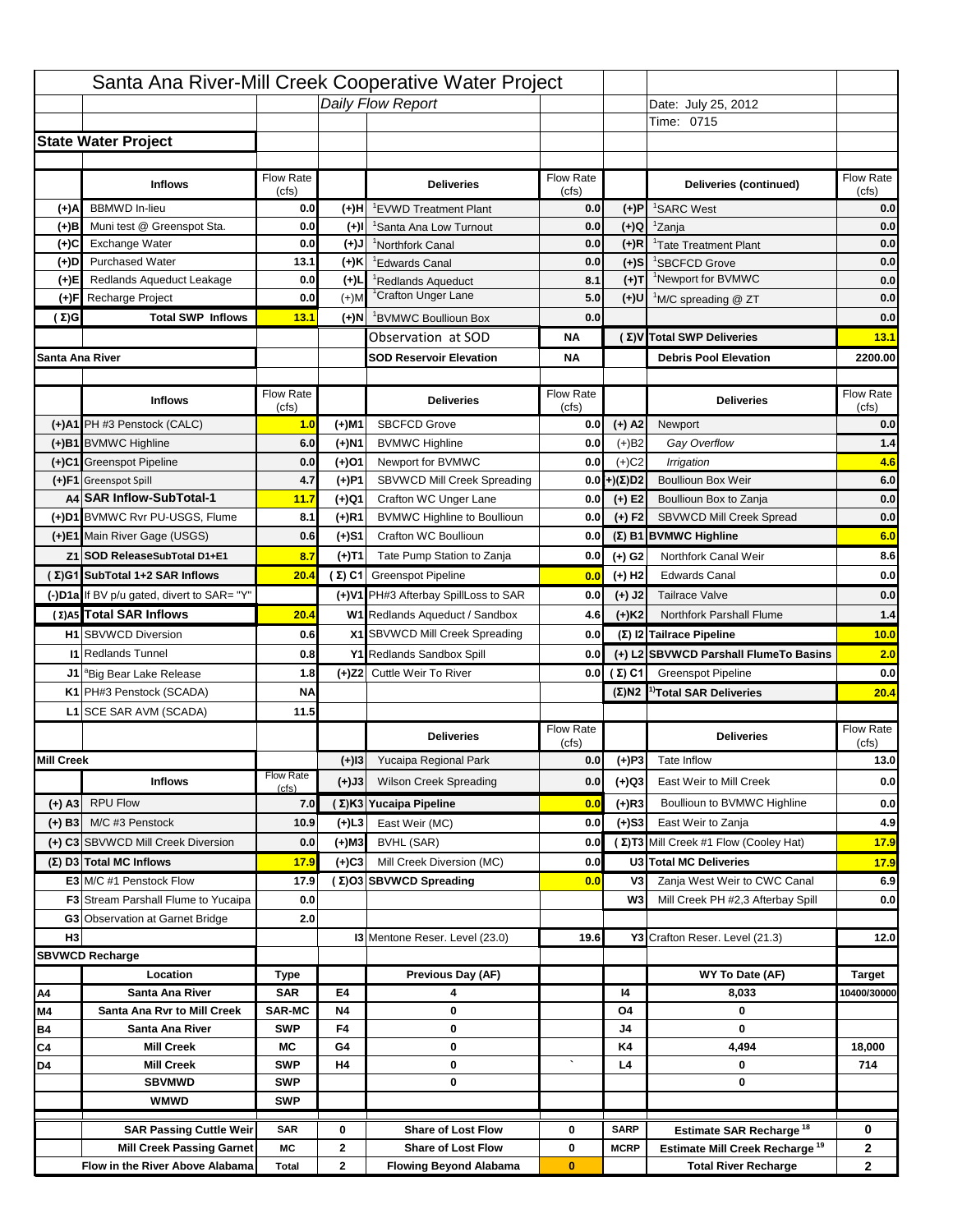|                   |                                                                     |                    |                             | Santa Ana River-Mill Creek Cooperative Water Project       |                           |                      |                                                                           |                    |
|-------------------|---------------------------------------------------------------------|--------------------|-----------------------------|------------------------------------------------------------|---------------------------|----------------------|---------------------------------------------------------------------------|--------------------|
|                   |                                                                     |                    |                             | Daily Flow Report                                          |                           |                      | Date: July 24, 2012                                                       |                    |
|                   |                                                                     |                    |                             |                                                            |                           |                      | Time: 0715                                                                |                    |
|                   | <b>State Water Project</b>                                          |                    |                             |                                                            |                           |                      |                                                                           |                    |
|                   |                                                                     |                    |                             |                                                            |                           |                      |                                                                           |                    |
|                   | <b>Inflows</b>                                                      | Flow Rate          |                             | <b>Deliveries</b>                                          | <b>Flow Rate</b>          |                      | Deliveries (continued)                                                    | Flow Rate          |
| (+)A              | <b>BBMWD</b> In-lieu                                                | (cfs)<br>0.0       | (+)H                        | 'EVWD Treatment Plant                                      | (cfs)<br>0.0              | (+)P                 | <sup>1</sup> SARC West                                                    | (cfs)<br>0.0       |
| (+)B              | Muni test @ Greenspot Sta.                                          | 0.0                | $(+)$ l                     | <sup>1</sup> Santa Ana Low Turnout                         | 0.0                       | $(+)Q$               | <sup>1</sup> Zanja                                                        | 0.0                |
| (+)C              | Exchange Water                                                      | 0.0                | $(L(+)$                     | <sup>1</sup> Northfork Canal                               | 0.0                       | $(+)R$               | <sup>1</sup> Tate Treatment Plant                                         | 0.0                |
| (+)D              | <b>Purchased Water</b>                                              | 9.0                | (+)K                        | <sup>1</sup> Edwards Canal                                 | 0.0                       | $(+)$ S              | <sup>1</sup> SBCFCD Grove                                                 | 0.0                |
| (+)E              | Redlands Aqueduct Leakage                                           | 0.0                | $(+)1$                      | <sup>1</sup> Redlands Aqueduct                             | 6.0                       | $(+)$ T              | <sup>1</sup> Newport for BVMWC                                            | 0.0                |
| (+)F              | Recharge Project                                                    | 0.0                | $(+)$ M                     | <sup>1</sup> Crafton Unger Lane                            | 3.0                       | $(+)$ U              | <sup>1</sup> M/C spreading @ ZT                                           | 0.0                |
| (Σ)G              | <b>Total SWP Inflows</b>                                            | 9.0                | (+)N                        | <sup>1</sup> BVMWC Boullioun Box                           | 0.0                       |                      |                                                                           | 0.0                |
|                   |                                                                     |                    |                             | Observation at SOD                                         | ΝA                        |                      | (Σ) V Total SWP Deliveries                                                | 9.0                |
| Santa Ana River   |                                                                     |                    |                             | <b>SOD Reservoir Elevation</b>                             | ΝA                        |                      | <b>Debris Pool Elevation</b>                                              | 2200.00            |
|                   |                                                                     |                    |                             |                                                            |                           |                      |                                                                           |                    |
|                   | <b>Inflows</b>                                                      | Flow Rate          |                             | <b>Deliveries</b>                                          | Flow Rate                 |                      | <b>Deliveries</b>                                                         | Flow Rate          |
|                   |                                                                     | (cfs)              |                             |                                                            | (cfs)                     |                      |                                                                           | (cfs)              |
|                   | (+)A1 PH #3 Penstock (CALC)                                         | 1.0                | (+)M1                       | <b>SBCFCD Grove</b>                                        | 0.0                       | $(+)$ A2             | Newport                                                                   | 0.0                |
|                   | (+)B1 BVMWC Highline                                                | 6.0                | (+)N1                       | <b>BVMWC Highline</b>                                      | 0.0                       | $(+)B2$              | Gay Overflow                                                              | $1.7$              |
|                   | (+)C1 Greenspot Pipeline                                            | 0.0                | (+)01                       | Newport for BVMWC                                          | 0.0                       | $(+)$ C <sub>2</sub> | Irrigation                                                                | 4.3                |
|                   | (+)F1 Greenspot Spill<br>A4 SAR Inflow-SubTotal-1                   | 4.7                | (+)P1                       | SBVWCD Mill Creek Spreading<br>Crafton WC Unger Lane       | 0.0                       | (+)(Σ)D2             | <b>Boullioun Box Weir</b>                                                 | 6.0                |
|                   | (+)D1 BVMWC Rvr PU-USGS, Flume                                      | 11.7<br>7.3        | (+)Q1<br>$(+)$ R1           | <b>BVMWC Highline to Boullioun</b>                         | 0.0<br>0.0                | $(+) E2$<br>$(+) F2$ | Boullioun Box to Zanja<br>SBVWCD Mill Creek Spread                        | 0.0<br>0.0         |
|                   | (+)E1 Main River Gage (USGS)                                        | 0.6                |                             | Crafton WC Boullioun                                       | 0.0                       |                      |                                                                           | 6.0                |
|                   |                                                                     |                    | (+)S1                       |                                                            |                           |                      | $(\Sigma)$ B1 BVMWC Highline                                              |                    |
|                   | Z1 SOD ReleaseSubTotal D1+E1                                        | 7.9                | (+)T1                       | Tate Pump Station to Zanja                                 | 0.0                       | (+) G2               | Northfork Canal Weir                                                      | 7.5                |
|                   | (Σ)G1 SubTotal 1+2 SAR Inflows                                      | 19.6               |                             | (Σ) C1 Greenspot Pipeline                                  | 0.0                       | $(+)$ H <sub>2</sub> | <b>Edwards Canal</b>                                                      | 0.0                |
|                   | (-)D1a If BV p/u gated, divert to SAR= "Y"                          |                    |                             | (+)V1 PH#3 Afterbay SpillLoss to SAR                       | 0.0                       | $(+)$ J2             | <b>Tailrace Valve</b>                                                     | 0.0                |
|                   | (Σ) A5 Total SAR Inflows                                            | 19.6               |                             | W1 Redlands Aqueduct / Sandbox                             | 4.9                       | $(+)$ K <sub>2</sub> | <b>Northfork Parshall Flume</b>                                           | 1.4                |
|                   | <b>H1</b> SBVWCD Diversion                                          | 0.6                |                             | X1 SBVWCD Mill Creek Spreading                             | 0.0                       |                      | (Σ) I2 Tailrace Pipeline                                                  | 8.9                |
|                   | <b>11 Redlands Tunnel</b>                                           | 0.8                |                             | Y1 Redlands Sandbox Spill                                  | 0.0                       |                      | (+) L2 SBVWCD Parshall FlumeTo Basins                                     | 2.0                |
|                   | J1 <sup>a</sup> Big Bear Lake Release                               | 1.8                |                             | (+)Z2 Cuttle Weir To River                                 |                           | 0.0 $(\Sigma)$ C1    | <b>Greenspot Pipeline</b>                                                 | 0.0                |
|                   | K1 PH#3 Penstock (SCADA)                                            | <b>NA</b>          |                             |                                                            |                           |                      | $(\Sigma)$ N2 <sup>1)</sup> Total SAR Deliveries                          | 19.6               |
|                   | L1 SCE SAR AVM (SCADA)                                              | 11.7               |                             |                                                            |                           |                      |                                                                           |                    |
|                   |                                                                     |                    |                             | <b>Deliveries</b>                                          | <b>Flow Rate</b><br>(cfs) |                      | <b>Deliveries</b>                                                         | Flow Rate<br>(cts) |
| <b>Mill Creek</b> |                                                                     |                    | $(+)$ 13                    | Yucaipa Regional Park                                      | 0.0                       | $(+)P3$              | Tate Inflow                                                               | 14.0               |
|                   | <b>Inflows</b>                                                      | <b>Flow Rate</b>   |                             | <b>Wilson Creek Spreading</b>                              |                           |                      | East Weir to Mill Creek                                                   | 0.0                |
|                   |                                                                     | (cfs)              | (+)J3                       |                                                            | 0.0                       | (+)Q3                |                                                                           |                    |
| $(+)$ A3          | <b>RPU Flow</b>                                                     | 7.0                |                             | (Σ)K3 Yucaipa Pipeline                                     | 0.0                       | $(+)$ R3             | Boullioun to BVMWC Highline                                               | 0.0                |
| $(+)$ B3          | M/C #3 Penstock                                                     | 10.9               | $(+)$ L3                    | East Weir (MC)                                             | 0.0                       | $(+)$ S3             | East Weir to Zanja                                                        | 3.9                |
|                   | (+) C3 SBVWCD Mill Creek Diversion                                  | 0.0                | (+)M3                       | BVHL (SAR)                                                 | 0.0                       |                      | (Σ) T3 Mill Creek #1 Flow (Cooley Hat)                                    | <b>17.9</b>        |
|                   | (Σ) D3 Total MC Inflows                                             | 17.9               | $(+)C3$                     | Mill Creek Diversion (MC)                                  | 0.0                       |                      | U3 Total MC Deliveries                                                    | 17.9               |
|                   | E3 M/C #1 Penstock Flow                                             | 17.9               |                             | (Σ)O3 SBVWCD Spreading                                     | 0.0                       | V3                   | Zanja West Weir to CWC Canal                                              | 5.4                |
|                   | <b>F3</b> Stream Parshall Flume to Yucaipa                          | 0.0                |                             |                                                            |                           | W <sub>3</sub>       | Mill Creek PH #2,3 Afterbay Spill                                         | 0.0                |
|                   | G3 Observation at Garnet Bridge                                     | 2.0                |                             |                                                            |                           |                      |                                                                           |                    |
| H <sub>3</sub>    |                                                                     |                    |                             | <b>13 Mentone Reser. Level (23.0)</b>                      | 19.3                      |                      | Y3 Crafton Reser. Level (21.3)                                            | 11.6               |
|                   | <b>SBVWCD Recharge</b>                                              |                    |                             |                                                            |                           |                      |                                                                           |                    |
|                   | Location                                                            | Type               |                             | Previous Day (AF)                                          |                           |                      | WY To Date (AF)                                                           | <b>Target</b>      |
| Α4                | Santa Ana River                                                     | <b>SAR</b>         | E4                          | 4                                                          |                           | 14                   | 8,029                                                                     | 10400/30000        |
| M4                | Santa Ana Rvr to Mill Creek                                         | <b>SAR-MC</b>      | <b>N4</b>                   | 0                                                          |                           | O4                   | 0<br>0                                                                    |                    |
| Β4<br>C4          | Santa Ana River<br><b>Mill Creek</b>                                | <b>SWP</b><br>МC   | F4<br>G4                    | 0<br>0                                                     |                           | J4<br>K4             | 4,494                                                                     | 18,000             |
| D4                | <b>Mill Creek</b>                                                   | <b>SWP</b>         | H4                          | 0                                                          |                           | L4                   | 0                                                                         | 714                |
|                   | <b>SBVMWD</b>                                                       | <b>SWP</b>         |                             | 0                                                          |                           |                      | 0                                                                         |                    |
|                   | <b>WMWD</b>                                                         | <b>SWP</b>         |                             |                                                            |                           |                      |                                                                           |                    |
|                   |                                                                     |                    |                             |                                                            |                           |                      |                                                                           |                    |
|                   |                                                                     |                    |                             |                                                            |                           |                      |                                                                           |                    |
|                   | <b>SAR Passing Cuttle Weir</b>                                      | <b>SAR</b>         | 0                           | <b>Share of Lost Flow</b>                                  | 0                         | <b>SARP</b>          | <b>Estimate SAR Recharge<sup>18</sup></b>                                 | 0                  |
|                   | <b>Mill Creek Passing Garnet</b><br>Flow in the River Above Alabama | МC<br><b>Total</b> | $\mathbf 2$<br>$\mathbf{2}$ | <b>Share of Lost Flow</b><br><b>Flowing Beyond Alabama</b> | 0<br>$\bf{0}$             | <b>MCRP</b>          | Estimate Mill Creek Recharge <sup>19</sup><br><b>Total River Recharge</b> | 2<br>2             |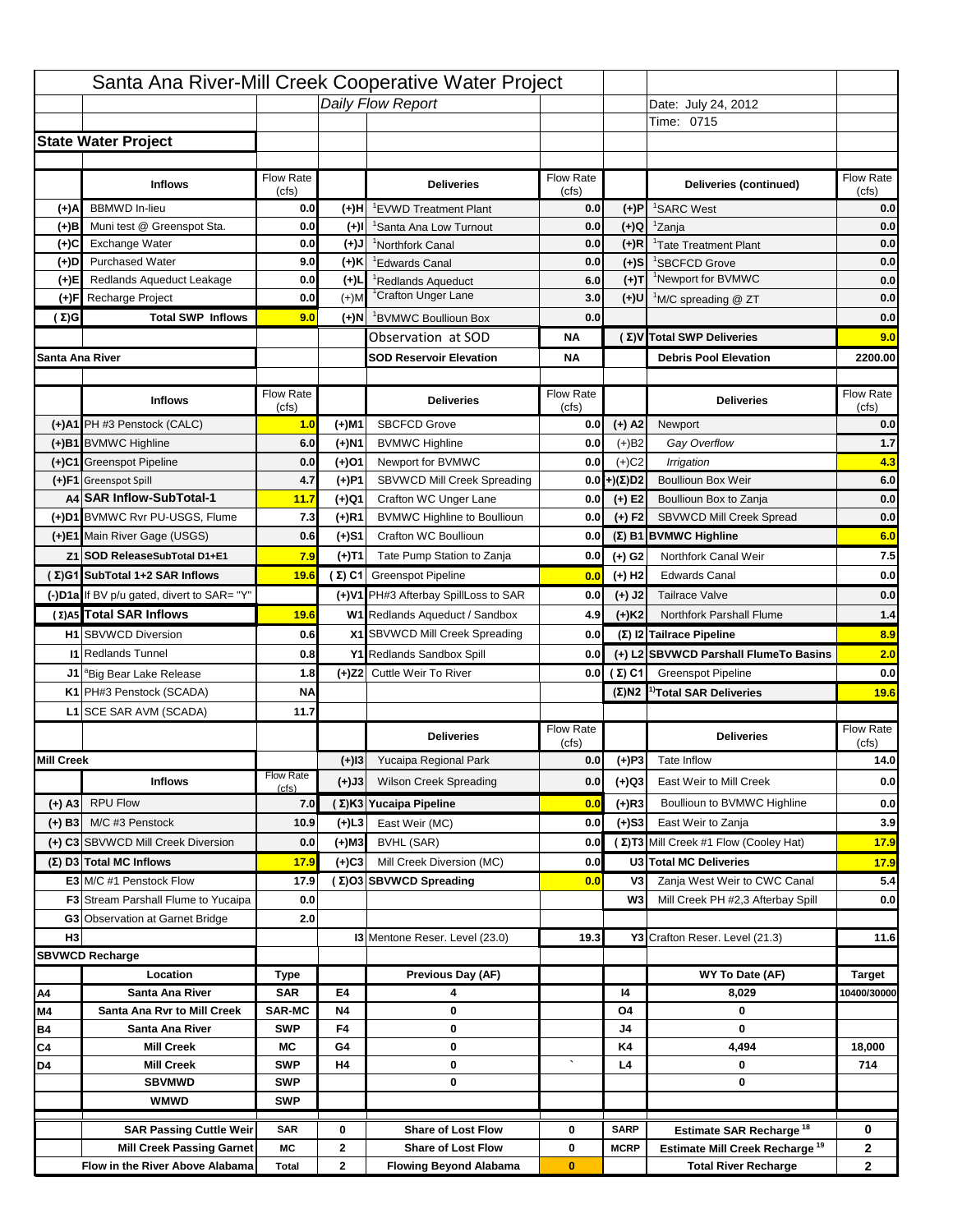|                   |                                                |                    |             | Santa Ana River-Mill Creek Cooperative Water Project |                           |                      |                                                  |                              |
|-------------------|------------------------------------------------|--------------------|-------------|------------------------------------------------------|---------------------------|----------------------|--------------------------------------------------|------------------------------|
|                   |                                                |                    |             | Daily Flow Report                                    |                           |                      | Date: July 23, 2012                              |                              |
|                   |                                                |                    |             |                                                      |                           |                      | Time: 0715                                       |                              |
|                   | <b>State Water Project</b>                     |                    |             |                                                      |                           |                      |                                                  |                              |
|                   |                                                |                    |             |                                                      |                           |                      |                                                  |                              |
|                   | <b>Inflows</b>                                 | Flow Rate<br>(cfs) |             | <b>Deliveries</b>                                    | <b>Flow Rate</b><br>(cfs) |                      | Deliveries (continued)                           | Flow Rate<br>(cfs)           |
| (+)A              | <b>BBMWD</b> In-lieu                           | 0.0                | (+)H        | 'EVWD Treatment Plant                                | 0.0                       | (+)P                 | <sup>1</sup> SARC West                           | 0.0                          |
| (+)B              | Muni test @ Greenspot Sta.                     | 0.0                | $(+)$ l     | 'Santa Ana Low Turnout                               | 0.0                       | $(+)Q$               | <sup>1</sup> Zanja                               | 0.0                          |
| (+)C              | Exchange Water                                 | 0.0                | $(L(+)$     | <sup>1</sup> Northfork Canal                         | 0.0                       | $(+)R$               | <sup>1</sup> Tate Treatment Plant                | 0.0                          |
| (+)D              | <b>Purchased Water</b>                         | 9.1                | (+)K        | <sup>1</sup> Edwards Canal                           | 0.0                       | $(+)$ S              | <sup>1</sup> SBCFCD Grove                        | 0.0                          |
| (+)E              | Redlands Aqueduct Leakage                      | 0.0                | $(+)1$      | <sup>1</sup> Redlands Aqueduct                       | 6.1                       | $(+)T$               | <sup>1</sup> Newport for BVMWC                   | 0.0                          |
| (+)F              | Recharge Project                               | 0.0                | $(+)$ M     | <sup>1</sup> Crafton Unger Lane                      | 3.0                       | $(+)$ U              | <sup>1</sup> M/C spreading @ ZT                  | 0.0                          |
| (Σ)G              | <b>Total SWP Inflows</b>                       | 9.1                | $(+)$ N     | <sup>1</sup> BVMWC Boullioun Box                     | 0.0                       |                      |                                                  | 0.0                          |
|                   |                                                |                    |             | Observation at SOD                                   | ΝA                        |                      | (Σ) V Total SWP Deliveries                       | 9.1                          |
|                   | Santa Ana River                                |                    |             | <b>SOD Reservoir Elevation</b>                       | ΝA                        |                      | <b>Debris Pool Elevation</b>                     | 2200.00                      |
|                   |                                                |                    |             |                                                      |                           |                      |                                                  |                              |
|                   | <b>Inflows</b>                                 | Flow Rate          |             | <b>Deliveries</b>                                    | Flow Rate                 |                      | <b>Deliveries</b>                                | Flow Rate<br>(cfs)           |
|                   | (+)A1 PH #3 Penstock (CALC)                    | (cfs)<br>1.1       | (+)M1       | <b>SBCFCD Grove</b>                                  | (cfs)<br>0.0              | $(+)$ A2             | Newport                                          | 0.0                          |
|                   | (+)B1 BVMWC Highline                           | 6.0                | (+)N1       | <b>BVMWC Highline</b>                                | 0.0                       | $(+)B2$              | Gay Overflow                                     | $1.7$                        |
|                   | (+)C1 Greenspot Pipeline                       | 0.0                | (+)01       | Newport for BVMWC                                    | 0.0                       | $(+)$ C <sub>2</sub> | Irrigation                                       | 4.3                          |
|                   | (+)F1 Greenspot Spill                          | 2.8                | (+)P1       | SBVWCD Mill Creek Spreading                          | 0.0                       | (+)(Σ)D2             | <b>Boullioun Box Weir</b>                        | 6.0                          |
|                   | A4 SAR Inflow-SubTotal-1                       | 9.9                | (+)Q1       | Crafton WC Unger Lane                                | 0.0                       | $(+) E2$             | Boullioun Box to Zanja                           | 0.0                          |
|                   | (+)D1 BVMWC Rvr PU-USGS, Flume                 | 16.6               | $(+)$ R1    | <b>BVMWC Highline to Boullioun</b>                   | 0.0                       | $(+) F2$             | SBVWCD Mill Creek Spread                         | 0.0                          |
|                   | (+)E1 Main River Gage (USGS)                   | 0.6                | (+)S1       | Crafton WC Boullioun                                 | 0.0                       |                      | $(\Sigma)$ B1 BVMWC Highline                     | 6.0                          |
|                   |                                                | 17.2               |             |                                                      |                           |                      | Northfork Canal Weir                             |                              |
|                   | Z1 SOD ReleaseSubTotal D1+E1                   |                    | (+)T1       | Tate Pump Station to Zanja                           | 0.0                       | (+) G2               |                                                  | 9.6                          |
|                   | (Σ)G1 SubTotal 1+2 SAR Inflows                 | 27.1               |             | (Σ) C1 Greenspot Pipeline                            | 0.0                       | $(+)$ H <sub>2</sub> | <b>Edwards Canal</b>                             | 0.0                          |
|                   | (-)D1a If BV p/u gated, divert to SAR= "Y"     |                    |             | (+)V1 PH#3 Afterbay SpillLoss to SAR                 | 0.0                       | $(+)$ J2             | <b>Tailrace Valve</b>                            | 0.0                          |
|                   | (Σ) A5 Total SAR Inflows                       | 27.1               |             | W1 Redlands Aqueduct / Sandbox                       | 8.3                       | $(+)$ K <sub>2</sub> | <b>Northfork Parshall Flume</b>                  | 3.4                          |
|                   | <b>H1</b> SBVWCD Diversion                     | 0.6                |             | X1 SBVWCD Mill Creek Spreading                       | 0.0                       |                      | (Σ) I2 Tailrace Pipeline                         | 13.0                         |
|                   | <b>11 Redlands Tunnel</b>                      | 0.8                |             | Y1 Redlands Sandbox Spill                            | 0.0                       |                      | (+) L2 SBVWCD Parshall FlumeTo Basins            | 4.0                          |
|                   | J1 <sup>a</sup> Big Bear Lake Release          | 1.8                |             | (+)Z2 Cuttle Weir To River                           |                           | 0.0 $(\Sigma)$ C1    | <b>Greenspot Pipeline</b>                        | 0.0                          |
|                   | K1 PH#3 Penstock (SCADA)                       | <b>NA</b>          |             |                                                      |                           |                      | $(\Sigma)$ N2 <sup>1)</sup> Total SAR Deliveries | 27.1                         |
|                   | L1 SCE SAR AVM (SCADA)                         | 9.4                |             |                                                      |                           |                      |                                                  |                              |
|                   |                                                |                    |             | <b>Deliveries</b>                                    | <b>Flow Rate</b><br>(cfs) |                      | <b>Deliveries</b>                                | Flow Rate<br>(cts)           |
| <b>Mill Creek</b> |                                                |                    | $(+)$ 13    | Yucaipa Regional Park                                | 0.0                       | $(+)P3$              | Tate Inflow                                      | 14.4                         |
|                   | <b>Inflows</b>                                 | <b>Flow Rate</b>   | (+)J3       | <b>Wilson Creek Spreading</b>                        | 0.0                       | (+)Q3                | East Weir to Mill Creek                          | 0.0                          |
|                   | <b>RPU Flow</b>                                | (cfs)<br>6.9       |             | (Σ)K3 Yucaipa Pipeline                               | 0.0                       | $(+)$ R3             | Boullioun to BVMWC Highline                      |                              |
| $(+)$ A3          |                                                |                    |             |                                                      |                           |                      |                                                  | 0.0                          |
| $(+)$ B3          | M/C #3 Penstock                                | 11.5               | $(+)$ L3    | East Weir (MC)                                       | 0.0                       | $(+)$ S3             | East Weir to Zanja                               | 4.0                          |
|                   | (+) C3 SBVWCD Mill Creek Diversion             | 0.0                | (+)M3       | BVHL (SAR)                                           | 0.0                       |                      | (Σ) T3 Mill Creek #1 Flow (Cooley Hat)           | 18.4                         |
|                   | (Σ) D3 Total MC Inflows                        | 18.4               | $(+)C3$     | Mill Creek Diversion (MC)                            | 0.0                       |                      | U3 Total MC Deliveries                           | 18.4                         |
|                   | E3 M/C #1 Penstock Flow                        | 18.4               |             | (Σ)O3 SBVWCD Spreading                               | 0.0                       | V3                   | Zanja West Weir to CWC Canal                     | 6.1                          |
|                   | <b>F3</b> Stream Parshall Flume to Yucaipa     | 0.0                |             |                                                      |                           | W <sub>3</sub>       | Mill Creek PH #2,3 Afterbay Spill                | 0.0                          |
| H <sub>3</sub>    | G3 Observation at Garnet Bridge                | 2.0                |             | <b>13 Mentone Reser. Level (23.0)</b>                |                           |                      |                                                  |                              |
|                   |                                                |                    |             |                                                      | 19.6                      |                      | Y3 Crafton Reser. Level (21.3)                   | 13.3                         |
|                   | <b>SBVWCD Recharge</b><br>Location             |                    |             | Previous Day (AF)                                    |                           |                      | WY To Date (AF)                                  |                              |
|                   |                                                | Type<br><b>SAR</b> | E4          |                                                      |                           | 14                   |                                                  | <b>Target</b><br>10400/30000 |
| Α4<br>M4          | Santa Ana River<br>Santa Ana Rvr to Mill Creek | <b>SAR-MC</b>      | <b>N4</b>   | 24<br>0                                              |                           | O4                   | 8,025<br>0                                       |                              |
| Β4                | Santa Ana River                                | <b>SWP</b>         | F4          | 0                                                    |                           | J4                   | 0                                                |                              |
| C4                | <b>Mill Creek</b>                              | МC                 | G4          | 0                                                    |                           | K4                   | 4,494                                            | 18,000                       |
| D4                | <b>Mill Creek</b>                              | <b>SWP</b>         | H4          | 0                                                    |                           | L4                   | 0                                                | 714                          |
|                   | <b>SBVMWD</b>                                  | <b>SWP</b>         |             | 0                                                    |                           |                      | 0                                                |                              |
|                   | <b>WMWD</b>                                    | <b>SWP</b>         |             |                                                      |                           |                      |                                                  |                              |
|                   | <b>SAR Passing Cuttle Weir</b>                 | <b>SAR</b>         | 0           | <b>Share of Lost Flow</b>                            | 0                         | <b>SARP</b>          | <b>Estimate SAR Recharge<sup>18</sup></b>        | 0                            |
|                   |                                                |                    |             | <b>Share of Lost Flow</b>                            |                           | <b>MCRP</b>          | Estimate Mill Creek Recharge <sup>19</sup>       |                              |
|                   | <b>Mill Creek Passing Garnet</b>               | МC                 | $\mathbf 2$ |                                                      | 0                         |                      |                                                  | 2                            |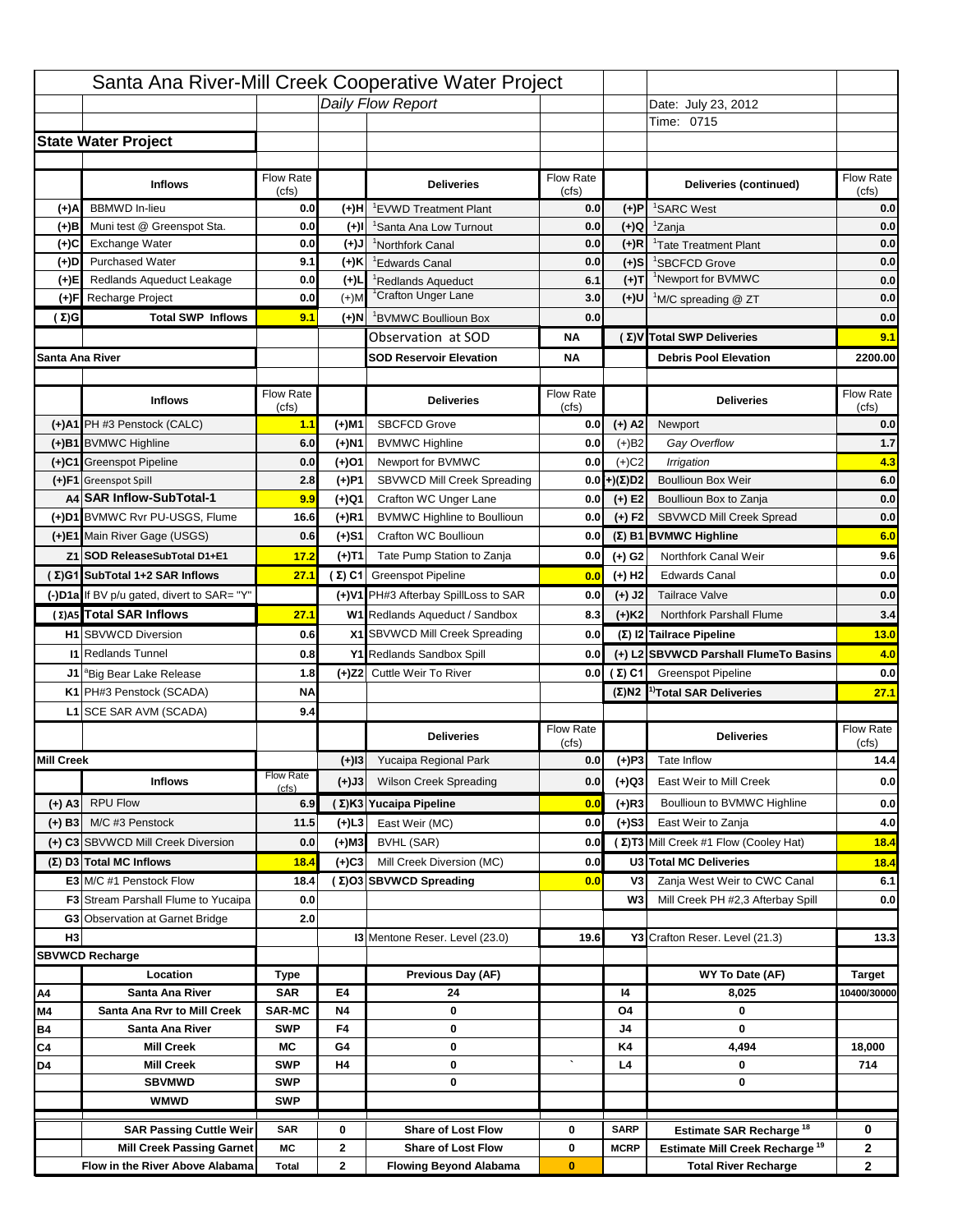|                   |                                                                    |                    |                | Santa Ana River-Mill Creek Cooperative Water Project |                           |                                 |                                                  |                              |
|-------------------|--------------------------------------------------------------------|--------------------|----------------|------------------------------------------------------|---------------------------|---------------------------------|--------------------------------------------------|------------------------------|
|                   |                                                                    |                    |                | Daily Flow Report                                    |                           |                                 | Date: July 20, 2012                              |                              |
|                   |                                                                    |                    |                |                                                      |                           |                                 | Time: 0715                                       |                              |
|                   | <b>State Water Project</b>                                         |                    |                |                                                      |                           |                                 |                                                  |                              |
|                   |                                                                    |                    |                |                                                      |                           |                                 |                                                  |                              |
|                   | <b>Inflows</b>                                                     | Flow Rate<br>(cfs) |                | <b>Deliveries</b>                                    | <b>Flow Rate</b><br>(cfs) |                                 | Deliveries (continued)                           | Flow Rate<br>(cts)           |
| (+)A              | <b>BBMWD</b> In-lieu                                               | 0.0                | (+)H           | 'EVWD Treatment Plant                                | 0.0                       | (+)P                            | <sup>1</sup> SARC West                           | 0.0                          |
| (+)B              | Muni test @ Greenspot Sta.                                         | 0.0                | $(+)$ l        | <sup>1</sup> Santa Ana Low Turnout                   | 0.0                       | $(+)Q$                          | <sup>1</sup> Zanja                               | 0.0                          |
| (+)C              | Exchange Water                                                     | 0.0                | $(L(+)$        | <sup>1</sup> Northfork Canal                         | 0.0                       | $(+)R$                          | <sup>1</sup> Tate Treatment Plant                | 0.0                          |
| (+)D              | <b>Purchased Water</b>                                             | 10.0               | (+)K           | <sup>1</sup> Edwards Canal                           | 0.0                       | $(+)$ S                         | <sup>1</sup> SBCFCD Grove                        | 0.0                          |
| (+)E              | Redlands Aqueduct Leakage                                          | 0.0                | $(+)1$         | <sup>1</sup> Redlands Aqueduct                       | 6.0                       | $(+)T$                          | <sup>1</sup> Newport for BVMWC                   | 1.3                          |
| (+)F              | Recharge Project                                                   | 0.0                | $(+)$ M        | <sup>1</sup> Crafton Unger Lane                      | 2.7                       | (+)U                            | <sup>1</sup> M/C spreading @ ZT                  | 0.0                          |
| (Σ)G              | <b>Total SWP Inflows</b>                                           | 10.0               | $(+)$ N        | <sup>1</sup> BVMWC Boullioun Box                     | 0.0                       |                                 |                                                  | 0.0                          |
|                   |                                                                    |                    |                | Observation at SOD                                   | 2148.68                   |                                 | (Σ)V Total SWP Deliveries                        | 10.0                         |
| Santa Ana River   |                                                                    |                    |                | <b>SOD Reservoir Elevation</b>                       | <b>NA</b>                 |                                 | <b>Debris Pool Elevation</b>                     | 2200.00                      |
|                   |                                                                    |                    |                |                                                      |                           |                                 |                                                  |                              |
|                   | <b>Inflows</b>                                                     | Flow Rate          |                | <b>Deliveries</b>                                    | Flow Rate                 |                                 | <b>Deliveries</b>                                | Flow Rate                    |
|                   | (+)A1 PH #3 Penstock (CALC)                                        | (cfs)<br>1.0       | (+)M1          | <b>SBCFCD Grove</b>                                  | (cfs)<br>0.0              | $(+)$ A2                        | Newport                                          | (cfs)<br>0.0                 |
|                   | (+)B1 BVMWC Highline                                               | 6.0                |                |                                                      | 0.0                       |                                 | Gay Overflow                                     | 0.0                          |
|                   | (+)C1 Greenspot Pipeline                                           | 0.0                | (+)N1<br>(+)01 | <b>BVMWC Highline</b><br>Newport for BVMWC           | 0.0                       | $(+)B2$<br>$(+)$ C <sub>2</sub> | Irrigation                                       | 6.0                          |
|                   | (+)F1 Greenspot Spill                                              | 4.0                | (+)P1          | SBVWCD Mill Creek Spreading                          | 0.0                       | (+)(Σ)D2                        | <b>Boullioun Box Weir</b>                        | 6.0                          |
|                   | A4 SAR Inflow-SubTotal-1                                           | 11.0               | (+)Q1          | Crafton WC Unger Lane                                | 0.0                       | $(+) E2$                        | Boullioun Box to Zanja                           | 0.0                          |
|                   | (+)D1 BVMWC Rvr PU-USGS, Flume                                     | 11.4               | $(+)$ R1       | <b>BVMWC Highline to Boullioun</b>                   | 0.0                       | $(+) F2$                        | SBVWCD Mill Creek Spread                         | 0.0                          |
|                   | (+)E1 Main River Gage (USGS)                                       | 1.4                | (+)S1          | Crafton WC Boullioun                                 | 0.0                       |                                 | $(\Sigma)$ B1 BVMWC Highline                     | 6.0                          |
|                   | Z1 SOD ReleaseSubTotal D1+E1                                       | 12.8               | (+)T1          | Tate Pump Station to Zanja                           | 0.0                       | (+) G2                          | Northfork Canal Weir                             | 7.2                          |
|                   | (Σ)G1 SubTotal 1+2 SAR Inflows                                     | 23.8               |                | (Σ) C1 Greenspot Pipeline                            | 0.0                       | $(+)$ H <sub>2</sub>            | <b>Edwards Canal</b>                             | $1.1$                        |
|                   |                                                                    |                    |                |                                                      |                           |                                 |                                                  |                              |
|                   | (-)D1a If BV p/u gated, divert to SAR= "Y"                         |                    |                | (+)V1 PH#3 Afterbay SpillLoss to SAR                 | 0.0                       | $(+)$ J2                        | <b>Tailrace Valve</b>                            | 0.0                          |
|                   | (Σ) A5 Total SAR Inflows                                           | 23.8               |                | W1 Redlands Aqueduct / Sandbox                       | 5.1                       | $(+)$ K <sub>2</sub>            | Northfork Parshall Flume                         | 3.6                          |
|                   | <b>H1</b> SBVWCD Diversion                                         | 1.4                |                | X1 SBVWCD Mill Creek Spreading                       | 0.0                       |                                 | (Σ) I2 Tailrace Pipeline                         | 11.9                         |
|                   | <b>11 Redlands Tunnel</b>                                          | 0.6                |                | Y1 Redlands Sandbox Spill                            | 0.0                       |                                 | (+) L2 SBVWCD Parshall FlumeTo Basins            | 5.0                          |
|                   | J1 <sup>a</sup> Big Bear Lake Release                              | 1.8                |                | (+)Z2 Cuttle Weir To River                           |                           | 0.0 $(\Sigma)$ C1               | <b>Greenspot Pipeline</b>                        | 0.0                          |
|                   | K1 PH#3 Penstock (SCADA)                                           | <b>NA</b>          |                |                                                      |                           |                                 | $(\Sigma)$ N2 <sup>1)</sup> Total SAR Deliveries | 23.8                         |
|                   | L1 SCE SAR AVM (SCADA)                                             | 9.8                |                |                                                      |                           |                                 |                                                  |                              |
|                   |                                                                    |                    |                | <b>Deliveries</b>                                    | <b>Flow Rate</b><br>(cfs) |                                 | <b>Deliveries</b>                                | Flow Rate<br>(cts)           |
| <b>Mill Creek</b> |                                                                    |                    | $(+)$ 13       | Yucaipa Regional Park                                | 0.0                       | $(+)P3$                         | Tate Inflow                                      | 14.8                         |
|                   | <b>Inflows</b>                                                     | <b>Flow Rate</b>   | (+)J3          | <b>Wilson Creek Spreading</b>                        | 0.0                       | (+)Q3                           | East Weir to Mill Creek                          | 0.0                          |
|                   | <b>RPU Flow</b>                                                    | (cfs)              |                |                                                      |                           | $(+)$ R3                        | Boullioun to BVMWC Highline                      |                              |
| $(+)$ A3          |                                                                    | 7.2                |                | (Σ)K3 Yucaipa Pipeline                               | 0.0                       |                                 |                                                  | 0.0                          |
| $(+)$ B3          | M/C #3 Penstock                                                    | 11.3               | $(+)$ L3       | East Weir (MC)                                       | 0.0                       | $(+)$ S3                        | East Weir to Zanja                               | 3.7                          |
|                   | (+) C3 SBVWCD Mill Creek Diversion                                 | 0.0                | (+)M3          | BVHL (SAR)                                           | 0.0                       |                                 | (Σ) T3 Mill Creek #1 Flow (Cooley Hat)           | <b>18.5</b>                  |
|                   | (Σ) D3 Total MC Inflows                                            | 18.5               | $(+)C3$        | Mill Creek Diversion (MC)                            | 0.0                       |                                 | U3 Total MC Deliveries                           | <b>18.5</b>                  |
|                   | E3 M/C #1 Penstock Flow                                            | 18.5               |                | (Σ)O3 SBVWCD Spreading                               | 0.0                       | V3                              | Zanja West Weir to CWC Canal                     | 5.6                          |
|                   | <b>F3</b> Stream Parshall Flume to Yucaipa                         | 0.0                |                |                                                      |                           | W <sub>3</sub>                  | Mill Creek PH #2,3 Afterbay Spill                | 0.0                          |
| H <sub>3</sub>    | G3 Observation at Garnet Bridge                                    | 2.0                |                | <b>13 Mentone Reser. Level (23.0)</b>                | 20.7                      |                                 | Y3 Crafton Reser. Level (21.3)                   | 14.4                         |
|                   |                                                                    |                    |                |                                                      |                           |                                 |                                                  |                              |
|                   | <b>SBVWCD Recharge</b><br>Location                                 |                    |                | Previous Day (AF)                                    |                           |                                 | WY To Date (AF)                                  |                              |
| Α4                | Santa Ana River                                                    | Type<br><b>SAR</b> | E4             | 12                                                   |                           | 14                              | 8,002                                            | <b>Target</b><br>10400/30000 |
| M4                | Santa Ana Rvr to Mill Creek                                        | <b>SAR-MC</b>      | <b>N4</b>      | 0                                                    |                           | O4                              | 0                                                |                              |
| Β4                | Santa Ana River                                                    | <b>SWP</b>         | F4             | 0                                                    |                           | J4                              | 0                                                |                              |
| C4                | <b>Mill Creek</b>                                                  | МC                 | G4             | 0                                                    |                           | K4                              | 4,494                                            | 18,000                       |
| D4                | <b>Mill Creek</b>                                                  | <b>SWP</b>         | H4             | 0                                                    |                           | L4                              | 0                                                | 714                          |
|                   | <b>SBVMWD</b>                                                      | <b>SWP</b>         |                | 0                                                    |                           |                                 | 0                                                |                              |
|                   | <b>WMWD</b>                                                        | <b>SWP</b>         |                |                                                      |                           |                                 |                                                  |                              |
|                   |                                                                    | <b>SAR</b>         | 0              | <b>Share of Lost Flow</b>                            | 0                         | <b>SARP</b>                     | <b>Estimate SAR Recharge<sup>18</sup></b>        | 0                            |
|                   |                                                                    |                    |                |                                                      |                           |                                 |                                                  |                              |
|                   | <b>SAR Passing Cuttle Weir</b><br><b>Mill Creek Passing Garnet</b> | МC                 | $\mathbf 2$    | <b>Share of Lost Flow</b>                            | 0                         | <b>MCRP</b>                     | Estimate Mill Creek Recharge <sup>19</sup>       | 2                            |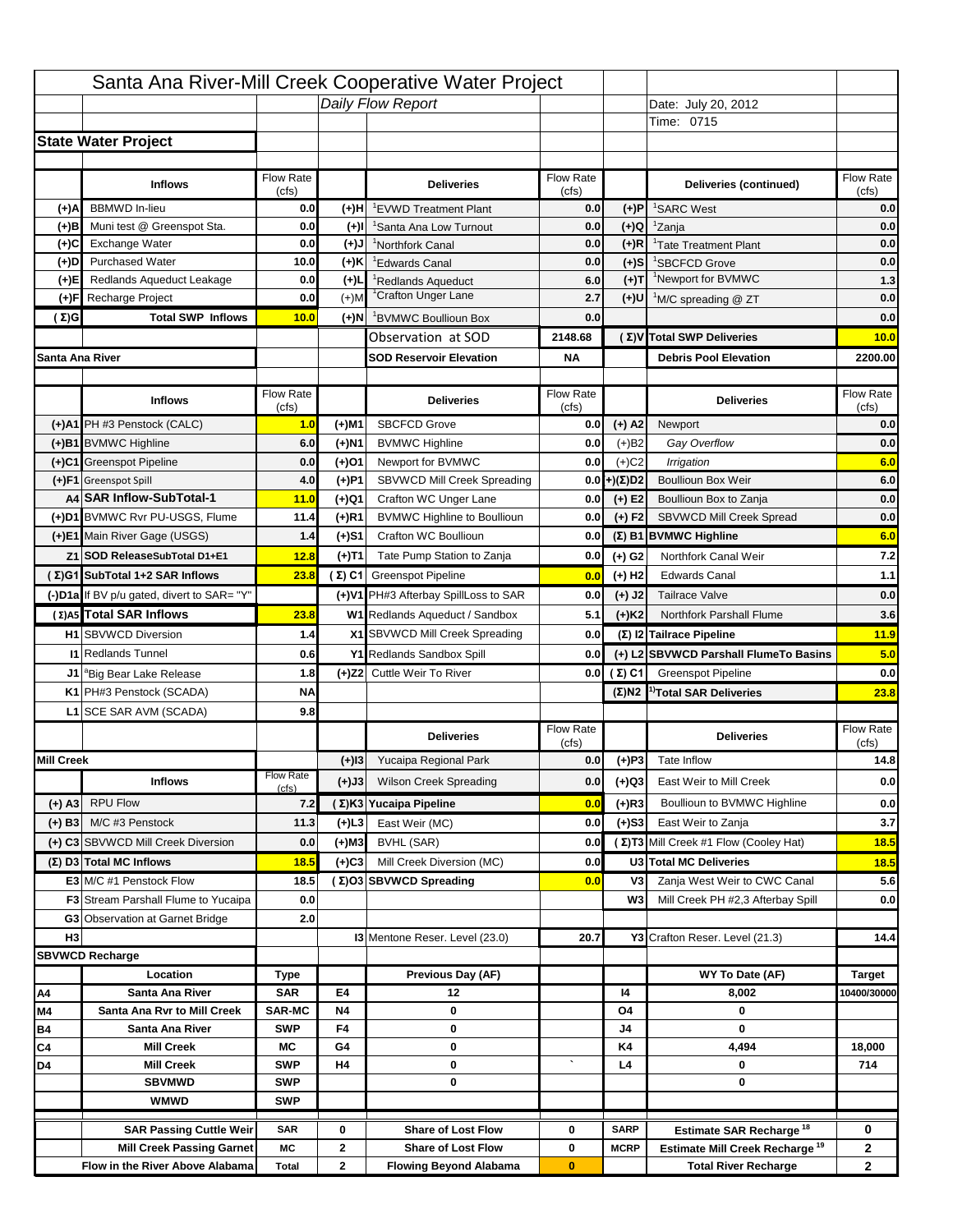|                   |                                                                    |                    |           | Santa Ana River-Mill Creek Cooperative Water Project   |                           |                            |                                                                                         |                    |
|-------------------|--------------------------------------------------------------------|--------------------|-----------|--------------------------------------------------------|---------------------------|----------------------------|-----------------------------------------------------------------------------------------|--------------------|
|                   |                                                                    |                    |           | Daily Flow Report                                      |                           |                            | Date: July 19, 2012                                                                     |                    |
|                   |                                                                    |                    |           |                                                        |                           |                            | Time: 0700                                                                              |                    |
|                   | <b>State Water Project</b>                                         |                    |           |                                                        |                           |                            |                                                                                         |                    |
|                   |                                                                    |                    |           |                                                        |                           |                            |                                                                                         |                    |
|                   | <b>Inflows</b>                                                     | Flow Rate<br>(cfs) |           | <b>Deliveries</b>                                      | <b>Flow Rate</b><br>(cfs) |                            | Deliveries (continued)                                                                  | Flow Rate<br>(cfs) |
| (+)A              | <b>BBMWD</b> In-lieu                                               | 0.0                | (+)H      | 'EVWD Treatment Plant                                  | 0.0                       | (+)P                       | <sup>1</sup> SARC West                                                                  | 0.0                |
| (+)B              | Muni test @ Greenspot Sta.                                         | 0.0                | $(+)$ l   | <sup>1</sup> Santa Ana Low Turnout                     | 0.0                       | $(+)Q$                     | <sup>1</sup> Zanja                                                                      | 0.0                |
| (+)C              | Exchange Water                                                     | 0.0                | $(L(+)$   | <sup>1</sup> Northfork Canal                           | 0.0                       | $(+)R$                     | <sup>1</sup> Tate Treatment Plant                                                       | 0.0                |
| (+)D              | <b>Purchased Water</b>                                             | 10.1               | (+)K      | <sup>1</sup> Edwards Canal                             | 0.0                       | $(+)$ S                    | <sup>1</sup> SBCFCD Grove                                                               | 0.0                |
| (+)E              | Redlands Aqueduct Leakage                                          | 0.0                | $(+)1$    | <sup>1</sup> Redlands Aqueduct                         | 6.0                       | $(+)T$                     | <sup>1</sup> Newport for BVMWC                                                          | 1.1                |
| (+)F              | Recharge Project                                                   | 0.0                | $(+)$ M   | <sup>1</sup> Crafton Unger Lane                        | 3.0                       | $(+)$ U                    | <sup>1</sup> M/C spreading @ ZT                                                         | 0.0                |
| (Σ)G              | <b>Total SWP Inflows</b>                                           | 10.1               | $(+)$ N   | <sup>1</sup> BVMWC Boullioun Box                       | 0.0                       |                            |                                                                                         | 0.0                |
|                   |                                                                    |                    |           | Observation at SOD                                     | ΝA                        |                            | (Σ) V Total SWP Deliveries                                                              | 10.1               |
| Santa Ana River   |                                                                    |                    |           | <b>SOD Reservoir Elevation</b>                         | ΝA                        |                            | <b>Debris Pool Elevation</b>                                                            | 2200.00            |
|                   |                                                                    |                    |           |                                                        |                           |                            |                                                                                         |                    |
|                   | <b>Inflows</b>                                                     | Flow Rate<br>(cfs) |           | <b>Deliveries</b>                                      | Flow Rate<br>(cfs)        |                            | <b>Deliveries</b>                                                                       | Flow Rate<br>(cfs) |
|                   | (+)A1 PH #3 Penstock (CALC)                                        | 1.0                | (+)M1     | <b>SBCFCD Grove</b>                                    | 0.0                       | $(+)$ A2                   | Newport                                                                                 | 0.0                |
|                   | (+)B1 BVMWC Highline                                               | 6.0                | (+)N1     | <b>BVMWC Highline</b>                                  | 0.0                       | $(+)B2$                    | Gay Overflow                                                                            | 0.9                |
|                   | (+)C1 Greenspot Pipeline                                           | 0.0                | (+)01     | Newport for BVMWC                                      | 0.0                       | $(+)$ C <sub>2</sub>       | Irrigation                                                                              | 5.1                |
|                   | (+)F1 Greenspot Spill                                              | 3.2                | (+)P1     | SBVWCD Mill Creek Spreading                            | 0.0                       | (+)(Σ)D2                   | <b>Boullioun Box Weir</b>                                                               | 6.0                |
|                   | A4 SAR Inflow-SubTotal-1                                           | 10.2               | (+)Q1     | Crafton WC Unger Lane                                  | 0.0                       | $(+) E2$                   | Boullioun Box to Zanja                                                                  | 0.0                |
|                   | (+)D1 BVMWC Rvr PU-USGS, Flume                                     | 13.3               | $(+)$ R1  | <b>BVMWC Highline to Boullioun</b>                     | 0.0                       | $(+) F2$                   | SBVWCD Mill Creek Spread                                                                | 0.0                |
|                   | (+)E1 Main River Gage (USGS)                                       | 0.6                | $(+)S1$   | Crafton WC Boullioun                                   | 0.0                       |                            | $(\Sigma)$ B1 BVMWC Highline                                                            | 6.0                |
|                   | Z1 SOD ReleaseSubTotal D1+E1                                       | 13.9               | (+)T1     | Tate Pump Station to Zanja                             | 0.0                       | (+) G2                     | Northfork Canal Weir                                                                    | 4.3                |
|                   | (Σ)G1 SubTotal 1+2 SAR Inflows                                     | 24.1               |           | (Σ) C1 Greenspot Pipeline                              | 0.0                       | $(+)$ H <sub>2</sub>       | <b>Edwards Canal</b>                                                                    | 0.9                |
|                   | (-)D1a If BV p/u gated, divert to SAR= "Y"                         |                    |           | (+)V1 PH#3 Afterbay SpillLoss to SAR                   | 0.0                       | $(+)$ J2                   | <b>Tailrace Valve</b>                                                                   | 0.0                |
|                   | (Σ) A5 Total SAR Inflows                                           |                    |           | W1 Redlands Aqueduct / Sandbox                         |                           |                            | Northfork Parshall Flume                                                                |                    |
|                   |                                                                    | 24.1               |           |                                                        | 5.5                       | $(+)$ K <sub>2</sub>       |                                                                                         | 7.4                |
|                   | <b>H1</b> SBVWCD Diversion                                         | 0.6                |           | X1 SBVWCD Mill Creek Spreading                         | 0.0                       |                            | (Σ) I2 Tailrace Pipeline                                                                | 12.6               |
|                   | <b>11 Redlands Tunnel</b>                                          | 0.6                |           | Y1 Redlands Sandbox Spill                              | 0.0                       |                            | (+) L2 SBVWCD Parshall FlumeTo Basins                                                   | 8.0                |
|                   | J1 <sup>a</sup> Big Bear Lake Release                              | 1.8                |           | (+)Z2 Cuttle Weir To River                             |                           | 0.0 $(\Sigma)$ C1          | <b>Greenspot Pipeline</b>                                                               | 0.0                |
|                   | K1 PH#3 Penstock (SCADA)                                           | <b>NA</b>          |           |                                                        |                           |                            | $(\Sigma)$ N2 <sup>1)</sup> Total SAR Deliveries                                        | 24.1               |
|                   | L1 SCE SAR AVM (SCADA)                                             | 11.0               |           |                                                        |                           |                            |                                                                                         |                    |
|                   |                                                                    |                    |           | <b>Deliveries</b>                                      | <b>Flow Rate</b><br>(cfs) |                            | <b>Deliveries</b>                                                                       | Flow Rate<br>(cts) |
| <b>Mill Creek</b> |                                                                    |                    | $(+)$ 13  | Yucaipa Regional Park                                  | 0.0                       | $(+)P3$                    | Tate Inflow                                                                             | 14.8               |
|                   | <b>Inflows</b>                                                     | <b>Flow Rate</b>   | (+)J3     | <b>Wilson Creek Spreading</b>                          | 0.0                       | (+)Q3                      | East Weir to Mill Creek                                                                 | 0.0                |
|                   | <b>RPU Flow</b>                                                    | (cfs)<br>6.9       |           | (Σ)K3 Yucaipa Pipeline                                 | 0.0                       | $(+)$ R3                   | Boullioun to BVMWC Highline                                                             |                    |
| $(+)$ A3          |                                                                    |                    |           |                                                        |                           |                            |                                                                                         | 0.0                |
| $(+)$ B3          | M/C #3 Penstock                                                    | 10.8               | $(+)$ L3  | East Weir (MC)                                         | 0.0                       | $(+)$ S3                   | East Weir to Zanja                                                                      | 2.9                |
|                   | (+) C3 SBVWCD Mill Creek Diversion                                 | 1.0                | (+)M3     | BVHL (SAR)                                             | 0.0                       |                            | (Σ) T3 Mill Creek #1 Flow (Cooley Hat)                                                  | 17.7               |
|                   | (Σ) D3 Total MC Inflows                                            | 18.7               | $(+)C3$   | Mill Creek Diversion (MC)                              | 1.0                       |                            | U3 Total MC Deliveries                                                                  | 18.7               |
|                   | E3 M/C #1 Penstock Flow                                            | 17.7               |           | (Σ)O3 SBVWCD Spreading                                 | 1.0                       | V3                         | Zanja West Weir to CWC Canal                                                            | 4.4                |
|                   | <b>F3</b> Stream Parshall Flume to Yucaipa                         | 0.0                |           |                                                        |                           | W <sub>3</sub>             | Mill Creek PH #2,3 Afterbay Spill                                                       | 0.0                |
| H <sub>3</sub>    | G3 Observation at Garnet Bridge                                    | 3.0                |           | <b>13 Mentone Reser. Level (23.0)</b>                  | 21.5                      |                            | Y3 Crafton Reser. Level (21.3)                                                          | 17.0               |
|                   |                                                                    |                    |           |                                                        |                           |                            |                                                                                         |                    |
|                   | <b>SBVWCD Recharge</b>                                             | Type               |           | Previous Day (AF)                                      |                           |                            | WY To Date (AF)                                                                         |                    |
|                   |                                                                    |                    |           |                                                        |                           |                            |                                                                                         | <b>Target</b>      |
|                   | Location                                                           |                    |           |                                                        |                           |                            |                                                                                         |                    |
| Α4                | Santa Ana River                                                    | <b>SAR</b>         | E4        | 16                                                     |                           | 14                         | 7,990                                                                                   |                    |
| M4                | Santa Ana Rvr to Mill Creek                                        | <b>SAR-MC</b>      | <b>N4</b> | 0                                                      |                           | O4                         | 0                                                                                       |                    |
| Β4                | Santa Ana River<br><b>Mill Creek</b>                               | <b>SWP</b><br>МC   | F4<br>G4  | 0<br>2                                                 |                           | J4<br>K4                   | 0<br>4,494                                                                              | 18,000             |
| C4<br>D4          | <b>Mill Creek</b>                                                  | <b>SWP</b>         | H4        | 0                                                      |                           | L4                         | 0                                                                                       | 714                |
|                   | <b>SBVMWD</b>                                                      | <b>SWP</b>         |           | 0                                                      |                           |                            | 0                                                                                       | 10400/30000        |
|                   | <b>WMWD</b>                                                        | <b>SWP</b>         |           |                                                        |                           |                            |                                                                                         |                    |
|                   |                                                                    |                    |           |                                                        |                           |                            |                                                                                         |                    |
|                   | <b>SAR Passing Cuttle Weir</b><br><b>Mill Creek Passing Garnet</b> | <b>SAR</b><br>МC   | 0<br>3    | <b>Share of Lost Flow</b><br><b>Share of Lost Flow</b> | 0<br>0                    | <b>SARP</b><br><b>MCRP</b> | <b>Estimate SAR Recharge<sup>18</sup></b><br>Estimate Mill Creek Recharge <sup>19</sup> | 0<br>3             |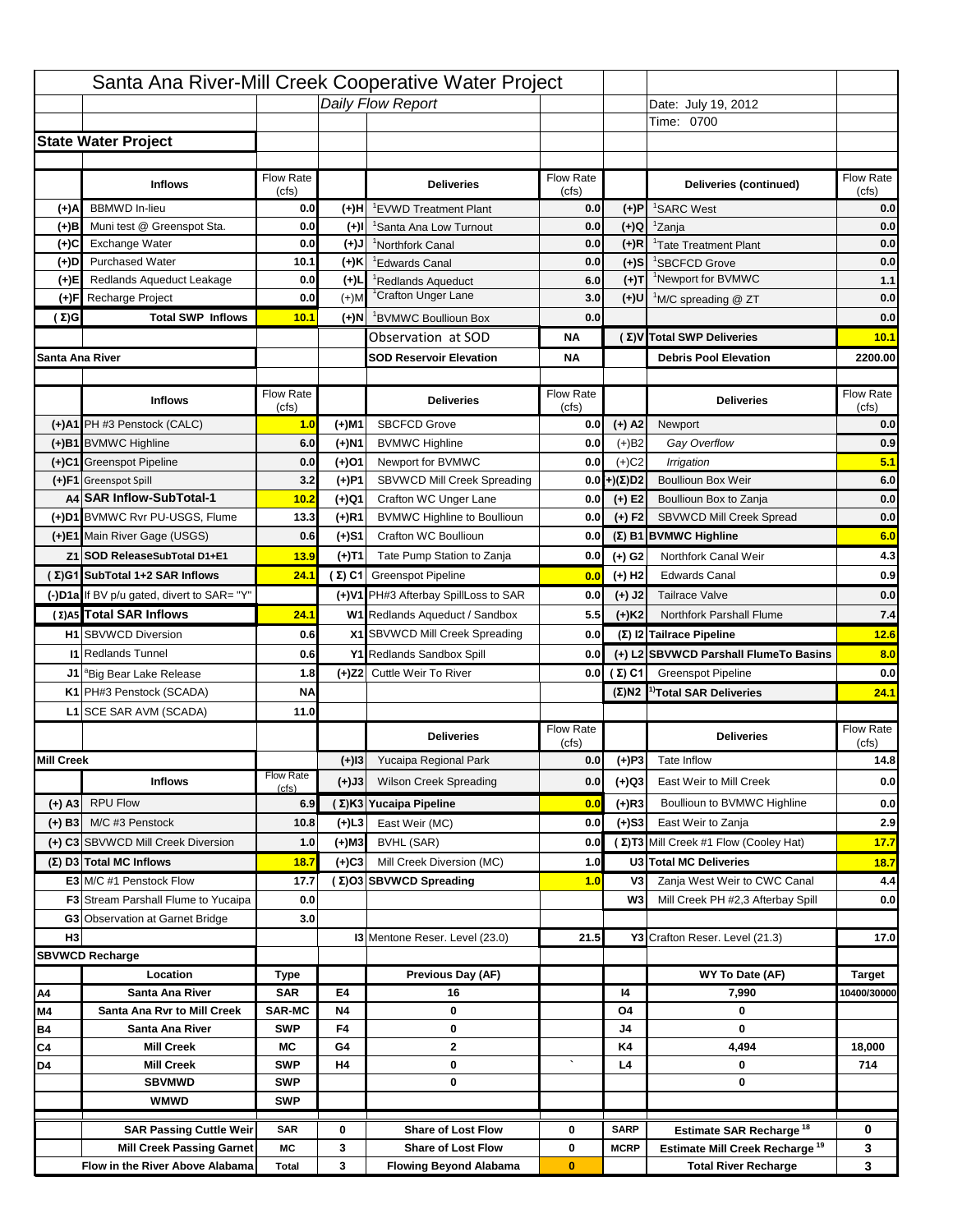|                   |                                                                    |                             |                 | Santa Ana River-Mill Creek Cooperative Water Project |                    |                            |                                                                                         |                                                         |
|-------------------|--------------------------------------------------------------------|-----------------------------|-----------------|------------------------------------------------------|--------------------|----------------------------|-----------------------------------------------------------------------------------------|---------------------------------------------------------|
|                   |                                                                    |                             |                 | Daily Flow Report                                    |                    |                            | Date: July 18, 2012                                                                     |                                                         |
|                   |                                                                    |                             |                 |                                                      |                    |                            | Time: 0700                                                                              |                                                         |
|                   | <b>State Water Project</b>                                         |                             |                 |                                                      |                    |                            |                                                                                         |                                                         |
|                   |                                                                    |                             |                 |                                                      |                    |                            |                                                                                         |                                                         |
|                   | <b>Inflows</b>                                                     | Flow Rate                   |                 | <b>Deliveries</b>                                    | <b>Flow Rate</b>   |                            | Deliveries (continued)                                                                  | Flow Rate                                               |
| (+)A              | <b>BBMWD</b> In-lieu                                               | (cfs)<br>9.5                | (+)H            | 'EVWD Treatment Plant                                | (cfs)<br>0.0       | (+)P                       | <sup>1</sup> SARC West                                                                  | (cfs)<br>0.0                                            |
| (+)B              | Muni test @ Greenspot Sta.                                         | 0.0                         | $(+)$ l         | 'Santa Ana Low Turnout                               | 0.0                | $(+)Q$                     | <sup>1</sup> Zanja                                                                      | 0.0                                                     |
| (+)C              | Exchange Water                                                     | 0.0                         | $(L(+)$         | <sup>1</sup> Northfork Canal                         | 0.0                | $(+)R$                     | <sup>1</sup> Tate Treatment Plant                                                       | 9.5                                                     |
| (+)D              | <b>Purchased Water</b>                                             | 9.6                         | (+)K            | <sup>1</sup> Edwards Canal                           | 0.0                | $(+)$ S                    | <sup>1</sup> SBCFCD Grove                                                               | 0.7                                                     |
| (+)E              | Redlands Aqueduct Leakage                                          | 0.0                         | $(+)1$          | <sup>1</sup> Redlands Aqueduct                       | 6.0                | $(+)T$                     | <sup>1</sup> Newport for BVMWC                                                          | 0.0                                                     |
| (+)F              | Recharge Project                                                   | 0.0                         | $(+)$ M         | <sup>1</sup> Crafton Unger Lane                      | 2.9                | $(+)$ U                    | <sup>1</sup> M/C spreading @ ZT                                                         | 0.0                                                     |
| (Σ)G              | <b>Total SWP Inflows</b>                                           | 19.1                        | $(+)$ N         | <sup>1</sup> BVMWC Boullioun Box                     | 0.0                |                            |                                                                                         | 0.0                                                     |
|                   |                                                                    |                             |                 | Observation at SOD                                   | ΝA                 |                            | (Σ) V Total SWP Deliveries                                                              | 19.1                                                    |
| Santa Ana River   |                                                                    |                             |                 | <b>SOD Reservoir Elevation</b>                       | ΝA                 |                            | <b>Debris Pool Elevation</b>                                                            | 2200.00                                                 |
|                   |                                                                    |                             |                 |                                                      |                    |                            |                                                                                         |                                                         |
|                   | <b>Inflows</b>                                                     | Flow Rate<br>(cfs)          |                 | <b>Deliveries</b>                                    | Flow Rate<br>(cfs) |                            | <b>Deliveries</b>                                                                       | Flow Rate<br>(cfs)                                      |
|                   | (+)A1 PH #3 Penstock (CALC)                                        | 1.0                         | (+)M1           | <b>SBCFCD Grove</b>                                  | 0.0                | $(+)$ A2                   | Newport                                                                                 | 0.0                                                     |
|                   | (+)B1 BVMWC Highline                                               | 6.0                         | (+)N1           | <b>BVMWC Highline</b>                                | 0.0                | $(+)B2$                    | Gay Overflow                                                                            | $1.4$                                                   |
|                   | (+)C1 Greenspot Pipeline                                           | 0.0                         | (+)01           | Newport for BVMWC                                    | 0.0                | $(+)$ C <sub>2</sub>       | Irrigation                                                                              | 4.6                                                     |
|                   | (+)F1 Greenspot Spill                                              | 3.2                         | (+)P1           | SBVWCD Mill Creek Spreading                          | 0.0                | (+)(Σ)D2                   | <b>Boullioun Box Weir</b>                                                               | 6.0                                                     |
|                   | A4 SAR Inflow-SubTotal-1                                           | 10.2                        | (+)Q1           | Crafton WC Unger Lane                                | 0.0                | $(+) E2$                   | Boullioun Box to Zanja                                                                  | 0.0                                                     |
|                   | (+)D1 BVMWC Rvr PU-USGS, Flume                                     | 12.0                        | $(+)$ R1        | <b>BVMWC Highline to Boullioun</b>                   | 0.0                | $(+) F2$                   | SBVWCD Mill Creek Spread                                                                | 0.0                                                     |
|                   | (+)E1 Main River Gage (USGS)                                       | 0.6                         | (+)S1           | Crafton WC Boullioun                                 | 0.0                |                            | $(\Sigma)$ B1 BVMWC Highline                                                            | 6.0                                                     |
|                   | Z1 SOD ReleaseSubTotal D1+E1                                       | 12.6                        |                 | Tate Pump Station to Zanja                           | 0.0                |                            | Northfork Canal Weir                                                                    | 7.2                                                     |
|                   | (Σ)G1 SubTotal 1+2 SAR Inflows                                     | 22.8                        | (+)T1           |                                                      |                    | (+) G2                     | <b>Edwards Canal</b>                                                                    | 0.0                                                     |
|                   |                                                                    |                             |                 | (Σ) C1 Greenspot Pipeline                            | 0.0                | $(+)$ H <sub>2</sub>       |                                                                                         |                                                         |
|                   | (-)D1a If BV p/u gated, divert to SAR= "Y"                         |                             |                 | (+)V1 PH#3 Afterbay SpillLoss to SAR                 | 0.0                | $(+)$ J2                   | <b>Tailrace Valve</b>                                                                   | 0.0                                                     |
|                   | (Σ) A5 Total SAR Inflows                                           | 22.8                        |                 | W1 Redlands Aqueduct / Sandbox                       | 6.2                | $(+)$ K <sub>2</sub>       | Northfork Parshall Flume                                                                | 3.4                                                     |
|                   |                                                                    |                             |                 |                                                      |                    |                            |                                                                                         |                                                         |
|                   | <b>H1</b> SBVWCD Diversion                                         | 0.6                         |                 | X1 SBVWCD Mill Creek Spreading                       | 0.0                |                            | (Σ) I2 Tailrace Pipeline                                                                |                                                         |
|                   | <b>11 Redlands Tunnel</b>                                          | 0.6                         |                 | Y1 Redlands Sandbox Spill                            | 0.0                |                            | (+) L2 SBVWCD Parshall FlumeTo Basins                                                   |                                                         |
|                   | J1 <sup>a</sup> Big Bear Lake Release                              | 1.8                         |                 | (+)Z2 Cuttle Weir To River                           |                    | 0.0 $(Σ) C1$               | <b>Greenspot Pipeline</b>                                                               |                                                         |
|                   | K1 PH#3 Penstock (SCADA)                                           | <b>NA</b>                   |                 |                                                      |                    |                            | $(\Sigma)$ N2 <sup>1)</sup> Total SAR Deliveries                                        |                                                         |
|                   | L1 SCE SAR AVM (SCADA)                                             | 12.0                        |                 |                                                      |                    |                            |                                                                                         |                                                         |
|                   |                                                                    |                             |                 | <b>Deliveries</b>                                    | <b>Flow Rate</b>   |                            | <b>Deliveries</b>                                                                       | Flow Rate                                               |
| <b>Mill Creek</b> |                                                                    |                             | $(+)$ 13        | Yucaipa Regional Park                                | (cfs)<br>0.0       |                            | Tate Inflow                                                                             | (cfs)                                                   |
|                   |                                                                    | <b>Flow Rate</b>            |                 |                                                      |                    | $(+)P3$                    |                                                                                         |                                                         |
|                   | <b>Inflows</b>                                                     | (cfs)                       | (+)J3           | <b>Wilson Creek Spreading</b>                        | 0.0                | (+)Q3                      | East Weir to Mill Creek                                                                 |                                                         |
| $(+)$ A3          | <b>RPU Flow</b>                                                    | 7.2                         |                 | (Σ)K3 Yucaipa Pipeline                               | 0.0                | $(+)$ R3                   | Boullioun to BVMWC Highline                                                             |                                                         |
| $(+)$ B3          | M/C #3 Penstock                                                    | 12.2                        | $(+)$ L3        | East Weir (MC)                                       | 2.0                | $(+)$ S3                   | East Weir to Zanja                                                                      | 10.6<br>4.0<br>0.0<br>22.8<br>5.0<br>2.0<br>0.0<br>12.4 |
|                   | (+) C3 SBVWCD Mill Creek Diversion                                 | 0.0                         | (+)M3           | BVHL (SAR)                                           | 0.0                |                            | (Σ) T3 Mill Creek #1 Flow (Cooley Hat)                                                  | 19.4                                                    |
|                   | (Σ) D3 Total MC Inflows                                            | 19.4                        | $(+)C3$         | Mill Creek Diversion (MC)                            | 0.0                |                            | U3 Total MC Deliveries                                                                  | 19.4                                                    |
|                   | E3 M/C #1 Penstock Flow                                            | 19.4                        |                 | (Σ)O3 SBVWCD Spreading                               | 2.0                | V3                         | Zanja West Weir to CWC Canal                                                            | 14.1                                                    |
|                   | <b>F3</b> Stream Parshall Flume to Yucaipa                         | 0.0                         |                 |                                                      |                    | W <sub>3</sub>             | Mill Creek PH #2,3 Afterbay Spill                                                       | 0.0                                                     |
|                   | G3 Observation at Garnet Bridge                                    | 3.0                         |                 |                                                      |                    |                            |                                                                                         |                                                         |
| H <sub>3</sub>    |                                                                    |                             |                 | <b>13 Mentone Reser. Level (23.0)</b>                | 20.1               |                            | Y3 Crafton Reser. Level (21.3)                                                          | 17.5                                                    |
|                   | <b>SBVWCD Recharge</b>                                             |                             |                 |                                                      |                    |                            |                                                                                         |                                                         |
|                   | Location                                                           | Type                        |                 | Previous Day (AF)                                    |                    |                            | WY To Date (AF)                                                                         | <b>Target</b>                                           |
| Α4                | Santa Ana River                                                    | <b>SAR</b>                  | E4              | 8                                                    |                    | 14                         | 7,974<br>0                                                                              |                                                         |
| M4                | Santa Ana Rvr to Mill Creek                                        | <b>SAR-MC</b><br><b>SWP</b> | <b>N4</b><br>F4 | 0<br>0                                               |                    | O4<br>J4                   | 0                                                                                       |                                                         |
| Β4<br>C4          | Santa Ana River<br><b>Mill Creek</b>                               | МC                          | G4              | 7                                                    |                    | K4                         | 4,492                                                                                   | 18,000                                                  |
| D4                | <b>Mill Creek</b>                                                  | <b>SWP</b>                  | H4              | 0                                                    |                    | L4                         | 0                                                                                       | 714                                                     |
|                   | <b>SBVMWD</b>                                                      | <b>SWP</b>                  |                 | 0                                                    |                    |                            | 0                                                                                       |                                                         |
|                   | <b>WMWD</b>                                                        | <b>SWP</b>                  |                 |                                                      |                    |                            |                                                                                         | 10400/30000                                             |
|                   |                                                                    |                             | 0               | <b>Share of Lost Flow</b>                            |                    |                            |                                                                                         | 0                                                       |
|                   | <b>SAR Passing Cuttle Weir</b><br><b>Mill Creek Passing Garnet</b> | <b>SAR</b><br>МC            | 3               | <b>Share of Lost Flow</b>                            | 0<br>0             | <b>SARP</b><br><b>MCRP</b> | <b>Estimate SAR Recharge<sup>18</sup></b><br>Estimate Mill Creek Recharge <sup>19</sup> | 3                                                       |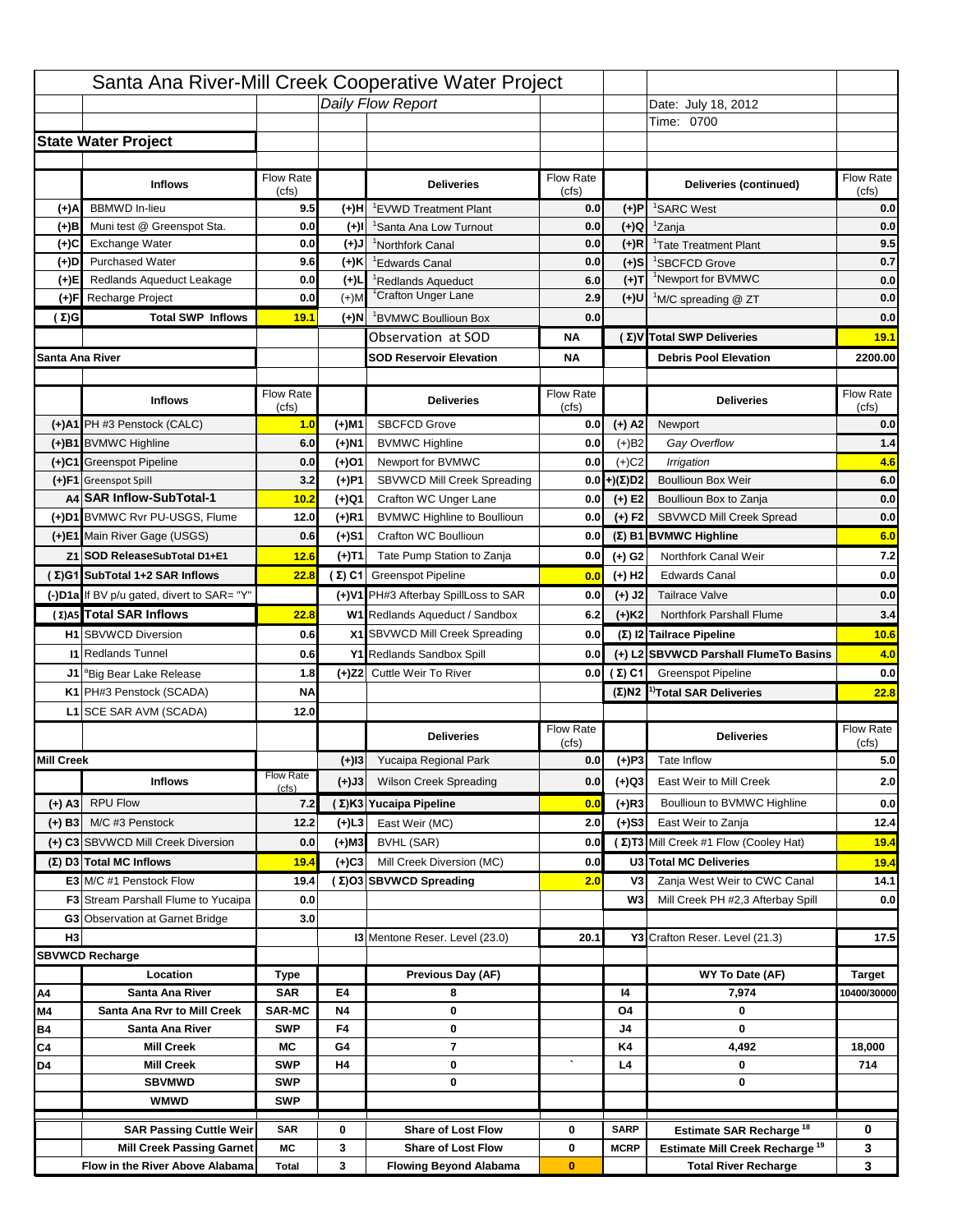|                   |                                                                    |                    |           | Santa Ana River-Mill Creek Cooperative Water Project   |                           |                            |                                                                                   |                              |
|-------------------|--------------------------------------------------------------------|--------------------|-----------|--------------------------------------------------------|---------------------------|----------------------------|-----------------------------------------------------------------------------------|------------------------------|
|                   |                                                                    |                    |           | Daily Flow Report                                      |                           |                            | Date: July 17, 2012                                                               |                              |
|                   |                                                                    |                    |           |                                                        |                           |                            | Time: 0700                                                                        |                              |
|                   | <b>State Water Project</b>                                         |                    |           |                                                        |                           |                            |                                                                                   |                              |
|                   |                                                                    |                    |           |                                                        |                           |                            |                                                                                   |                              |
|                   | <b>Inflows</b>                                                     | Flow Rate          |           | <b>Deliveries</b>                                      | <b>Flow Rate</b>          |                            | Deliveries (continued)                                                            | Flow Rate                    |
| (+)A              | <b>BBMWD</b> In-lieu                                               | (cfs)<br>9.9       | (+)H      | 'EVWD Treatment Plant                                  | (cfs)<br>0.0              | (+)P                       | <sup>1</sup> SARC West                                                            | (cfs)<br>0.0                 |
| (+)B              | Muni test @ Greenspot Sta.                                         | 0.0                | $(+)$ l   | 'Santa Ana Low Turnout                                 | 0.0                       | $(+)Q$                     | <sup>1</sup> Zanja                                                                | 0.0                          |
| (+)C              | Exchange Water                                                     | 0.0                | $(L(+)$   | <sup>1</sup> Northfork Canal                           | 0.0                       | $(+)R$                     | <sup>1</sup> Tate Treatment Plant                                                 | 9.5                          |
| (+)D              | <b>Purchased Water</b>                                             | 13.2               | (+)K      | <sup>1</sup> Edwards Canal                             | 0.0                       | $(+)$ S                    | <sup>1</sup> SBCFCD Grove                                                         | 0.7                          |
| (+)E              | Redlands Aqueduct Leakage                                          | 0.0                | $(+)1$    | <sup>1</sup> Redlands Aqueduct                         | 9.9                       | $(+)$ T                    | <sup>1</sup> Newport for BVMWC                                                    | 0.0                          |
| (+)F              | Recharge Project                                                   | 0.0                | $(+)$ M   | <sup>1</sup> Crafton Unger Lane                        | 3.0                       | $(+)$ U                    | <sup>1</sup> M/C spreading @ ZT                                                   | 0.0                          |
| (Σ)G              | <b>Total SWP Inflows</b>                                           | 23.1               | $(+)$ N   | <sup>1</sup> BVMWC Boullioun Box                       | 0.0                       |                            |                                                                                   | 0.0                          |
|                   |                                                                    |                    |           | Observation at SOD                                     | ΝA                        |                            | (Σ) V Total SWP Deliveries                                                        | 23.1                         |
| Santa Ana River   |                                                                    |                    |           | <b>SOD Reservoir Elevation</b>                         | ΝA                        |                            | <b>Debris Pool Elevation</b>                                                      | 2200.00                      |
|                   |                                                                    |                    |           |                                                        |                           |                            |                                                                                   |                              |
|                   | <b>Inflows</b>                                                     | Flow Rate          |           | <b>Deliveries</b>                                      | Flow Rate                 |                            | <b>Deliveries</b>                                                                 | Flow Rate<br>(cfs)           |
|                   | (+)A1 PH #3 Penstock (CALC)                                        | (cfs)<br>1.0       | (+)M1     | <b>SBCFCD Grove</b>                                    | (cfs)<br>0.0              | $(+)$ A2                   | Newport                                                                           | 0.0                          |
|                   | (+)B1 BVMWC Highline                                               | 6.0                | (+)N1     | <b>BVMWC Highline</b>                                  | 0.0                       | $(+)B2$                    | Gay Overflow                                                                      | 2.2                          |
|                   | (+)C1 Greenspot Pipeline                                           | 0.0                | (+)01     | Newport for BVMWC                                      | 0.0                       | $(+)$ C <sub>2</sub>       | Irrigation                                                                        | 3.8                          |
|                   | (+)F1 Greenspot Spill                                              | 3.2                | (+)P1     | SBVWCD Mill Creek Spreading                            | 0.0                       | (+)(Σ)D2                   | <b>Boullioun Box Weir</b>                                                         | 6.0                          |
|                   | A4 SAR Inflow-SubTotal-1                                           | 10.2               | (+)Q1     | Crafton WC Unger Lane                                  | 0.0                       | $(+) E2$                   | Boullioun Box to Zanja                                                            | 0.0                          |
|                   | (+)D1 BVMWC Rvr PU-USGS, Flume                                     | 11.5               | $(+)$ R1  | <b>BVMWC Highline to Boullioun</b>                     | 0.0                       | $(+) F2$                   | SBVWCD Mill Creek Spread                                                          | 0.0                          |
|                   | (+)E1 Main River Gage (USGS)                                       | 0.6                | (+)S1     | Crafton WC Boullioun                                   | 0.0                       |                            | $(\Sigma)$ B1 BVMWC Highline                                                      | 6.0                          |
|                   | Z1 SOD ReleaseSubTotal D1+E1                                       | 12.1               |           | Tate Pump Station to Zanja                             | 0.0                       |                            | Northfork Canal Weir                                                              | 7.2                          |
|                   | (Σ)G1 SubTotal 1+2 SAR Inflows                                     | 22.3               | (+)T1     | (Σ) C1 Greenspot Pipeline                              |                           | (+) G2                     | <b>Edwards Canal</b>                                                              | 0.0                          |
|                   |                                                                    |                    |           |                                                        | 0.0                       | $(+)$ H <sub>2</sub>       |                                                                                   |                              |
|                   | (-)D1a If BV p/u gated, divert to SAR= "Y"                         |                    |           | (+)V1 PH#3 Afterbay SpillLoss to SAR                   | 4.0                       | $(+)$ J2                   | <b>Tailrace Valve</b>                                                             | 0.0                          |
|                   | (Σ) A5 Total SAR Inflows                                           | 22.3               |           | W1 Redlands Aqueduct / Sandbox                         | 1.7                       | $(+)$ K <sub>2</sub>       | <b>Northfork Parshall Flume</b>                                                   | 3.4                          |
|                   | <b>H1</b> SBVWCD Diversion                                         | 0.6                |           | X1 SBVWCD Mill Creek Spreading                         | 0.0                       |                            | (Σ) I2 Tailrace Pipeline                                                          | 10.6                         |
|                   | <b>11 Redlands Tunnel</b>                                          | 0.6                |           | Y1 Redlands Sandbox Spill                              | 0.0                       |                            | (+) L2 SBVWCD Parshall FlumeTo Basins                                             | 4.0                          |
|                   | J1 <sup>a</sup> Big Bear Lake Release                              | 1.8                |           | (+)Z2 Cuttle Weir To River                             |                           | 0.0 $(Σ) C1$               | <b>Greenspot Pipeline</b>                                                         | 0.0                          |
|                   | K1 PH#3 Penstock (SCADA)                                           | <b>NA</b>          |           |                                                        |                           |                            | $(\Sigma)$ N2 <sup>1)</sup> Total SAR Deliveries                                  | 22.3                         |
|                   | L1 SCE SAR AVM (SCADA)                                             | 10.2               |           |                                                        |                           |                            |                                                                                   |                              |
|                   |                                                                    |                    |           | <b>Deliveries</b>                                      | <b>Flow Rate</b><br>(cfs) |                            | <b>Deliveries</b>                                                                 | Flow Rate<br>(cfs)           |
| <b>Mill Creek</b> |                                                                    |                    | $(+)$ 13  | Yucaipa Regional Park                                  | 0.0                       | $(+)P3$                    | Tate Inflow                                                                       | 0.0                          |
|                   | <b>Inflows</b>                                                     | <b>Flow Rate</b>   | (+)J3     | <b>Wilson Creek Spreading</b>                          | 0.0                       | (+)Q3                      | East Weir to Mill Creek                                                           | 2.0                          |
|                   | <b>RPU Flow</b>                                                    | (cfs)<br>0.0       |           | (Σ)K3 Yucaipa Pipeline                                 | 0.0                       |                            | Boullioun to BVMWC Highline                                                       | 0.0                          |
| $(+)$ A3          |                                                                    |                    |           |                                                        |                           | $(+)$ R3                   |                                                                                   |                              |
| $(+)$ B3          | M/C #3 Penstock                                                    | 10.6               | $(+)$ L3  | East Weir (MC)                                         | 0.0                       | $(+)$ S3                   | East Weir to Zanja                                                                | 8.6                          |
|                   | (+) C3 SBVWCD Mill Creek Diversion                                 | 7.0                | (+)M3     | BVHL (SAR)                                             | 0.0                       |                            | (Σ) T3 Mill Creek #1 Flow (Cooley Hat)                                            | 10.6                         |
|                   | (Σ) D3 Total MC Inflows                                            | 17.6               | $(+)C3$   | Mill Creek Diversion (MC)                              | 7.0                       |                            | U3 Total MC Deliveries                                                            | 17.6                         |
|                   | E3 M/C #1 Penstock Flow                                            | 10.6               |           | (Σ)O3 SBVWCD Spreading                                 | 7.0                       | V3                         | Zanja West Weir to CWC Canal                                                      | 8.6                          |
|                   | <b>F3</b> Stream Parshall Flume to Yucaipa                         | 0.0                |           |                                                        |                           | W <sub>3</sub>             | Mill Creek PH #2,3 Afterbay Spill                                                 | 0.0                          |
| H <sub>3</sub>    | G3 Observation at Garnet Bridge                                    | 3.0                |           | <b>13 Mentone Reser. Level (23.0)</b>                  |                           |                            |                                                                                   |                              |
|                   |                                                                    |                    |           |                                                        | 20.9                      |                            | Y3 Crafton Reser. Level (21.3)                                                    | 14.9                         |
|                   | <b>SBVWCD Recharge</b><br>Location                                 |                    |           | Previous Day (AF)                                      |                           |                            | WY To Date (AF)                                                                   |                              |
| Α4                | Santa Ana River                                                    | Type<br><b>SAR</b> | E4        | 8                                                      |                           | 14                         | 7,966                                                                             | <b>Target</b><br>10400/30000 |
| M4                | Santa Ana Rvr to Mill Creek                                        | <b>SAR-MC</b>      | <b>N4</b> | 0                                                      |                           | O4                         | 0                                                                                 |                              |
| Β4                | Santa Ana River                                                    | <b>SWP</b>         | F4        | 0                                                      |                           | J4                         | 0                                                                                 |                              |
| C4                | <b>Mill Creek</b>                                                  | МC                 | G4        | 19                                                     |                           | K4                         | 4,485                                                                             | 18,000                       |
| D4                | <b>Mill Creek</b>                                                  | <b>SWP</b>         | H4        | 0                                                      |                           | L4                         | 0                                                                                 | 714                          |
|                   | <b>SBVMWD</b>                                                      | <b>SWP</b>         |           | 0                                                      |                           |                            | 0                                                                                 |                              |
|                   | <b>WMWD</b>                                                        | <b>SWP</b>         |           |                                                        |                           |                            |                                                                                   |                              |
|                   |                                                                    |                    |           |                                                        |                           |                            |                                                                                   |                              |
|                   |                                                                    |                    |           |                                                        |                           |                            |                                                                                   |                              |
|                   | <b>SAR Passing Cuttle Weir</b><br><b>Mill Creek Passing Garnet</b> | <b>SAR</b><br>МC   | 0<br>3    | <b>Share of Lost Flow</b><br><b>Share of Lost Flow</b> | 0<br>0                    | <b>SARP</b><br><b>MCRP</b> | Estimate SAR Recharge <sup>18</sup><br>Estimate Mill Creek Recharge <sup>19</sup> | 0<br>3                       |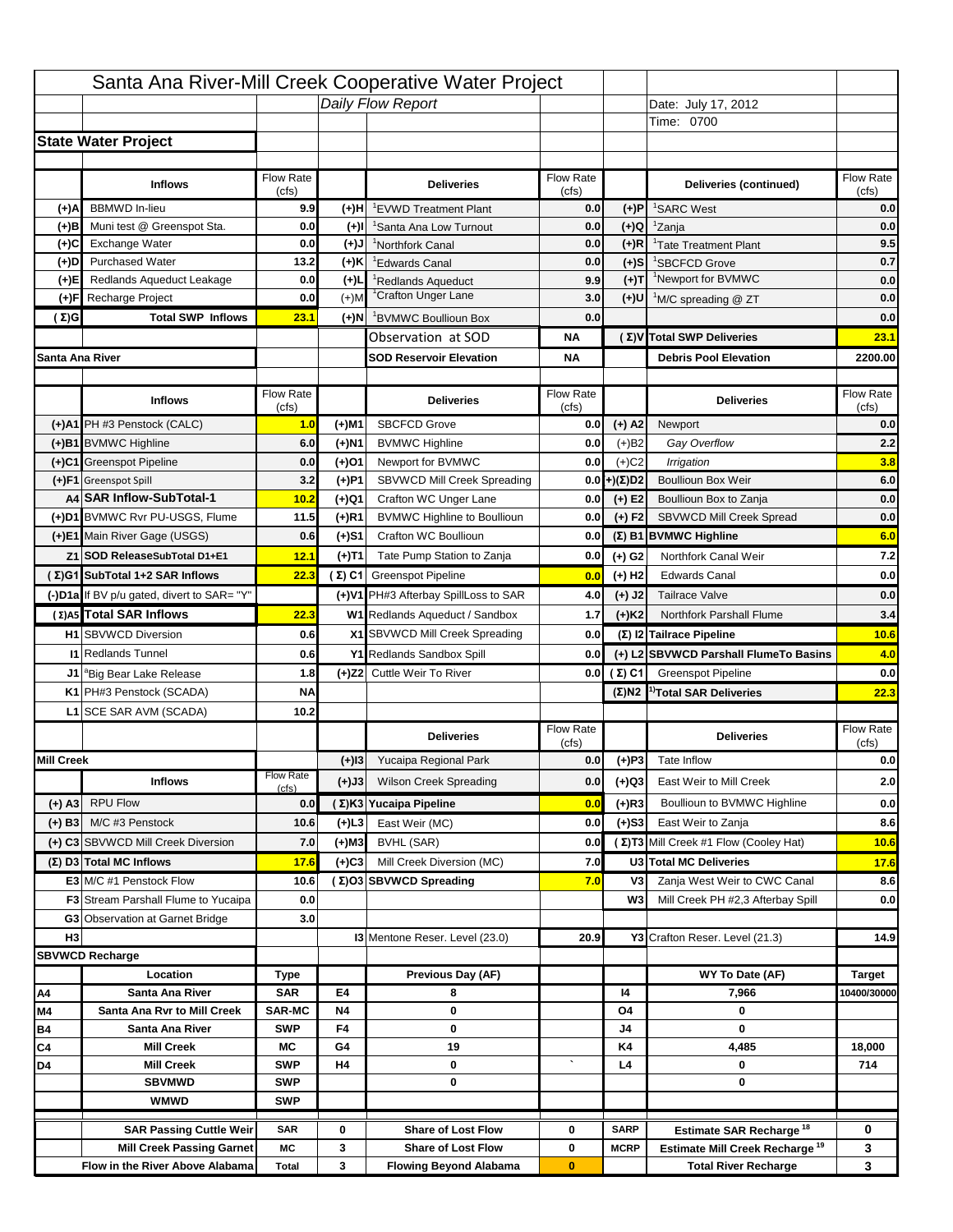|                   |                                                                    |                    |           | Santa Ana River-Mill Creek Cooperative Water Project |                           |                      |                                                  |                    |
|-------------------|--------------------------------------------------------------------|--------------------|-----------|------------------------------------------------------|---------------------------|----------------------|--------------------------------------------------|--------------------|
|                   |                                                                    |                    |           | Daily Flow Report                                    |                           |                      | Date: July 16, 2012                              |                    |
|                   |                                                                    |                    |           |                                                      |                           |                      | Time: 0700                                       |                    |
|                   | <b>State Water Project</b>                                         |                    |           |                                                      |                           |                      |                                                  |                    |
|                   |                                                                    |                    |           |                                                      |                           |                      |                                                  |                    |
|                   | <b>Inflows</b>                                                     | Flow Rate          |           | <b>Deliveries</b>                                    | <b>Flow Rate</b>          |                      | Deliveries (continued)                           | Flow Rate          |
| (+)A              | <b>BBMWD</b> In-lieu                                               | (cfs)<br>10.0      | (+)H      | 'EVWD Treatment Plant                                | (cfs)<br>0.0              | (+)P                 | <sup>1</sup> SARC West                           | (cfs)<br>0.0       |
| (+)B              | Muni test @ Greenspot Sta.                                         | 0.0                | $(+)$ l   | 'Santa Ana Low Turnout                               | 0.0                       | $(+)Q$               | <sup>1</sup> Zanja                               | 0.0                |
| (+)C              | Exchange Water                                                     | 0.0                | $(L(+)$   | <sup>1</sup> Northfork Canal                         | 0.0                       | $(+)R$               | <sup>1</sup> Tate Treatment Plant                | 9.4                |
| (+)D              | <b>Purchased Water</b>                                             | 13.1               | (+)K      | <sup>1</sup> Edwards Canal                           | 0.0                       | $(+)$ S              | <sup>1</sup> SBCFCD Grove                        | 0.7                |
| (+)E              | Redlands Aqueduct Leakage                                          | 0.0                | $(+)1$    | <sup>1</sup> Redlands Aqueduct                       | 10.0                      | $(+)T$               | <sup>1</sup> Newport for BVMWC                   | 0.0                |
| (+)F              | Recharge Project                                                   | 0.0                | $(+)$ M   | <sup>1</sup> Crafton Unger Lane                      | 3.0                       | $(+)$ U              | <sup>1</sup> M/C spreading @ ZT                  | 0.0                |
| (Σ)G              | <b>Total SWP Inflows</b>                                           | 23.1               | $(+)$ N   | <sup>1</sup> BVMWC Boullioun Box                     | 0.0                       |                      |                                                  | 0.0                |
|                   |                                                                    |                    |           | Observation at SOD                                   | ΝA                        |                      | (Σ) V Total SWP Deliveries                       | 23.1               |
| Santa Ana River   |                                                                    |                    |           | <b>SOD Reservoir Elevation</b>                       | ΝA                        |                      | <b>Debris Pool Elevation</b>                     | 2200.00            |
|                   |                                                                    |                    |           |                                                      |                           |                      |                                                  |                    |
|                   | <b>Inflows</b>                                                     | Flow Rate          |           | <b>Deliveries</b>                                    | Flow Rate                 |                      | <b>Deliveries</b>                                | Flow Rate<br>(cfs) |
|                   | (+)A1 PH #3 Penstock (CALC)                                        | (cfs)<br>1.1       | (+)M1     | <b>SBCFCD Grove</b>                                  | (cfs)<br>0.0              | $(+)$ A2             | Newport                                          | 0.0                |
|                   | (+)B1 BVMWC Highline                                               | 6.0                | (+)N1     | <b>BVMWC Highline</b>                                | 0.0                       | $(+)B2$              | Gay Overflow                                     | 0.0                |
|                   | (+)C1 Greenspot Pipeline                                           | 0.0                | (+)01     | Newport for BVMWC                                    | 0.0                       | $(+)$ C <sub>2</sub> | Irrigation                                       | 6.0                |
|                   | (+)F1 Greenspot Spill                                              | 0.0                | (+)P1     | SBVWCD Mill Creek Spreading                          | 0.0                       | (+)(Σ)D2             | <b>Boullioun Box Weir</b>                        | 6.0                |
|                   | A4 SAR Inflow-SubTotal-1                                           | 7.1                | (+)Q1     | Crafton WC Unger Lane                                | 0.0                       | $(+) E2$             | Boullioun Box to Zanja                           | 0.0                |
|                   | (+)D1 BVMWC Rvr PU-USGS, Flume                                     | 11.0               | $(+)$ R1  | <b>BVMWC Highline to Boullioun</b>                   | 0.0                       | $(+) F2$             | SBVWCD Mill Creek Spread                         | 0.0                |
|                   | (+)E1 Main River Gage (USGS)                                       | 0.5                | (+)S1     | Crafton WC Boullioun                                 | 0.0                       |                      | $(\Sigma)$ B1 BVMWC Highline                     | 6.0                |
|                   | Z1 SOD ReleaseSubTotal D1+E1                                       | 11.5               |           | Tate Pump Station to Zanja                           | 0.0                       |                      | Northfork Canal Weir                             | 7.5                |
|                   | (Σ)G1 SubTotal 1+2 SAR Inflows                                     |                    | (+)T1     |                                                      |                           | (+) G2               | <b>Edwards Canal</b>                             | 0.0                |
|                   |                                                                    | 18.6               |           | (Σ) C1 Greenspot Pipeline                            | 0.0                       | $(+)$ H <sub>2</sub> |                                                  |                    |
|                   | (-)D1a If BV p/u gated, divert to SAR= "Y"                         |                    |           | (+)V1 PH#3 Afterbay SpillLoss to SAR                 | 0.0                       | $(+)$ J2             | <b>Tailrace Valve</b>                            | 0.0                |
|                   | (Σ) A5 Total SAR Inflows                                           | 18.6               |           | W1 Redlands Aqueduct / Sandbox                       | 1.7                       | $(+)$ K <sub>2</sub> | Northfork Parshall Flume                         | 3.5                |
|                   | <b>H1</b> SBVWCD Diversion                                         | 0.5                |           | X1 SBVWCD Mill Creek Spreading                       | 0.0                       |                      | (Σ) I2 Tailrace Pipeline                         | 11.0               |
|                   | <b>11 Redlands Tunnel</b>                                          | 0.6                |           | Y1 Redlands Sandbox Spill                            | 0.0                       |                      | (+) L2 SBVWCD Parshall FlumeTo Basins            | 4.0                |
|                   | J1 <sup>a</sup> Big Bear Lake Release                              | 1.8                |           | (+)Z2 Cuttle Weir To River                           |                           | 0.0 $(\Sigma)$ C1    | <b>Greenspot Pipeline</b>                        | 0.0                |
|                   | K1 PH#3 Penstock (SCADA)                                           | <b>NA</b>          |           |                                                      |                           |                      | $(\Sigma)$ N2 <sup>1)</sup> Total SAR Deliveries | 18.6               |
|                   | L1 SCE SAR AVM (SCADA)                                             | 0.0                |           |                                                      |                           |                      |                                                  |                    |
|                   |                                                                    |                    |           | <b>Deliveries</b>                                    | <b>Flow Rate</b><br>(cfs) |                      | <b>Deliveries</b>                                | Flow Rate<br>(cfs) |
| <b>Mill Creek</b> |                                                                    |                    | $(+)$ 13  | Yucaipa Regional Park                                | 0.0                       | $(+)P3$              | Tate Inflow                                      | 0.0                |
|                   | <b>Inflows</b>                                                     | <b>Flow Rate</b>   | (+)J3     | <b>Wilson Creek Spreading</b>                        | 0.0                       | (+)Q3                | East Weir to Mill Creek                          | 0.0                |
| $(+)$ A3          | <b>RPU Flow</b>                                                    | (cfs)<br>0.0       |           | (Σ)K3 Yucaipa Pipeline                               | 0.0                       | $(+)$ R3             | Boullioun to BVMWC Highline                      | 0.0                |
|                   | M/C #3 Penstock                                                    | 0.0                | $(+)$ L3  | East Weir (MC)                                       | 0.0                       | $(+)$ S3             | East Weir to Zanja                               | 0.0                |
| $(+)$ B3          |                                                                    |                    |           |                                                      |                           |                      | (Σ) T3 Mill Creek #1 Flow (Cooley Hat)           |                    |
|                   | (+) C3 SBVWCD Mill Creek Diversion                                 | 14.0               | (+)M3     | BVHL (SAR)                                           | 0.0                       |                      |                                                  | 0.0                |
|                   | (Σ) D3 Total MC Inflows                                            | 14.0               | $(+)C3$   | Mill Creek Diversion (MC)                            | 14.0                      |                      | U3 Total MC Deliveries                           | 14.0               |
|                   | E3 M/C #1 Penstock Flow                                            | 0.0                |           | (Σ)O3 SBVWCD Spreading                               | 14.0                      | V3                   | Zanja West Weir to CWC Canal                     | 1.6                |
|                   | <b>F3</b> Stream Parshall Flume to Yucaipa                         | 0.0<br>3.0         |           |                                                      |                           | W <sub>3</sub>       | Mill Creek PH #2,3 Afterbay Spill                | 0.0                |
| H <sub>3</sub>    | G3 Observation at Garnet Bridge                                    |                    |           | <b>13 Mentone Reser. Level (23.0)</b>                | 21.5                      |                      | Y3 Crafton Reser. Level (21.3)                   | 13.9               |
|                   |                                                                    |                    |           |                                                      |                           |                      |                                                  |                    |
|                   | <b>SBVWCD Recharge</b><br>Location                                 |                    |           | Previous Day (AF)                                    |                           |                      | WY To Date (AF)                                  | <b>Target</b>      |
|                   | Santa Ana River                                                    | Type<br><b>SAR</b> | E4        | 24                                                   |                           | 14                   | 7,958                                            | 10400/30000        |
| Α4<br>M4          | Santa Ana Rvr to Mill Creek                                        | <b>SAR-MC</b>      | <b>N4</b> | 0                                                    |                           | O4                   | 0                                                |                    |
| Β4                | Santa Ana River                                                    | <b>SWP</b>         | F4        | 0                                                    |                           | J4                   | 0                                                |                    |
| C4                | <b>Mill Creek</b>                                                  | МC                 | G4        | 42                                                   |                           | K4                   | 4,467                                            | 18,000             |
| D4                | <b>Mill Creek</b>                                                  | <b>SWP</b>         | H4        | 0                                                    |                           | L4                   | 0                                                | 714                |
|                   | <b>SBVMWD</b>                                                      | <b>SWP</b>         |           | 0                                                    |                           |                      | 0                                                |                    |
|                   | <b>WMWD</b>                                                        | <b>SWP</b>         |           |                                                      |                           |                      |                                                  |                    |
|                   |                                                                    | <b>SAR</b>         | 0         | <b>Share of Lost Flow</b>                            | 0                         | <b>SARP</b>          | Estimate SAR Recharge <sup>18</sup>              | 0                  |
|                   |                                                                    |                    |           |                                                      |                           |                      |                                                  |                    |
|                   | <b>SAR Passing Cuttle Weir</b><br><b>Mill Creek Passing Garnet</b> | МC                 | 3         | <b>Share of Lost Flow</b>                            | 0                         | <b>MCRP</b>          | Estimate Mill Creek Recharge <sup>19</sup>       | 3                  |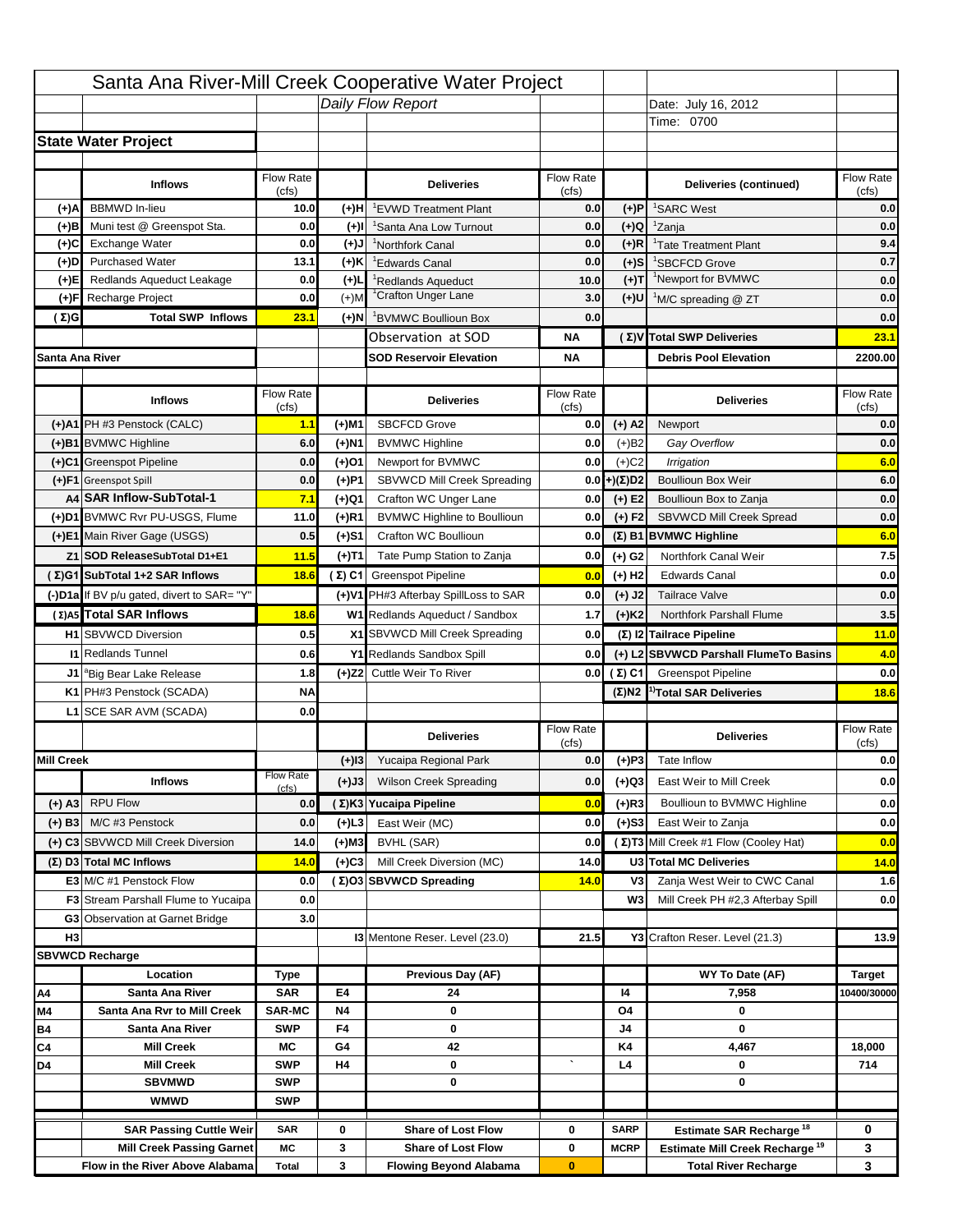|                   |                                            |                           |           | Santa Ana River-Mill Creek Cooperative Water Project |                           |                       |                                                                                   |                              |
|-------------------|--------------------------------------------|---------------------------|-----------|------------------------------------------------------|---------------------------|-----------------------|-----------------------------------------------------------------------------------|------------------------------|
|                   |                                            |                           |           | Daily Flow Report                                    |                           |                       | Date: July 13, 2012                                                               |                              |
|                   |                                            |                           |           |                                                      |                           |                       | Time: 0630                                                                        |                              |
|                   | <b>State Water Project</b>                 |                           |           |                                                      |                           |                       |                                                                                   |                              |
|                   |                                            |                           |           |                                                      |                           |                       |                                                                                   |                              |
|                   | <b>Inflows</b>                             | Flow Rate                 |           | <b>Deliveries</b>                                    | <b>Flow Rate</b>          |                       | Deliveries (continued)                                                            | Flow Rate                    |
| (+)A              | <b>BBMWD</b> In-lieu                       | (cts)<br>0.0              | (+)H      | 'EVWD Treatment Plant                                | (cfs)<br>0.0              | (+)P                  | <sup>1</sup> SARC West                                                            | (cfs)<br>0.0                 |
| (+)B              | Muni test @ Greenspot Sta.                 | 0.0                       | (+)I      | 'Santa Ana Low Turnout                               | 0.0                       | (+)Q                  | <sup>1</sup> Zanja                                                                | 0.0                          |
| (+)C              | Exchange Water                             | 0.0                       | (+)J      | <sup>1</sup> Northfork Canal                         | 0.0                       | $(+)R$                | <sup>1</sup> Tate Treatment Plant                                                 | 8.0                          |
| (+)D              | <b>Purchased Water</b>                     | 19.7                      | (+)K      | <sup>1</sup> Edwards Canal                           | 0.0                       | $(+)S$                | <sup>1</sup> SBCFCD Grove                                                         | 0.7                          |
| (+)E              | Redlands Aqueduct Leakage                  | 0.0                       | $(+)$ L   | <sup>1</sup> Redlands Aqueduct                       | 6.0                       | (+)T                  | <sup>1</sup> Newport for BVMWC                                                    | 0.0                          |
| (+)F              | Recharge Project                           | 0.0                       | $(+)$ M   | <sup>1</sup> Crafton Unger Lane                      | 5.0                       | (+)U                  | <sup>1</sup> M/C spreading @ ZT                                                   | 0.0                          |
| ( Σ)G             | <b>Total SWP Inflows</b>                   | 19.7                      | (+)N      | BVMWC Boullioun Box                                  | 0.0                       |                       |                                                                                   | 0.0                          |
|                   |                                            |                           |           | Observation at SOD                                   | ΝA                        |                       | (Σ) V Total SWP Deliveries                                                        | 19.7                         |
| Santa Ana River   |                                            |                           |           | <b>SOD Reservoir Elevation</b>                       | <b>NA</b>                 |                       | <b>Debris Pool Elevation</b>                                                      | 2200.00                      |
|                   |                                            |                           |           |                                                      |                           |                       |                                                                                   |                              |
|                   | <b>Inflows</b>                             | Flow Rate<br>(cts)        |           | <b>Deliveries</b>                                    | <b>Flow Rate</b><br>(cts) |                       | <b>Deliveries</b>                                                                 | Flow Rate<br>(cfs)           |
|                   | (+)A1 PH #3 Penstock (CALC)                | 2.0                       | (+)M1     | <b>SBCFCD Grove</b>                                  | 0.0                       | $(+)$ A2              | Newport                                                                           | 0.0                          |
|                   | (+)B1 BVMWC Highline                       | 6.0                       | (+)N1     | <b>BVMWC Highline</b>                                | 0.0                       | $(+)B2$               | Gay Overflow                                                                      | 1.9                          |
|                   | (+)C1 Greenspot Pipeline                   | 0.0                       | (+)O1     | Newport for BVMWC                                    | 0.0                       | $(+)$ C2              | Irrigation                                                                        | 4.1                          |
|                   | (+)F1 Greenspot Spill                      | 4.7                       | (+)P1     | SBVWCD Mill Creek Spreading                          |                           | $0.0$ + $(\Sigma)$ D2 | <b>Boullioun Box Weir</b>                                                         | 6.0                          |
|                   | A4 SAR Inflow-SubTotal-1                   | 12.7                      | (+)Q1     | Crafton WC Unger Lane                                | 0.0                       | $(+)$ E2              | Boullioun Box to Zanja                                                            | 0.0                          |
|                   | (+)D1 BVMWC Rvr PU-USGS, Flume             | 9.9                       | $(+)R1$   | <b>BVMWC Highline to Boullioun</b>                   | 0.0                       | $(+) F2$              | SBVWCD Mill Creek Spread                                                          | 0.0                          |
|                   | (+)E1 Main River Gage (USGS)               | 1.0                       | $(+)S1$   | Crafton WC Boullioun                                 | 0.0                       |                       | $(\Sigma)$ B1 BVMWC Highline                                                      | 6.0                          |
|                   | Z1 SOD ReleaseSubTotal D1+E1               | 10.9                      | (+)T1     | Tate Pump Station to Zanja                           | 0.0                       | (+) G2                | Northfork Canal Weir                                                              | 7.1                          |
|                   | (Σ)G1 SubTotal 1+2 SAR Inflows             | 23.6                      |           | $(Σ) C1$ Greenspot Pipeline                          | 0.0                       | $(+)$ H <sub>2</sub>  | <b>Edwards Canal</b>                                                              | 1.0                          |
|                   | (-)D1a If BV p/u gated, divert to SAR= "Y" |                           |           | (+)V1 PH#3 Afterbay SpillLoss to SAR                 | 4.0                       | $(+)$ J2              | <b>Tailrace Valve</b>                                                             | 0.0                          |
|                   | (Σ) A5 Total SAR Inflows                   | 23.6                      |           | W1 Redlands Aqueduct / Sandbox                       | 0.9                       | $(+)$ K2              | Northfork Parshall Flume                                                          | 4.0                          |
|                   |                                            |                           |           |                                                      |                           |                       |                                                                                   |                              |
|                   |                                            |                           |           |                                                      |                           |                       |                                                                                   |                              |
|                   | <b>H1</b> SBVWCD Diversion                 | 1.0                       |           | X1 SBVWCD Mill Creek Spreading                       | 0.0                       |                       | (Σ) I2 Tailrace Pipeline                                                          | 12.1                         |
|                   | <b>11 Redlands Tunnel</b>                  | 0.4                       |           | Y1 Redlands Sandbox Spill                            | 0.0                       |                       | (+) L2 SBVWCD Parshall Flume To Basins                                            | 5.0                          |
|                   | J1 <sup>a</sup> Big Bear Lake Release      | 1.8                       |           | (+)Z2 Cuttle Weir To River                           | 0.0                       | (Σ) C1                | <b>Greenspot Pipeline</b>                                                         | 0.0                          |
|                   | K1 PH#3 Penstock (SCADA)                   | <b>NA</b>                 |           |                                                      |                           |                       | $(\Sigma)$ N2 <sup>1</sup> Total SAR Deliveries                                   | 23.6                         |
|                   | L1 SCE SAR AVM (SCADA)                     | 12.0                      |           |                                                      |                           |                       |                                                                                   |                              |
|                   |                                            |                           |           | <b>Deliveries</b>                                    | <b>Flow Rate</b>          |                       | <b>Deliveries</b>                                                                 | <b>Flow Rate</b>             |
| <b>Mill Creek</b> |                                            |                           | $(+)$  3  | Yucaipa Regional Park                                | (cts)<br>0.0              |                       | Tate Inflow                                                                       | (cts)                        |
|                   |                                            | <b>Flow Rate</b>          |           |                                                      |                           | $(+)$ P3              | East Weir to Mill Creek                                                           |                              |
|                   | <b>Inflows</b>                             | (cfs)                     | (+)J3     | <b>Wilson Creek Spreading</b>                        | 0.0                       | (+)Q3                 |                                                                                   |                              |
| $(+)$ A3          | <b>RPU Flow</b>                            | 0.0                       |           | (Σ)K3 Yucaipa Pipeline                               | 0.0                       | (+)R3                 | Boullioun to BVMWC Highline                                                       | 0.0<br>0.0<br>0.0            |
| $(+)$ B3          | M/C #3 Penstock                            | 0.0                       | $(+)$ L3  | East Weir (MC)                                       | 0.0                       | $(+)$ S3              | East Weir to Zanja                                                                | 0.0                          |
|                   | (+) C3 SBVWCD Mill Creek Diversion         | 0.0                       | (+)M3     | BVHL (SAR)                                           | 0.0                       |                       | (Σ) T3 Mill Creek #1 Flow (Cooley Hat)                                            | 0.0                          |
|                   | $(\Sigma)$ D3 Total MC Inflows             | 0.0                       | $(+)$ C3  | Mill Creek Diversion (MC)                            | 0.0                       |                       | U3 Total MC Deliveries                                                            | 0.0                          |
|                   | E3 M/C #1 Penstock Flow                    | 0.0                       |           | (Σ)O3 SBVWCD Spreading                               | 0.0                       | V <sub>3</sub>        | Zanja West Weir to CWC Canal                                                      | 13.1                         |
|                   | <b>F3</b> Stream Parshall Flume to Yucaipa | 0.0                       |           |                                                      |                           | W3                    | Mill Creek PH #2,3 Afterbay Spill                                                 |                              |
|                   | G3 Observation at Garnet Bridge            | 3.0                       |           |                                                      |                           |                       |                                                                                   | 0.0                          |
| H <sub>3</sub>    |                                            |                           |           | 13 Mentone Reser. Level (23.0)                       | 19.8                      |                       | Y3 Crafton Reser. Level (21.3)                                                    | 19.7                         |
|                   | <b>SBVWCD Recharge</b>                     |                           |           |                                                      |                           |                       |                                                                                   |                              |
| Α4                | Location<br>Santa Ana River                | <b>Type</b><br><b>SAR</b> | E4        | Previous Day (AF)<br>10                              |                           | 14                    | WY To Date (AF)<br>7,934                                                          | <b>Target</b><br>10400/30000 |
| M4                | Santa Ana Rvr to Mill Creek                | <b>SAR-MC</b>             | <b>N4</b> | 0                                                    |                           | O4                    | 0                                                                                 |                              |
| Β4                | Santa Ana River                            | <b>SWP</b>                | F4        | 0                                                    |                           | J4                    | 0                                                                                 |                              |
| C4                | <b>Mill Creek</b>                          | МC                        | G4        | 0                                                    |                           | K4                    | 4,425                                                                             | 18,000                       |
| D4                | <b>Mill Creek</b>                          | <b>SWP</b>                | H4        | 0                                                    |                           | L4                    | 0                                                                                 | 714                          |
|                   | <b>SBVMWD</b>                              | <b>SWP</b>                |           | 0                                                    |                           |                       | 0                                                                                 |                              |
|                   | <b>WMWD</b>                                | <b>SWP</b>                |           |                                                      |                           |                       |                                                                                   |                              |
|                   | <b>SAR Passing Cuttle Weir</b>             | <b>SAR</b>                | 0         | <b>Share of Lost Flow</b>                            | 0                         | <b>SARP</b>           |                                                                                   | 0                            |
|                   | <b>Mill Creek Passing Garnet</b>           | МC                        | 3         | <b>Share of Lost Flow</b>                            | 0                         | <b>MCRP</b>           | Estimate SAR Recharge <sup>18</sup><br>Estimate Mill Creek Recharge <sup>19</sup> | 3                            |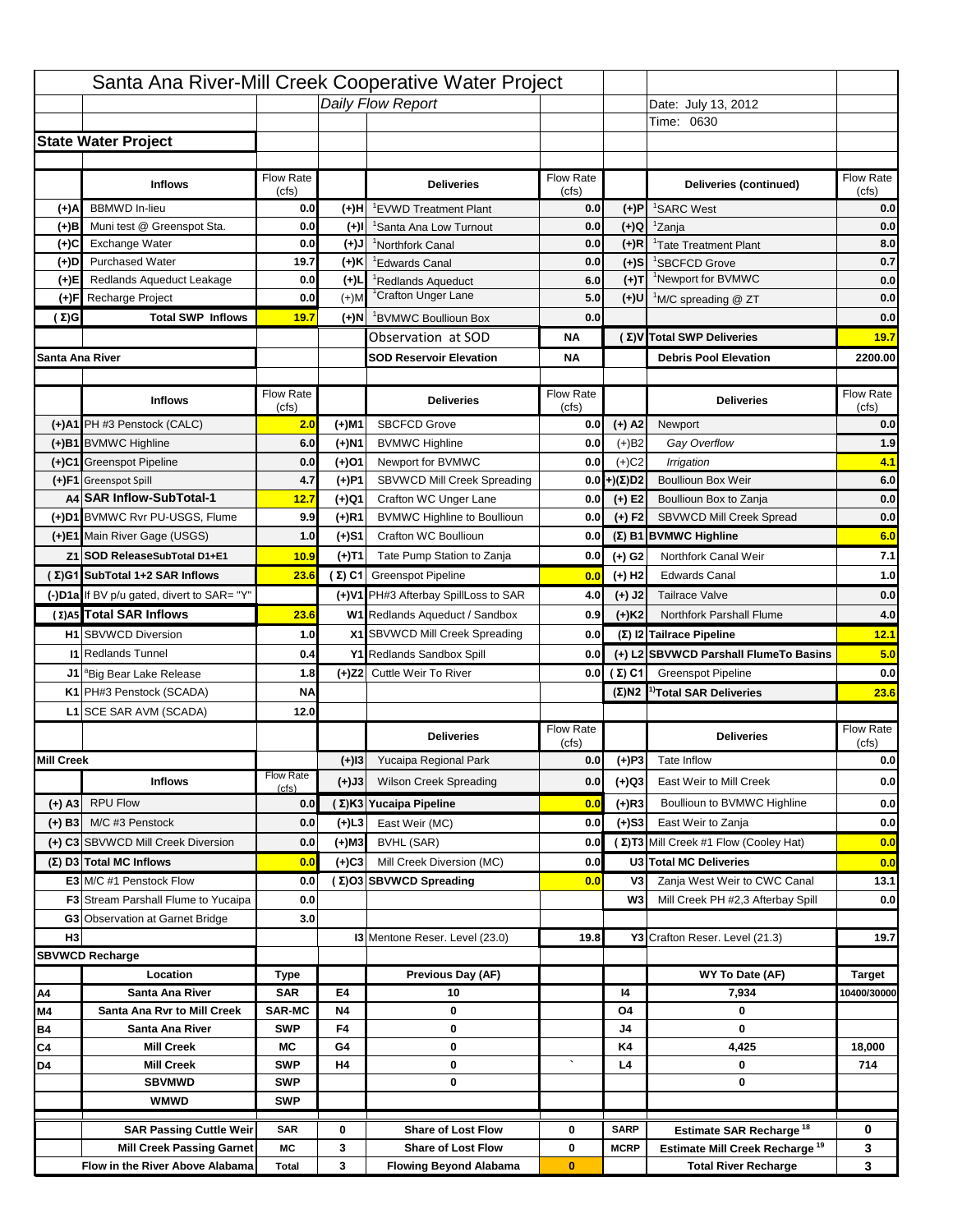|                   |                                                   |                           |           | Santa Ana River-Mill Creek Cooperative Water Project |                  |                      |                                                  |                          |
|-------------------|---------------------------------------------------|---------------------------|-----------|------------------------------------------------------|------------------|----------------------|--------------------------------------------------|--------------------------|
|                   |                                                   |                           |           | Daily Flow Report                                    |                  |                      | Date: July 12, 2012                              |                          |
|                   |                                                   |                           |           |                                                      |                  |                      | Time: 0700                                       |                          |
|                   | <b>State Water Project</b>                        |                           |           |                                                      |                  |                      |                                                  |                          |
|                   |                                                   |                           |           |                                                      |                  |                      |                                                  |                          |
|                   | <b>Inflows</b>                                    | Flow Rate                 |           | <b>Deliveries</b>                                    | <b>Flow Rate</b> |                      | Deliveries (continued)                           | Flow Rate                |
| (+)A              | <b>BBMWD</b> In-lieu                              | (cfs)<br>0.0              | (+)H      | 'EVWD Treatment Plant                                | (cfs)<br>0.0     | (+)P                 | <sup>1</sup> SARC West                           | (cfs)<br>0.0             |
| (+)B              | Muni test @ Greenspot Sta.                        | 0.0                       | $(+)$ l   | 'Santa Ana Low Turnout                               | 0.0              | $(+)Q$               | <sup>1</sup> Zanja                               | 0.0                      |
| (+)C              | Exchange Water                                    | 0.0                       | $(L(+)$   | <sup>1</sup> Northfork Canal                         | 0.0              | $(+)R$               | <sup>1</sup> Tate Treatment Plant                | 6.3                      |
| (+)D              | <b>Purchased Water</b>                            | 12.0                      | (+)K      | <sup>1</sup> Edwards Canal                           | 0.0              | $(+)$ S              | <sup>1</sup> SBCFCD Grove                        | 0.7                      |
| (+)E              | Redlands Aqueduct Leakage                         | 0.0                       | $(+)1$    | <sup>1</sup> Redlands Aqueduct                       | 0.0              | $(+)$ T              | <sup>1</sup> Newport for BVMWC                   | 0.0                      |
| (+)F              | Recharge Project                                  | 0.0                       | $(+)$ M   | <sup>1</sup> Crafton Unger Lane                      | 5.0              | $(+)$ U              | <sup>1</sup> M/C spreading @ ZT                  | 0.0                      |
| (Σ)G              | <b>Total SWP Inflows</b>                          | 12.0                      | $(+)$ N   | <sup>1</sup> BVMWC Boullioun Box                     | 0.0              |                      |                                                  | 0.0                      |
|                   |                                                   |                           |           | Observation at SOD                                   | ΝA               |                      | (Σ) V Total SWP Deliveries                       | 12.0                     |
| Santa Ana River   |                                                   |                           |           | <b>SOD Reservoir Elevation</b>                       | ΝA               |                      | <b>Debris Pool Elevation</b>                     | 2200.00                  |
|                   |                                                   |                           |           |                                                      |                  |                      |                                                  |                          |
|                   | <b>Inflows</b>                                    | Flow Rate                 |           | <b>Deliveries</b>                                    | Flow Rate        |                      | <b>Deliveries</b>                                | Flow Rate                |
|                   |                                                   | (cfs)                     |           |                                                      | (cfs)            |                      |                                                  | (cfs)                    |
|                   | (+)A1 PH #3 Penstock (CALC)                       | 1.0                       | (+)M1     | <b>SBCFCD Grove</b>                                  | 0.0              | $(+)$ A2             | Newport                                          | 0.0                      |
|                   | (+)B1 BVMWC Highline                              | 6.0                       | (+)N1     | <b>BVMWC Highline</b>                                | 0.0              | $(+)B2$              | Gay Overflow                                     | $1.4$                    |
|                   | (+)C1 Greenspot Pipeline                          | 0.0                       | (+)01     | Newport for BVMWC                                    | 0.0              | $(+)$ C <sub>2</sub> | Irrigation                                       | 4.6                      |
|                   | (+)F1 Greenspot Spill<br>A4 SAR Inflow-SubTotal-1 | 1.7                       | (+)P1     | SBVWCD Mill Creek Spreading                          | 0.0              | (+)(Σ)D2             | <b>Boullioun Box Weir</b>                        | 6.0                      |
|                   | (+)D1 BVMWC Rvr PU-USGS, Flume                    | 8.7                       | (+)Q1     | Crafton WC Unger Lane                                | 0.0              | $(+) E2$             | Boullioun Box to Zanja                           | 0.0                      |
|                   |                                                   | 9.9                       | $(+)$ R1  | <b>BVMWC Highline to Boullioun</b>                   | 0.0              | $(+) F2$             | SBVWCD Mill Creek Spread                         | 0.0                      |
|                   | (+)E1 Main River Gage (USGS)                      | 0.7                       | (+)S1     | Crafton WC Boullioun                                 | 0.0              |                      | $(\Sigma)$ B1 BVMWC Highline                     | 6.0                      |
|                   | Z1 SOD ReleaseSubTotal D1+E1                      | 10.6                      | (+)T1     | Tate Pump Station to Zanja                           | 0.0              | (+) G2               | Northfork Canal Weir                             | 7.1                      |
|                   | (Σ)G1 SubTotal 1+2 SAR Inflows                    | 19.3                      |           | (Σ) C1 Greenspot Pipeline                            | 0.0              | $(+)$ H <sub>2</sub> | <b>Edwards Canal</b>                             | 0.8                      |
|                   | (-)D1a If BV p/u gated, divert to SAR= "Y"        |                           |           | (+)V1 PH#3 Afterbay SpillLoss to SAR                 | 0.0              | $(+)$ J2             | <b>Tailrace Valve</b>                            | 0.0                      |
|                   | (Σ) A5 Total SAR Inflows                          | 19.3                      |           | W1 Redlands Aqueduct / Sandbox                       | 1.8              | $(+)$ K <sub>2</sub> | <b>Northfork Parshall Flume</b>                  | 3.3                      |
|                   | <b>H1</b> SBVWCD Diversion                        | 0.7                       |           | X1 SBVWCD Mill Creek Spreading                       | 0.0              |                      | (Σ) I2 Tailrace Pipeline                         | 11.2                     |
|                   | <b>11 Redlands Tunnel</b>                         | 0.4                       |           | Y1 Redlands Sandbox Spill                            | 0.0              |                      | (+) L2 SBVWCD Parshall FlumeTo Basins            | 4.0                      |
|                   | J1 <sup>a</sup> Big Bear Lake Release             | 1.8                       |           | (+)Z2 Cuttle Weir To River                           |                  | 0.0 $(\Sigma)$ C1    | <b>Greenspot Pipeline</b>                        | 0.0                      |
|                   | K1 PH#3 Penstock (SCADA)                          | NA                        |           |                                                      |                  |                      | $(\Sigma)$ N2 <sup>1)</sup> Total SAR Deliveries | 19.3                     |
|                   |                                                   |                           |           |                                                      |                  |                      |                                                  |                          |
|                   | L1 SCE SAR AVM (SCADA)                            | 8.7                       |           |                                                      |                  |                      |                                                  |                          |
|                   |                                                   |                           |           | <b>Deliveries</b>                                    | <b>Flow Rate</b> |                      | <b>Deliveries</b>                                | Flow Rate                |
|                   |                                                   |                           |           |                                                      | (cfs)            |                      |                                                  | (cts)                    |
| <b>Mill Creek</b> |                                                   |                           | $(+)$ 13  | Yucaipa Regional Park                                | 0.0              | $(+)P3$              | Tate Inflow                                      |                          |
|                   | <b>Inflows</b>                                    | <b>Flow Rate</b><br>(cfs) | (+)J3     | <b>Wilson Creek Spreading</b>                        | 0.0              | (+)Q3                | East Weir to Mill Creek                          |                          |
| $(+)$ A3          | <b>RPU Flow</b>                                   | 7.2                       |           | (Σ)K3 Yucaipa Pipeline                               | 0.0              | $(+)$ R3             | Boullioun to BVMWC Highline                      |                          |
| $(+)$ B3          | M/C #3 Penstock                                   | 9.2                       | (+)L3     | East Weir (MC)                                       | 0.0              | $(+)$ S3             | East Weir to Zanja                               | 7.3<br>0.0<br>0.0<br>9.1 |
|                   | (+) C3 SBVWCD Mill Creek Diversion                | 0.0                       | (+)M3     | BVHL (SAR)                                           | 0.0              |                      | (Σ) T3 Mill Creek #1 Flow (Cooley Hat)           | 16.4                     |
|                   | (Σ) D3 Total MC Inflows                           | 16.4                      | $(+)C3$   | Mill Creek Diversion (MC)                            | 0.0              |                      | U3 Total MC Deliveries                           | 16.4                     |
|                   | E3 M/C #1 Penstock Flow                           | 16.4                      |           | (Σ)O3 SBVWCD Spreading                               | 0.0              | V3                   | Zanja West Weir to CWC Canal                     | 9.8                      |
|                   | <b>F3</b> Stream Parshall Flume to Yucaipa        | 0.0                       |           |                                                      |                  | W <sub>3</sub>       | Mill Creek PH #2,3 Afterbay Spill                | 0.0                      |
|                   | G3 Observation at Garnet Bridge                   | 3.0                       |           |                                                      |                  |                      |                                                  |                          |
| H <sub>3</sub>    |                                                   |                           |           | <b>13 Mentone Reser. Level (23.0)</b>                | 18.0             |                      | Y3 Crafton Reser. Level (21.3)                   | 14.7                     |
|                   | <b>SBVWCD Recharge</b>                            |                           |           |                                                      |                  |                      |                                                  |                          |
|                   | Location                                          | Type                      |           | Previous Day (AF)                                    |                  |                      | WY To Date (AF)                                  | <b>Target</b>            |
| Α4                | Santa Ana River                                   | <b>SAR</b>                | E4        | 8                                                    |                  | 14                   | 7,924                                            |                          |
| M4                | Santa Ana Rvr to Mill Creek                       | <b>SAR-MC</b>             | <b>N4</b> | 0                                                    |                  | O4                   | 0                                                |                          |
| Β4                | Santa Ana River                                   | <b>SWP</b>                | F4        | 0                                                    |                  | J4                   | 0                                                |                          |
| C4                | <b>Mill Creek</b>                                 | МC                        | G4        | 0                                                    |                  | K4                   | 4,425                                            | 18,000                   |
| D4                | <b>Mill Creek</b>                                 | <b>SWP</b>                | H4        | 0                                                    |                  | L4                   | 0                                                | 714                      |
|                   | <b>SBVMWD</b>                                     | <b>SWP</b>                |           | 0                                                    |                  |                      | 0                                                | 10400/30000              |
|                   | <b>WMWD</b>                                       | <b>SWP</b>                |           |                                                      |                  |                      |                                                  |                          |
|                   | <b>SAR Passing Cuttle Weir</b>                    | <b>SAR</b>                | 0         | <b>Share of Lost Flow</b>                            | 0                | <b>SARP</b>          | Estimate SAR Recharge <sup>18</sup>              | 0                        |
|                   | <b>Mill Creek Passing Garnet</b>                  | МC                        | 3         | <b>Share of Lost Flow</b>                            | 0                | <b>MCRP</b>          | Estimate Mill Creek Recharge <sup>19</sup>       | 3                        |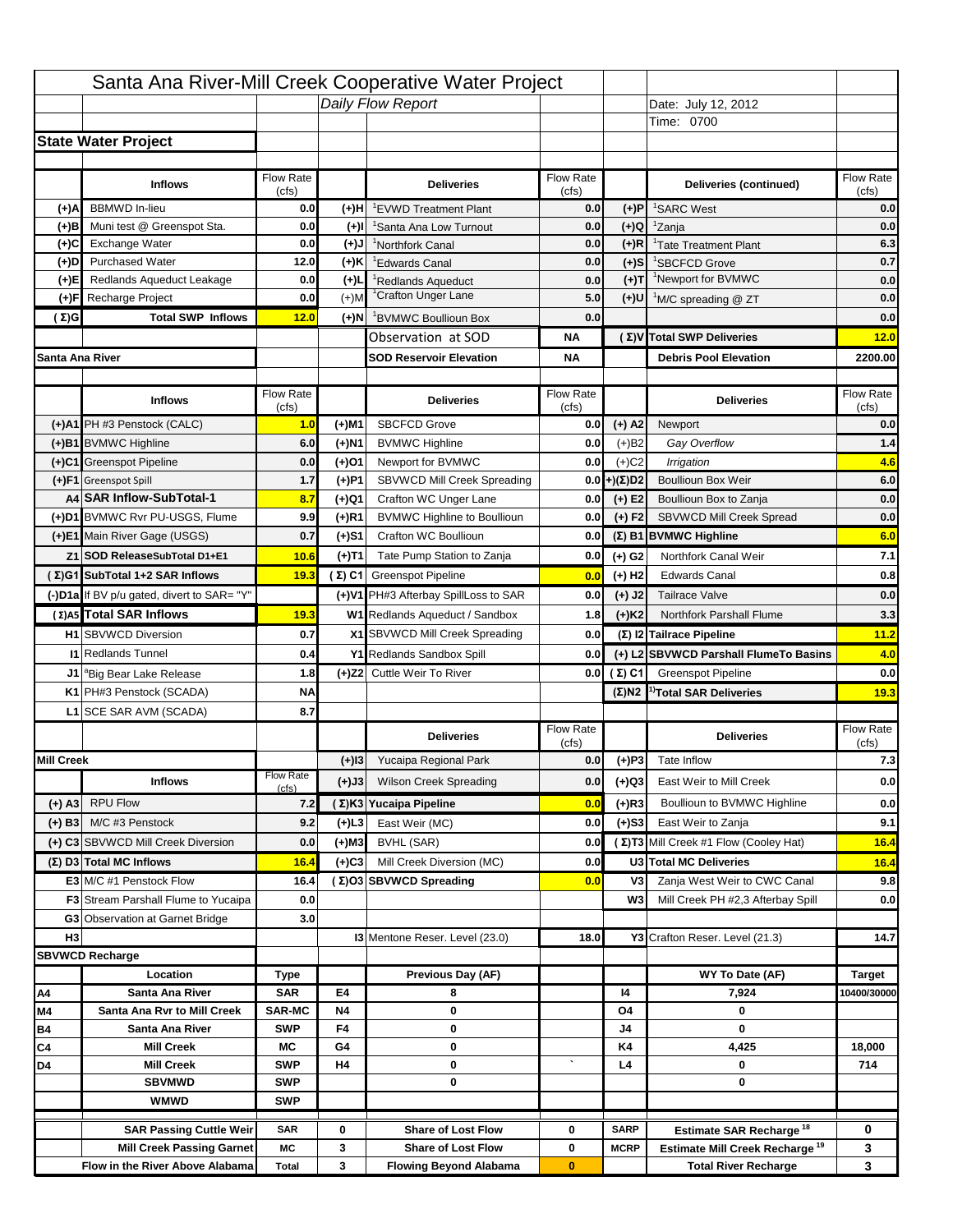|                   |                                            |                    |                | Santa Ana River-Mill Creek Cooperative Water Project |                           |                                 |                                                  |                    |
|-------------------|--------------------------------------------|--------------------|----------------|------------------------------------------------------|---------------------------|---------------------------------|--------------------------------------------------|--------------------|
|                   |                                            |                    |                | Daily Flow Report                                    |                           |                                 | Date: July 11, 2012                              |                    |
|                   |                                            |                    |                |                                                      |                           |                                 | Time: 0700                                       |                    |
|                   | <b>State Water Project</b>                 |                    |                |                                                      |                           |                                 |                                                  |                    |
|                   |                                            |                    |                |                                                      |                           |                                 |                                                  |                    |
|                   | <b>Inflows</b>                             | Flow Rate          |                | <b>Deliveries</b>                                    | <b>Flow Rate</b>          |                                 | Deliveries (continued)                           | Flow Rate          |
| (+)A              | <b>BBMWD</b> In-lieu                       | (cfs)<br>0.0       | (+)H           | 'EVWD Treatment Plant                                | (cfs)<br>0.0              | (+)P                            | <sup>1</sup> SARC West                           | (cfs)<br>0.0       |
| (+)B              | Muni test @ Greenspot Sta.                 | 0.0                | $(+)$ l        | 'Santa Ana Low Turnout                               | 0.0                       | $(+)Q$                          | <sup>1</sup> Zanja                               | 0.0                |
| (+)C              | Exchange Water                             | 0.0                | $(L(+)$        | <sup>1</sup> Northfork Canal                         | 0.0                       | $(+)R$                          | <sup>1</sup> Tate Treatment Plant                | 0.0                |
| (+)D              | <b>Purchased Water</b>                     | 5.8                | (+)K           | <sup>1</sup> Edwards Canal                           | 0.0                       | $(+)$ S                         | <sup>1</sup> SBCFCD Grove                        | 0.0                |
| (+)E              | Redlands Aqueduct Leakage                  | 0.0                | $(+)1$         | <sup>1</sup> Redlands Aqueduct                       | 0.0                       | $(+)T$                          | <sup>1</sup> Newport for BVMWC                   | 0.7                |
| (+)F              | Recharge Project                           | 0.0                | $(+)$ M        | <sup>1</sup> Crafton Unger Lane                      | 5.1                       | $(+)$ U                         | <sup>1</sup> M/C spreading @ ZT                  | 0.0                |
| (Σ)G              | <b>Total SWP Inflows</b>                   | 5.8                | (+)N           | <sup>1</sup> BVMWC Boullioun Box                     | 0.0                       |                                 |                                                  | 0.0                |
|                   |                                            |                    |                | Observation at SOD                                   | ΝA                        |                                 | (Σ) V Total SWP Deliveries                       | 5.8                |
| Santa Ana River   |                                            |                    |                | <b>SOD Reservoir Elevation</b>                       | ΝA                        |                                 | <b>Debris Pool Elevation</b>                     | 2200.00            |
|                   |                                            |                    |                |                                                      |                           |                                 |                                                  |                    |
|                   | <b>Inflows</b>                             | Flow Rate          |                | <b>Deliveries</b>                                    | Flow Rate                 |                                 | <b>Deliveries</b>                                | Flow Rate          |
|                   | (+)A1 PH #3 Penstock (CALC)                | (cfs)<br>1.0       | (+)M1          | <b>SBCFCD Grove</b>                                  | (cfs)<br>0.0              | $(+)$ A2                        | Newport                                          | (cfs)<br>0.0       |
|                   | (+)B1 BVMWC Highline                       | 6.0                |                |                                                      | 0.0                       |                                 | Gay Overflow                                     | 0.8                |
|                   | (+)C1 Greenspot Pipeline                   | 0.0                | (+)N1<br>(+)01 | <b>BVMWC Highline</b><br>Newport for BVMWC           | 0.0                       | $(+)B2$<br>$(+)$ C <sub>2</sub> | Irrigation                                       | 5.2                |
|                   | (+)F1 Greenspot Spill                      | 1.7                | (+)P1          | SBVWCD Mill Creek Spreading                          | 0.0                       | (+)(Σ)D2                        | <b>Boullioun Box Weir</b>                        | 6.0                |
|                   | A4 SAR Inflow-SubTotal-1                   | 8.7                | (+)Q1          | Crafton WC Unger Lane                                | 0.0                       | $(+) E2$                        | Boullioun Box to Zanja                           | 0.0                |
|                   | (+)D1 BVMWC Rvr PU-USGS, Flume             | 10.9               | $(+)$ R1       | <b>BVMWC Highline to Boullioun</b>                   | 0.0                       | $(+) F2$                        | SBVWCD Mill Creek Spread                         | 0.0                |
|                   | (+)E1 Main River Gage (USGS)               | 0.7                | (+)S1          | Crafton WC Boullioun                                 | 0.0                       |                                 | $(\Sigma)$ B1 BVMWC Highline                     | 6.0                |
|                   | Z1 SOD ReleaseSubTotal D1+E1               | 11.6               | (+)T1          | Tate Pump Station to Zanja                           | 0.0                       | (+) G2                          | Northfork Canal Weir                             | 7.1                |
|                   | (Σ)G1 SubTotal 1+2 SAR Inflows             | 20.3               |                | (Σ) C1 Greenspot Pipeline                            | 0.0                       | $(+)$ H <sub>2</sub>            | <b>Edwards Canal</b>                             | 0.9                |
|                   |                                            |                    |                |                                                      |                           |                                 |                                                  |                    |
|                   | (-)D1a If BV p/u gated, divert to SAR= "Y" |                    |                | (+)V1 PH#3 Afterbay SpillLoss to SAR                 | 0.0                       | $(+)$ J2                        | <b>Tailrace Valve</b>                            | 0.0                |
|                   | (Σ) A5 Total SAR Inflows                   | 20.3               |                | W1 Redlands Aqueduct / Sandbox                       | 1.7                       | $(+)$ K <sub>2</sub>            | Northfork Parshall Flume                         | 4.3                |
|                   | <b>H1</b> SBVWCD Diversion                 | 0.7                |                | X1 SBVWCD Mill Creek Spreading                       | 0.0                       |                                 | (Σ) I2 Tailrace Pipeline                         | 12.3               |
|                   | <b>11 Redlands Tunnel</b>                  | 0.4                |                | Y1 Redlands Sandbox Spill                            | 0.0                       |                                 | (+) L2 SBVWCD Parshall FlumeTo Basins            | 5.0                |
|                   | J1 <sup>a</sup> Big Bear Lake Release      | 1.8                |                | (+)Z2 Cuttle Weir To River                           |                           | 0.0 $(\Sigma)$ C1               | <b>Greenspot Pipeline</b>                        | 0.0                |
|                   | K1 PH#3 Penstock (SCADA)                   | NA                 |                |                                                      |                           |                                 | $(\Sigma)$ N2 <sup>1)</sup> Total SAR Deliveries | 20.3               |
|                   | L1 SCE SAR AVM (SCADA)                     | 8.7                |                |                                                      |                           |                                 |                                                  |                    |
|                   |                                            |                    |                | <b>Deliveries</b>                                    | <b>Flow Rate</b><br>(cfs) |                                 | <b>Deliveries</b>                                | Flow Rate<br>(cts) |
| <b>Mill Creek</b> |                                            |                    | $(+)$ 13       | Yucaipa Regional Park                                | 0.0                       | $(+)P3$                         | Tate Inflow                                      | 17.0               |
|                   | <b>Inflows</b>                             | <b>Flow Rate</b>   | (+)J3          | <b>Wilson Creek Spreading</b>                        | 0.0                       | (+)Q3                           | East Weir to Mill Creek                          | 0.0                |
|                   | <b>RPU Flow</b>                            | (cfs)              |                |                                                      |                           | $(+)$ R3                        | Boullioun to BVMWC Highline                      |                    |
| $(+)$ A3          |                                            | 6.8                |                | (Σ)K3 Yucaipa Pipeline                               | 0.0                       |                                 |                                                  | 0.0                |
| $(+)$ B3          | M/C #3 Penstock                            | 10.2               | $(+)$ L3       | East Weir (MC)                                       | 0.0                       | $(+)$ S3                        | East Weir to Zanja                               | 0.0                |
|                   | (+) C3 SBVWCD Mill Creek Diversion         | 0.0                | (+)M3          | BVHL (SAR)                                           | 0.0                       |                                 | (Σ) T3 Mill Creek #1 Flow (Cooley Hat)           | 17.0               |
|                   | (Σ) D3 Total MC Inflows                    | 17.0               | $(+)C3$        | Mill Creek Diversion (MC)                            | 0.0                       |                                 | U3 Total MC Deliveries                           | 17.0               |
|                   | E3 M/C #1 Penstock Flow                    | 17.0               |                | (Σ)O3 SBVWCD Spreading                               | 0.0                       | V3                              | Zanja West Weir to CWC Canal                     | 4.9                |
|                   | <b>F3</b> Stream Parshall Flume to Yucaipa | 0.0                |                |                                                      |                           | W <sub>3</sub>                  | Mill Creek PH #2,3 Afterbay Spill                | 0.0                |
| H <sub>3</sub>    | G3 Observation at Garnet Bridge            | 3.0                |                | <b>13 Mentone Reser. Level (23.0)</b>                | 19.4                      |                                 | Y3 Crafton Reser. Level (21.3)                   | 11.5               |
|                   |                                            |                    |                |                                                      |                           |                                 |                                                  |                    |
|                   | <b>SBVWCD Recharge</b><br>Location         |                    |                | Previous Day (AF)                                    |                           |                                 | WY To Date (AF)                                  | <b>Target</b>      |
| Α4                | Santa Ana River                            | Type<br><b>SAR</b> | E4             | 10                                                   |                           | 14                              | 7,916                                            | 10400/30000        |
| M4                | Santa Ana Rvr to Mill Creek                | <b>SAR-MC</b>      | <b>N4</b>      | 0                                                    |                           | O4                              | 0                                                |                    |
| Β4                | Santa Ana River                            | <b>SWP</b>         | F4             | 0                                                    |                           | J4                              | 0                                                |                    |
| C4                | <b>Mill Creek</b>                          | МC                 | G4             | 0                                                    |                           | K4                              | 4,425                                            | 18,000             |
| D4                | <b>Mill Creek</b>                          | <b>SWP</b>         | H4             | 0                                                    |                           | L4                              | 0                                                | 714                |
|                   | <b>SBVMWD</b>                              | <b>SWP</b>         |                | 0                                                    |                           |                                 | 0                                                |                    |
|                   | <b>WMWD</b>                                | <b>SWP</b>         |                |                                                      |                           |                                 |                                                  |                    |
|                   | <b>SAR Passing Cuttle Weir</b>             | <b>SAR</b>         | 0              | <b>Share of Lost Flow</b>                            | 0                         | <b>SARP</b>                     | Estimate SAR Recharge <sup>18</sup>              | 0                  |
|                   | <b>Mill Creek Passing Garnet</b>           | МC                 | 3              | <b>Share of Lost Flow</b>                            | 0                         | <b>MCRP</b>                     | Estimate Mill Creek Recharge <sup>19</sup>       | 3                  |
|                   |                                            |                    |                |                                                      |                           |                                 |                                                  |                    |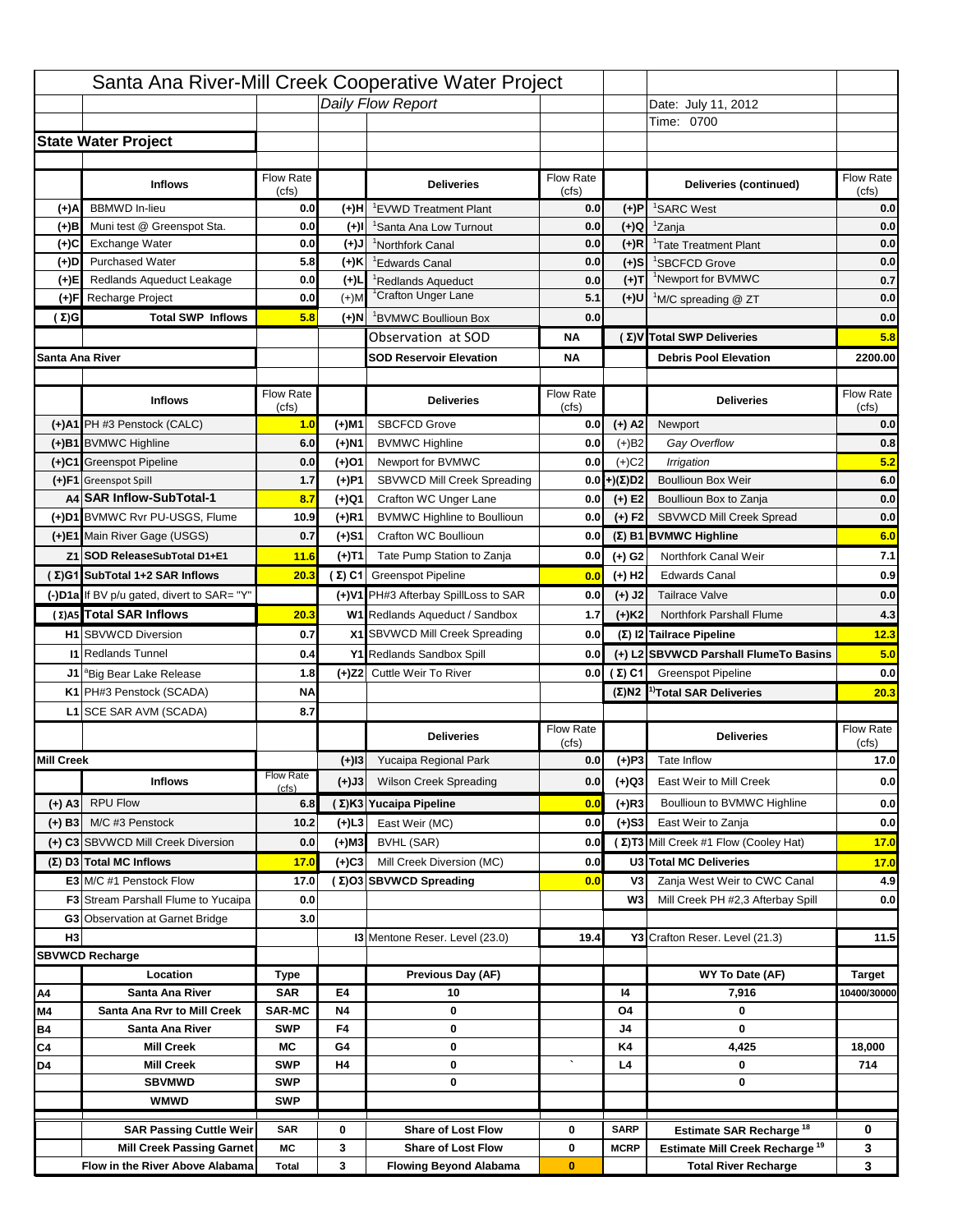|                   |                                                                     |                           |           | Santa Ana River-Mill Creek Cooperative Water Project       |                  |                       |                                                                           |                  |
|-------------------|---------------------------------------------------------------------|---------------------------|-----------|------------------------------------------------------------|------------------|-----------------------|---------------------------------------------------------------------------|------------------|
|                   |                                                                     |                           |           | Daily Flow Report                                          |                  |                       | Date: July 10, 2012                                                       |                  |
|                   |                                                                     |                           |           |                                                            |                  |                       | Time: 0700                                                                |                  |
|                   | <b>State Water Project</b>                                          |                           |           |                                                            |                  |                       |                                                                           |                  |
|                   |                                                                     |                           |           |                                                            |                  |                       |                                                                           |                  |
|                   | <b>Inflows</b>                                                      | Flow Rate                 |           | <b>Deliveries</b>                                          | <b>Flow Rate</b> |                       | Deliveries (continued)                                                    | Flow Rate        |
| (+)A              | <b>BBMWD</b> In-lieu                                                | (cts)<br>0.0              | (+)H      | 'EVWD Treatment Plant                                      | (cfs)<br>0.0     | (+)P                  | <sup>1</sup> SARC West                                                    | (cfs)<br>0.0     |
| (+)B              | Muni test @ Greenspot Sta.                                          | 0.0                       | (+)I      | 'Santa Ana Low Turnout                                     | 0.0              | (+)Q                  | <sup>1</sup> Zanja                                                        | 0.0              |
| (+)C              | Exchange Water                                                      | 0.0                       | (+)J      | <sup>1</sup> Northfork Canal                               | 0.0              | $(+)R$                | <sup>1</sup> Tate Treatment Plant                                         | 0.0              |
| (+)D              | <b>Purchased Water</b>                                              | 15.6                      | (+)K      | <sup>1</sup> Edwards Canal                                 | 0.0              | $(+)S$                | <sup>1</sup> SBCFCD Grove                                                 | 0.0              |
| (+)E              | Redlands Aqueduct Leakage                                           | 0.0                       | $(+)$ L   | <sup>1</sup> Redlands Aqueduct                             | 9.9              | $(+)T$                | <sup>1</sup> Newport for BVMWC                                            | 0.7              |
| (+)F              | Recharge Project                                                    | 0.0                       | $(+)$ M   | <sup>1</sup> Crafton Unger Lane                            | 5.0              | (+)U                  | <sup>1</sup> M/C spreading @ ZT                                           | 0.0              |
| ( Σ)G             | <b>Total SWP Inflows</b>                                            | 15.6                      | (+)N      | BVMWC Boullioun Box                                        | 0.0              |                       |                                                                           | 0.0              |
|                   |                                                                     |                           |           | Observation at SOD                                         | ΝA               |                       | (Σ) V Total SWP Deliveries                                                | 15.6             |
| Santa Ana River   |                                                                     |                           |           | <b>SOD Reservoir Elevation</b>                             | <b>NA</b>        |                       | <b>Debris Pool Elevation</b>                                              | 2200.00          |
|                   |                                                                     |                           |           |                                                            |                  |                       |                                                                           |                  |
|                   | <b>Inflows</b>                                                      | Flow Rate                 |           | <b>Deliveries</b>                                          | <b>Flow Rate</b> |                       | <b>Deliveries</b>                                                         | Flow Rate        |
|                   |                                                                     | (cts)                     |           |                                                            | (cts)            |                       |                                                                           | (cfs)            |
|                   | (+)A1 PH #3 Penstock (CALC)                                         | 1.0                       | (+)M1     | <b>SBCFCD Grove</b>                                        | 0.0              | $(+)$ A2              | Newport                                                                   | 0.0              |
|                   | (+)B1 BVMWC Highline                                                | 6.0                       | (+)N1     | <b>BVMWC Highline</b>                                      | 0.0              | $(+)B2$               | Gay Overflow                                                              | 1.4              |
|                   | (+)C1 Greenspot Pipeline                                            | 0.0                       | (+)O1     | Newport for BVMWC                                          | 0.0              | $(+)$ C2              | Irrigation                                                                | 4.6              |
|                   | (+)F1 Greenspot Spill                                               | 2.7                       | (+)P1     | SBVWCD Mill Creek Spreading                                |                  | $0.0$ + $(\Sigma)$ D2 | <b>Boullioun Box Weir</b>                                                 | 6.0              |
|                   | A4 SAR Inflow-SubTotal-1                                            | 9.7                       | (+)Q1     | Crafton WC Unger Lane                                      | 0.0              | $(+)$ E2              | Boullioun Box to Zanja                                                    | 0.0              |
|                   | (+)D1 BVMWC Rvr PU-USGS, Flume                                      | 9.7                       | $(+)R1$   | <b>BVMWC Highline to Boullioun</b>                         | 0.0              | $(+) F2$              | SBVWCD Mill Creek Spread                                                  | 0.0              |
|                   | (+)E1 Main River Gage (USGS)                                        | 1.0                       | (+)S1     | Crafton WC Boullioun                                       | 0.0              |                       | $(\Sigma)$ B1 BVMWC Highline                                              | 6.0              |
|                   | Z1 SOD ReleaseSubTotal D1+E1                                        | 10.7                      | (+)T1     | Tate Pump Station to Zanja                                 | 0.0              | (+) G2                | Northfork Canal Weir                                                      | 7.2              |
|                   | (Σ)G1 SubTotal 1+2 SAR Inflows                                      | 20.4                      |           | $(Σ) C1$ Greenspot Pipeline                                | 0.0              | $(+)$ H <sub>2</sub>  | <b>Edwards Canal</b>                                                      | 0.8              |
|                   | (-)D1a If BV p/u gated, divert to SAR= "Y"                          |                           |           | (+)V1 PH#3 Afterbay SpillLoss to SAR                       | 0.0              | $(+)$ J2              | <b>Tailrace Valve</b>                                                     | 0.0              |
|                   | (Σ) A5 Total SAR Inflows                                            | 20.4                      |           | W1 Redlands Aqueduct / Sandbox                             | 1.8              | $(+)$ K2              | Northfork Parshall Flume                                                  | 4.0              |
|                   | <b>H1</b> SBVWCD Diversion                                          | 1.0                       |           | X1 SBVWCD Mill Creek Spreading                             | 0.0              |                       | (Σ) I2 Tailrace Pipeline                                                  | 12.0             |
|                   | <b>11 Redlands Tunnel</b>                                           | 0.4                       |           | Y1 Redlands Sandbox Spill                                  | 0.0              |                       | (+) L2 SBVWCD Parshall Flume To Basins                                    | 5.0              |
|                   | J1 <sup>a</sup> Big Bear Lake Release                               | 1.8                       |           | (+)Z2 Cuttle Weir To River                                 | 0.0              | (Σ) C1                | <b>Greenspot Pipeline</b>                                                 | 0.0              |
|                   | K1 PH#3 Penstock (SCADA)                                            | NA                        |           |                                                            |                  |                       | $(\Sigma)$ N2 <sup>1</sup> Total SAR Deliveries                           | 20.4             |
|                   | L1 SCE SAR AVM (SCADA)                                              | 9.7                       |           |                                                            |                  |                       |                                                                           |                  |
|                   |                                                                     |                           |           |                                                            | <b>Flow Rate</b> |                       |                                                                           | <b>Flow Rate</b> |
|                   |                                                                     |                           |           | <b>Deliveries</b>                                          | (cts)            |                       | <b>Deliveries</b>                                                         | (cts)            |
| <b>Mill Creek</b> |                                                                     |                           | $(+)$  3  | Yucaipa Regional Park                                      | 0.0              | $(+)$ P3              | Tate Inflow                                                               | 13.9             |
|                   | <b>Inflows</b>                                                      | <b>Flow Rate</b><br>(cfs) | (+)J3     | <b>Wilson Creek Spreading</b>                              | 0.0              | (+)Q3                 | East Weir to Mill Creek                                                   | 0.0              |
| $(+)$ A3          | <b>RPU Flow</b>                                                     | 5.8                       |           | (Σ)K3 Yucaipa Pipeline                                     | 0.0              | (+)R3                 | Boullioun to BVMWC Highline                                               | $0.0\,$          |
| $(+)$ B3          | M/C #3 Penstock                                                     | 8.1                       | $(+)$ L3  | East Weir (MC)                                             | 0.0              | $(+)$ S3              | East Weir to Zanja                                                        | 0.0              |
|                   | (+) C3 SBVWCD Mill Creek Diversion                                  | 0.0                       | (+)M3     | BVHL (SAR)                                                 | 0.0              |                       | (Σ) T3 Mill Creek #1 Flow (Cooley Hat)                                    | 13.9             |
|                   | $(\Sigma)$ D3 Total MC Inflows                                      | 13.9                      | $(+)C3$   | Mill Creek Diversion (MC)                                  | 0.0              |                       | U3 Total MC Deliveries                                                    | 13.9             |
|                   | E3 M/C #1 Penstock Flow                                             | 13.9                      |           | (Σ)O3 SBVWCD Spreading                                     | 0.0              | V <sub>3</sub>        | Zanja West Weir to CWC Canal                                              | 3.5              |
|                   | <b>F3</b> Stream Parshall Flume to Yucaipa                          | 0.0                       |           |                                                            |                  | W3                    | Mill Creek PH #2,3 Afterbay Spill                                         | 0.0              |
|                   | G3 Observation at Garnet Bridge                                     | 3.0                       |           |                                                            |                  |                       |                                                                           |                  |
| H <sub>3</sub>    |                                                                     |                           |           | 13 Mentone Reser. Level (23.0)                             | 20.7             |                       | Y3 Crafton Reser. Level (21.3)                                            | 13.5             |
|                   | <b>SBVWCD Recharge</b>                                              |                           |           |                                                            |                  |                       |                                                                           |                  |
|                   | Location                                                            | Type                      |           | Previous Day (AF)                                          |                  |                       | WY To Date (AF)                                                           | <b>Target</b>    |
| Α4                | Santa Ana River                                                     | <b>SAR</b>                | E4        | 10                                                         |                  | 14                    | 7,906                                                                     | 10400/30000      |
| M4                | Santa Ana Rvr to Mill Creek                                         | <b>SAR-MC</b>             | <b>N4</b> | 0                                                          |                  | O4                    | 0                                                                         |                  |
| Β4                | Santa Ana River                                                     | <b>SWP</b>                | F4        | 0                                                          |                  | J4                    | 0                                                                         |                  |
| C4                | <b>Mill Creek</b>                                                   | МC                        | G4        | 0                                                          |                  | K4                    | 4,425                                                                     | 18,000           |
| D4                | <b>Mill Creek</b>                                                   | <b>SWP</b>                | H4        | 0                                                          |                  | L4                    | 0                                                                         | 714              |
|                   | <b>SBVMWD</b>                                                       | <b>SWP</b>                |           | 0                                                          |                  |                       | 0                                                                         |                  |
|                   | <b>WMWD</b>                                                         | <b>SWP</b>                |           |                                                            |                  |                       |                                                                           |                  |
|                   | <b>SAR Passing Cuttle Weir</b>                                      |                           |           |                                                            |                  |                       |                                                                           |                  |
|                   |                                                                     | <b>SAR</b>                | 0         | <b>Share of Lost Flow</b>                                  | 0                | <b>SARP</b>           | Estimate SAR Recharge <sup>18</sup>                                       | 0                |
|                   |                                                                     |                           |           |                                                            |                  |                       |                                                                           |                  |
|                   | <b>Mill Creek Passing Garnet</b><br>Flow in the River Above Alabama | МC<br><b>Total</b>        | 3<br>3    | <b>Share of Lost Flow</b><br><b>Flowing Beyond Alabama</b> | 0<br>$\bf{0}$    | <b>MCRP</b>           | Estimate Mill Creek Recharge <sup>19</sup><br><b>Total River Recharge</b> | 3<br>3           |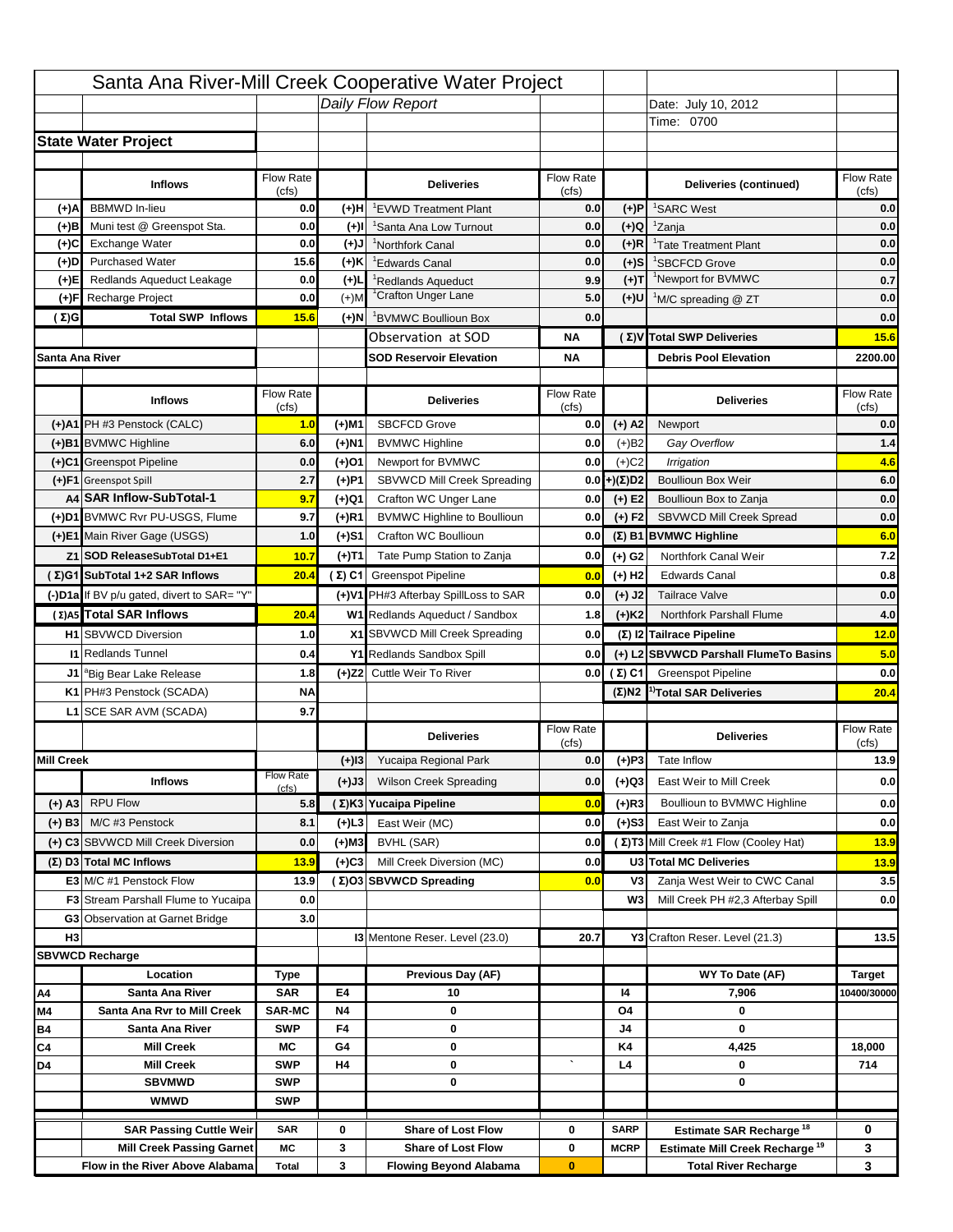|                   |                                                                     |                    |                   | Santa Ana River-Mill Creek Cooperative Water Project       |                  |                      |                                                                           |                                          |
|-------------------|---------------------------------------------------------------------|--------------------|-------------------|------------------------------------------------------------|------------------|----------------------|---------------------------------------------------------------------------|------------------------------------------|
|                   |                                                                     |                    |                   | Daily Flow Report                                          |                  |                      | Date: July 9, 2012                                                        |                                          |
|                   |                                                                     |                    |                   |                                                            |                  |                      | Time: 0700                                                                |                                          |
|                   | <b>State Water Project</b>                                          |                    |                   |                                                            |                  |                      |                                                                           |                                          |
|                   |                                                                     |                    |                   |                                                            |                  |                      |                                                                           |                                          |
|                   | <b>Inflows</b>                                                      | Flow Rate          |                   | <b>Deliveries</b>                                          | <b>Flow Rate</b> |                      | Deliveries (continued)                                                    | Flow Rate                                |
| (+)A              | <b>BBMWD</b> In-lieu                                                | (cfs)<br>0.0       | (+)H              | 'EVWD Treatment Plant                                      | (cfs)<br>0.0     | (+)P                 | <sup>1</sup> SARC West                                                    | (cfs)<br>0.0                             |
| (+)B              | Muni test @ Greenspot Sta.                                          | 0.0                | $(+)$ l           | 'Santa Ana Low Turnout                                     | 0.0              | $(+)Q$               | <sup>1</sup> Zanja                                                        | 0.0                                      |
| (+)C              | Exchange Water                                                      | 0.0                | $(+)$ J           | <sup>1</sup> Northfork Canal                               | 0.0              | $(+)R$               | <sup>1</sup> Tate Treatment Plant                                         | 0.0                                      |
| (+)D              | <b>Purchased Water</b>                                              | 15.9               | (+)K              | <sup>1</sup> Edwards Canal                                 | 0.0              | $(+)$ S              | <sup>1</sup> SBCFCD Grove                                                 | 0.0                                      |
| (+)E              | Redlands Aqueduct Leakage                                           | 0.0                | $(+)1$            | <sup>1</sup> Redlands Aqueduct                             | 10.2             | $(+)T$               | <sup>1</sup> Newport for BVMWC                                            | 0.7                                      |
| (+)F              | Recharge Project                                                    | 0.0                | $(+)$ M           | <sup>1</sup> Crafton Unger Lane                            | 5.0              | $(+)$ U              | <sup>1</sup> M/C spreading @ ZT                                           | 0.0                                      |
| (Σ)G              | <b>Total SWP Inflows</b>                                            | 15.9               | (+)N              | <sup>1</sup> BVMWC Boullioun Box                           | 0.0              |                      |                                                                           | 0.0                                      |
|                   |                                                                     |                    |                   | Observation at SOD                                         | 2141.50          |                      | (Σ)V Total SWP Deliveries                                                 | 15.9                                     |
| Santa Ana River   |                                                                     |                    |                   | <b>SOD Reservoir Elevation</b>                             | <b>NA</b>        |                      | <b>Debris Pool Elevation</b>                                              | 2200.00                                  |
|                   |                                                                     |                    |                   |                                                            |                  |                      |                                                                           |                                          |
|                   | <b>Inflows</b>                                                      | Flow Rate          |                   | <b>Deliveries</b>                                          | Flow Rate        |                      | <b>Deliveries</b>                                                         | Flow Rate                                |
|                   |                                                                     | (cfs)              |                   | <b>SBCFCD Grove</b>                                        | (cfs)            |                      |                                                                           | (cfs)                                    |
|                   | (+)A1 PH #3 Penstock (CALC)                                         | 1.0                | (+)M1             |                                                            | 0.0              | $(+)$ A2             | Newport                                                                   | 0.0                                      |
|                   | (+)B1 BVMWC Highline                                                | 6.0                | (+)N1             | <b>BVMWC Highline</b>                                      | 0.0              | $(+)B2$              | Gay Overflow                                                              | 3.8                                      |
|                   | (+)C1 Greenspot Pipeline                                            | 0.0                | (+)01             | Newport for BVMWC                                          | 0.0              | $(+)$ C <sub>2</sub> | Irrigation                                                                | 2.2                                      |
|                   | (+)F1 Greenspot Spill<br>A4 SAR Inflow-SubTotal-1                   | 3.5                | (+)P1             | SBVWCD Mill Creek Spreading<br>Crafton WC Unger Lane       | 0.0              | (+)(Σ)D2             | <b>Boullioun Box Weir</b>                                                 | 6.0                                      |
|                   | (+)D1 BVMWC Rvr PU-USGS, Flume                                      | 10.5<br>10.0       | (+)Q1<br>$(+)$ R1 | <b>BVMWC Highline to Boullioun</b>                         | 0.0<br>0.0       | $(+) E2$<br>$(+) F2$ | Boullioun Box to Zanja<br>SBVWCD Mill Creek Spread                        | 0.0<br>0.0                               |
|                   | (+)E1 Main River Gage (USGS)                                        | 0.6                |                   | Crafton WC Boullioun                                       | 0.0              |                      |                                                                           | 6.0                                      |
|                   |                                                                     |                    | (+)S1             |                                                            |                  |                      | $(\Sigma)$ B1 BVMWC Highline                                              |                                          |
|                   | Z1 SOD ReleaseSubTotal D1+E1                                        | 10.6               | (+)T1             | Tate Pump Station to Zanja                                 | 0.0              | (+) G2               | Northfork Canal Weir                                                      | 6.8                                      |
|                   | (Σ)G1 SubTotal 1+2 SAR Inflows                                      | 21.1               |                   | (Σ) C1 Greenspot Pipeline                                  | 0.0              | $(+)$ H <sub>2</sub> | <b>Edwards Canal</b>                                                      | 0.0                                      |
|                   | (-)D1a If BV p/u gated, divert to SAR= "Y"                          |                    |                   | (+)V1 PH#3 Afterbay SpillLoss to SAR                       | 0.0              | $(+)$ J2             | <b>Tailrace Valve</b>                                                     | 0.0                                      |
|                   | (Σ) A5 Total SAR Inflows                                            | 21.1               |                   | W1 Redlands Aqueduct / Sandbox                             | 1.7              | $(+)$ K <sub>2</sub> | Northfork Parshall Flume                                                  | 6.4                                      |
|                   | <b>H1</b> SBVWCD Diversion                                          | 0.6                |                   | X1 SBVWCD Mill Creek Spreading                             | 0.0              |                      | (Σ) I2 Tailrace Pipeline                                                  | 13.2                                     |
|                   | <b>11 Redlands Tunnel</b>                                           | 0.4                |                   | Y1 Redlands Sandbox Spill                                  | 0.0              |                      | (+) L2 SBVWCD Parshall FlumeTo Basins                                     | 7.0                                      |
|                   |                                                                     |                    |                   |                                                            |                  |                      |                                                                           |                                          |
|                   | J1 <sup>a</sup> Big Bear Lake Release                               | 1.8                |                   | (+)Z2 Cuttle Weir To River                                 |                  | 0.0 $(\Sigma)$ C1    | <b>Greenspot Pipeline</b>                                                 |                                          |
|                   | K1 PH#3 Penstock (SCADA)                                            | <b>NA</b>          |                   |                                                            |                  |                      | $(\Sigma)$ N2 <sup>1)</sup> Total SAR Deliveries                          |                                          |
|                   | L1 SCE SAR AVM (SCADA)                                              | 10.2               |                   |                                                            |                  |                      |                                                                           |                                          |
|                   |                                                                     |                    |                   | <b>Deliveries</b>                                          | <b>Flow Rate</b> |                      | <b>Deliveries</b>                                                         | Flow Rate                                |
|                   |                                                                     |                    |                   |                                                            | (cfs)            |                      |                                                                           | (cts)                                    |
| <b>Mill Creek</b> |                                                                     | <b>Flow Rate</b>   | $(+)$ 13          | Yucaipa Regional Park                                      | 0.0              | $(+)P3$              | Tate Inflow                                                               |                                          |
|                   | <b>Inflows</b>                                                      | (cfs)              | (+)J3             | <b>Wilson Creek Spreading</b>                              | 0.0              | (+)Q3                | East Weir to Mill Creek                                                   |                                          |
| $(+)$ A3          | <b>RPU Flow</b>                                                     | 6.5                |                   | (Σ)K3 Yucaipa Pipeline                                     | 0.0              | $(+)$ R3             | Boullioun to BVMWC Highline                                               |                                          |
| $(+)$ B3          | M/C #3 Penstock                                                     | 8.9                | $(+)$ L3          | East Weir (MC)                                             | 0.0              | $(+)$ S3             | East Weir to Zanja                                                        | 0.0<br>21.1<br>15.4<br>0.0<br>0.0<br>0.0 |
|                   | (+) C3 SBVWCD Mill Creek Diversion                                  | 0.0                | (+)M3             | BVHL (SAR)                                                 | 0.0              |                      | (Σ) T3 Mill Creek #1 Flow (Cooley Hat)                                    | 15.4                                     |
|                   | (Σ) D3 Total MC Inflows                                             | 15.4               | $(+)C3$           | Mill Creek Diversion (MC)                                  | 0.0              |                      | U3 Total MC Deliveries                                                    | 15.4                                     |
|                   | E3 M/C #1 Penstock Flow                                             | 15.4               |                   | (Σ)O3 SBVWCD Spreading                                     | 0.0              | V3                   | Zanja West Weir to CWC Canal                                              |                                          |
|                   | <b>F3</b> Stream Parshall Flume to Yucaipa                          | 0.0                |                   |                                                            |                  | W <sub>3</sub>       | Mill Creek PH #2,3 Afterbay Spill                                         |                                          |
|                   | G3 Observation at Garnet Bridge                                     | 3.0                |                   |                                                            |                  |                      |                                                                           |                                          |
| H <sub>3</sub>    |                                                                     |                    |                   | <b>13 Mentone Reser. Level (23.0)</b>                      | 21.5             |                      | Y3 Crafton Reser. Level (21.3)                                            |                                          |
|                   | <b>SBVWCD Recharge</b>                                              |                    |                   |                                                            |                  |                      |                                                                           | 3.0<br>0.0<br>13.8                       |
|                   | Location                                                            | Type               |                   | Previous Day (AF)                                          |                  |                      | WY To Date (AF)                                                           | <b>Target</b>                            |
| Α4                | Santa Ana River                                                     | <b>SAR</b>         | E4                | 42                                                         |                  | 14                   | 7,896                                                                     |                                          |
| M4                | Santa Ana Rvr to Mill Creek                                         | <b>SAR-MC</b>      | <b>N4</b>         | 0                                                          |                  | O4                   | 0                                                                         |                                          |
| Β4                | Santa Ana River                                                     | <b>SWP</b>         | F4                | 0                                                          |                  | J4                   | 0                                                                         |                                          |
| C4                | <b>Mill Creek</b>                                                   | МC                 | G4                | 0                                                          |                  | K4                   | 4,425                                                                     | 18,000                                   |
| D4                | <b>Mill Creek</b>                                                   | <b>SWP</b>         | H4                | 0                                                          |                  | L4                   | 0                                                                         | 714                                      |
|                   | <b>SBVMWD</b>                                                       | <b>SWP</b>         |                   | 0                                                          |                  |                      | 0                                                                         |                                          |
|                   | <b>WMWD</b>                                                         | <b>SWP</b>         |                   |                                                            |                  |                      |                                                                           |                                          |
|                   | <b>SAR Passing Cuttle Weir</b>                                      | <b>SAR</b>         | 0                 | <b>Share of Lost Flow</b>                                  | 0                | <b>SARP</b>          | Estimate SAR Recharge <sup>18</sup>                                       | 0                                        |
|                   | <b>Mill Creek Passing Garnet</b><br>Flow in the River Above Alabama | МC<br><b>Total</b> | 3<br>3            | <b>Share of Lost Flow</b><br><b>Flowing Beyond Alabama</b> | 0<br>$\bf{0}$    | <b>MCRP</b>          | Estimate Mill Creek Recharge <sup>19</sup><br><b>Total River Recharge</b> | 10400/30000<br>3<br>3                    |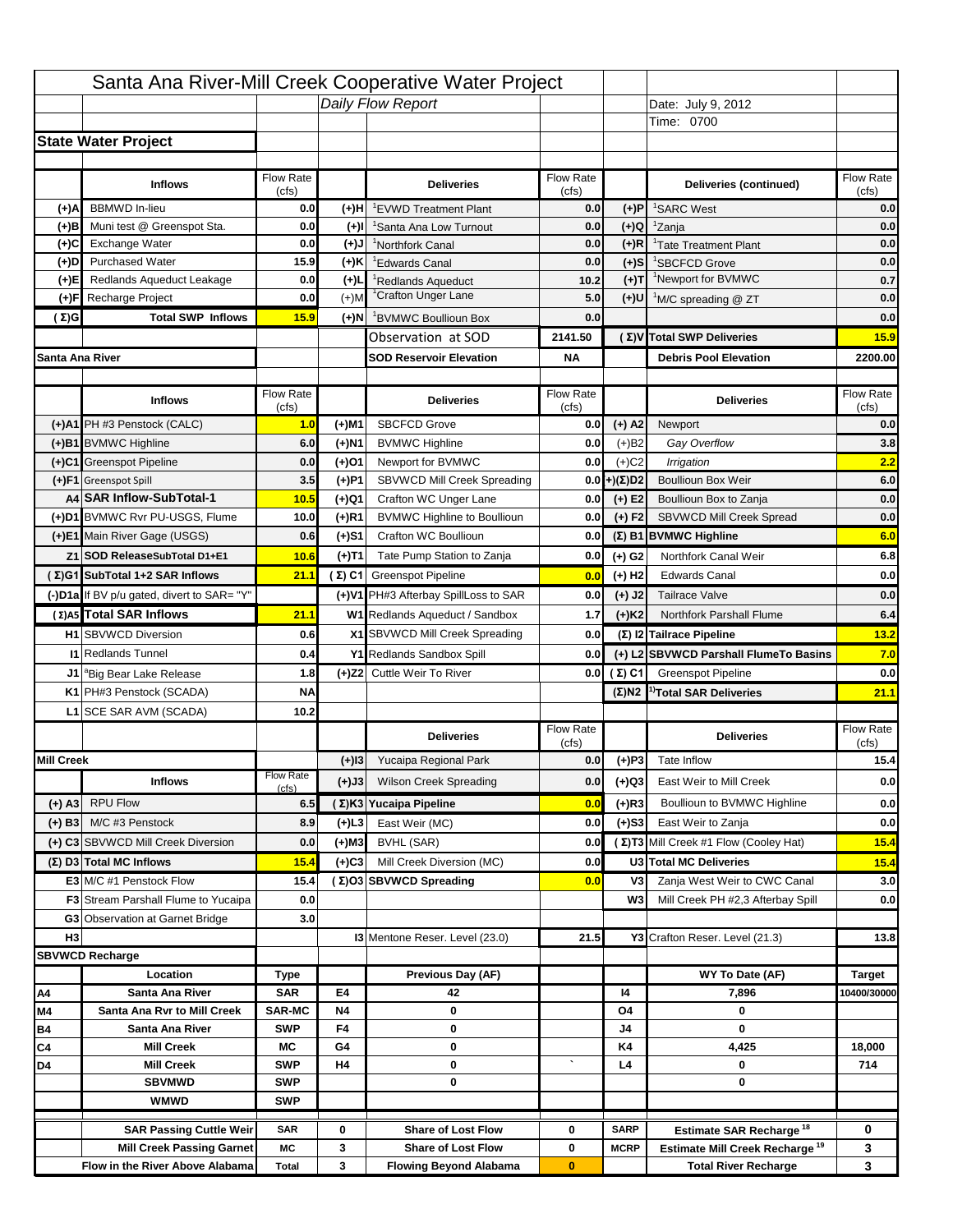|                   |                                                                        |                    |           | Santa Ana River-Mill Creek Cooperative Water Project   |                    |                            |                                                                                   |                                                  |
|-------------------|------------------------------------------------------------------------|--------------------|-----------|--------------------------------------------------------|--------------------|----------------------------|-----------------------------------------------------------------------------------|--------------------------------------------------|
|                   |                                                                        |                    |           | Daily Flow Report                                      |                    |                            | Date: July 6, 2012                                                                |                                                  |
|                   |                                                                        |                    |           |                                                        |                    |                            | Time: 0700                                                                        |                                                  |
|                   | <b>State Water Project</b>                                             |                    |           |                                                        |                    |                            |                                                                                   |                                                  |
|                   |                                                                        |                    |           |                                                        |                    |                            |                                                                                   |                                                  |
|                   | <b>Inflows</b>                                                         | Flow Rate          |           | <b>Deliveries</b>                                      | <b>Flow Rate</b>   |                            | Deliveries (continued)                                                            | Flow Rate                                        |
| (+)A              | <b>BBMWD</b> In-lieu                                                   | (cfs)<br>0.0       | (+)H      | 'EVWD Treatment Plant                                  | (cfs)<br>0.0       | (+)P                       | <sup>1</sup> SARC West                                                            | (cfs)<br>0.0                                     |
| (+)B              | Muni test @ Greenspot Sta.                                             | 0.0                | $(+)$ l   | 'Santa Ana Low Turnout                                 | 0.0                | $(+)Q$                     | <sup>1</sup> Zanja                                                                | 0.0                                              |
| (+)C              | Exchange Water                                                         | 0.0                | $(+)$ J   | <sup>1</sup> Northfork Canal                           | 0.0                | $(+)R$                     | <sup>1</sup> Tate Treatment Plant                                                 | 0.0                                              |
| (+)D              | <b>Purchased Water</b>                                                 | 15.8               | (+)K      | <sup>1</sup> Edwards Canal                             | 0.0                | $(+)$ S                    | <sup>1</sup> SBCFCD Grove                                                         | 0.0                                              |
| (+)E              | Redlands Aqueduct Leakage                                              | 0.0                | $(+)1$    | <sup>1</sup> Redlands Aqueduct                         | 10.0               | $(+)T$                     | <sup>1</sup> Newport for BVMWC                                                    | 0.7                                              |
| (+)F              | Recharge Project                                                       | 0.0                | $(+)$ M   | <sup>1</sup> Crafton Unger Lane                        | 5.1                | (+)U                       | <sup>1</sup> M/C spreading @ ZT                                                   | 0.0                                              |
| (Σ)G              | <b>Total SWP Inflows</b>                                               | 15.8               | (+)N      | <sup>1</sup> BVMWC Boullioun Box                       | 0.0                |                            |                                                                                   | 0.0                                              |
|                   |                                                                        |                    |           | Observation at SOD                                     | ΝA                 |                            | (Σ) V Total SWP Deliveries                                                        | 15.8                                             |
| Santa Ana River   |                                                                        |                    |           | <b>SOD Reservoir Elevation</b>                         | ΝA                 |                            | <b>Debris Pool Elevation</b>                                                      | 2200.00                                          |
|                   |                                                                        |                    |           |                                                        |                    |                            |                                                                                   |                                                  |
|                   | <b>Inflows</b>                                                         | Flow Rate<br>(cfs) |           | <b>Deliveries</b>                                      | Flow Rate<br>(cfs) |                            | <b>Deliveries</b>                                                                 | Flow Rate<br>(cfs)                               |
|                   | (+)A1 PH #3 Penstock (CALC)                                            | 0.9                | (+)M1     | <b>SBCFCD Grove</b>                                    | 0.0                | $(+)$ A2                   | Newport                                                                           | 0.0                                              |
|                   | (+)B1 BVMWC Highline                                                   | 6.0                | (+)N1     | <b>BVMWC Highline</b>                                  | 0.0                | $(+)B2$                    | Gay Overflow                                                                      | 1.8                                              |
|                   | (+)C1 Greenspot Pipeline                                               | 0.0                | (+)01     | Newport for BVMWC                                      | 0.0                | $(+)$ C <sub>2</sub>       | Irrigation                                                                        | 4.2                                              |
|                   | (+)F1 Greenspot Spill                                                  | 4.0                | (+)P1     | SBVWCD Mill Creek Spreading                            | 0.0                | (+)(Σ)D2                   | <b>Boullioun Box Weir</b>                                                         | 6.0                                              |
|                   | A4 SAR Inflow-SubTotal-1                                               | 10.9               | (+)Q1     | Crafton WC Unger Lane                                  | 0.0                | $(+) E2$                   | Boullioun Box to Zanja                                                            | 0.0                                              |
|                   | (+)D1 BVMWC Rvr PU-USGS, Flume                                         | 8.0                | $(+)$ R1  | <b>BVMWC Highline to Boullioun</b>                     | 0.0                | $(+) F2$                   | SBVWCD Mill Creek Spread                                                          | 0.0                                              |
|                   | (+)E1 Main River Gage (USGS)                                           | 1.2                | (+)S1     | Crafton WC Boullioun                                   | 0.0                |                            | $(\Sigma)$ B1 BVMWC Highline                                                      | 6.0                                              |
|                   | Z1 SOD ReleaseSubTotal D1+E1                                           | 9.2                |           | Tate Pump Station to Zanja                             | 0.0                |                            | Northfork Canal Weir                                                              | 6.3                                              |
|                   | (Σ)G1 SubTotal 1+2 SAR Inflows                                         | 20.1               | (+)T1     |                                                        |                    | (+) G2                     | <b>Edwards Canal</b>                                                              |                                                  |
|                   |                                                                        |                    |           | (Σ) C1 Greenspot Pipeline                              | 0.0                | $(+)$ H <sub>2</sub>       |                                                                                   | 0.9                                              |
|                   | (-)D1a If BV p/u gated, divert to SAR= "Y"<br>(Σ) A5 Total SAR Inflows |                    |           | (+)V1 PH#3 Afterbay SpillLoss to SAR                   | 0.0                | $(+)$ J2                   | <b>Tailrace Valve</b>                                                             | 0.0                                              |
|                   |                                                                        | 20.1               |           | W1 Redlands Aqueduct / Sandbox                         | 1.8                | $(+)$ K <sub>2</sub>       | <b>Northfork Parshall Flume</b>                                                   | 4.8                                              |
|                   |                                                                        |                    |           |                                                        |                    |                            |                                                                                   |                                                  |
|                   | <b>H1</b> SBVWCD Diversion                                             | 1.2                |           | X1 SBVWCD Mill Creek Spreading                         | 0.0                |                            | (Σ) I2 Tailrace Pipeline                                                          |                                                  |
|                   | <b>11 Redlands Tunnel</b>                                              | 0.9                |           | Y1 Redlands Sandbox Spill                              | 0.0                |                            | (+) L2 SBVWCD Parshall FlumeTo Basins                                             |                                                  |
|                   | J1 <sup>a</sup> Big Bear Lake Release                                  | 1.8                |           | (+)Z2 Cuttle Weir To River                             |                    | 0.0 $(\Sigma)$ C1          | <b>Greenspot Pipeline</b>                                                         |                                                  |
|                   | K1 PH#3 Penstock (SCADA)                                               | <b>NA</b>          |           |                                                        |                    |                            | $(\Sigma)$ N2 <sup>1)</sup> Total SAR Deliveries                                  |                                                  |
|                   | L1 SCE SAR AVM (SCADA)                                                 | 11.0               |           |                                                        |                    |                            |                                                                                   |                                                  |
|                   |                                                                        |                    |           | <b>Deliveries</b>                                      | <b>Flow Rate</b>   |                            | <b>Deliveries</b>                                                                 | Flow Rate                                        |
|                   |                                                                        |                    |           |                                                        | (cfs)              |                            |                                                                                   | (cts)                                            |
| <b>Mill Creek</b> |                                                                        | <b>Flow Rate</b>   | $(+)$ 13  | Yucaipa Regional Park                                  | 0.0                | $(+)P3$                    | Tate Inflow                                                                       |                                                  |
|                   | <b>Inflows</b>                                                         | (cfs)              | (+)J3     | <b>Wilson Creek Spreading</b>                          | 0.0                | (+)Q3                      | East Weir to Mill Creek                                                           |                                                  |
| (+) A3            | <b>RPU Flow</b>                                                        | 7.2                |           | (Σ)K3 Yucaipa Pipeline                                 | 0.0                | $(+)$ R3                   | Boullioun to BVMWC Highline                                                       | 12.0<br>6.0<br>0.0<br>20.1<br>15.0<br>0.0<br>0.0 |
| $(+)$ B3          | M/C #3 Penstock                                                        | 9.8                | $(+)$ L3  | East Weir (MC)                                         | 0.0                | $(+)$ S3                   | East Weir to Zanja                                                                | 2.0                                              |
|                   | (+) C3 SBVWCD Mill Creek Diversion                                     | 0.0                | (+)M3     | BVHL (SAR)                                             | 0.0                |                            | (Σ) T3 Mill Creek #1 Flow (Cooley Hat)                                            | 17.0                                             |
|                   | (Σ) D3 Total MC Inflows                                                | 17.0               | $(+)C3$   | Mill Creek Diversion (MC)                              | 0.0                |                            | U3 Total MC Deliveries                                                            | 17.0                                             |
|                   | E3 M/C #1 Penstock Flow                                                | 17.0               |           | (Σ)O3 SBVWCD Spreading                                 | 0.0                | V3                         | Zanja West Weir to CWC Canal                                                      |                                                  |
|                   | <b>F3</b> Stream Parshall Flume to Yucaipa                             | 0.0                |           |                                                        |                    | W <sub>3</sub>             | Mill Creek PH #2,3 Afterbay Spill                                                 |                                                  |
|                   | G3 Observation at Garnet Bridge                                        | 3.0                |           |                                                        |                    |                            |                                                                                   |                                                  |
| H <sub>3</sub>    |                                                                        |                    |           | <b>13 Mentone Reser. Level (23.0)</b>                  | 21.5               |                            | Y3 Crafton Reser. Level (21.3)                                                    | 4.4<br>0.0<br>14.0                               |
|                   | <b>SBVWCD Recharge</b>                                                 |                    |           |                                                        |                    |                            |                                                                                   |                                                  |
|                   | Location                                                               | Type               |           | Previous Day (AF)                                      |                    |                            | WY To Date (AF)                                                                   | <b>Target</b>                                    |
| Α4                | Santa Ana River                                                        | <b>SAR</b>         | E4        | 12                                                     |                    | 14                         | 7,855                                                                             |                                                  |
| M4                | Santa Ana Rvr to Mill Creek                                            | <b>SAR-MC</b>      | <b>N4</b> | 0                                                      |                    | O4                         | 0                                                                                 |                                                  |
| Β4                | Santa Ana River<br><b>Mill Creek</b>                                   | <b>SWP</b><br>МC   | F4<br>G4  | 0<br>0                                                 |                    | J4<br>K4                   | 0<br>4,425                                                                        | 18,000                                           |
| C4<br>D4          | <b>Mill Creek</b>                                                      | <b>SWP</b>         | H4        | 0                                                      |                    | L4                         | 0                                                                                 | 714                                              |
|                   | <b>SBVMWD</b>                                                          | <b>SWP</b>         |           | 0                                                      |                    |                            | 0                                                                                 | 10400/30000                                      |
|                   | <b>WMWD</b>                                                            | <b>SWP</b>         |           |                                                        |                    |                            |                                                                                   |                                                  |
|                   |                                                                        |                    |           |                                                        |                    |                            |                                                                                   |                                                  |
|                   | <b>SAR Passing Cuttle Weir</b><br><b>Mill Creek Passing Garnet</b>     | <b>SAR</b><br>МC   | 0<br>3    | <b>Share of Lost Flow</b><br><b>Share of Lost Flow</b> | 0<br>0             | <b>SARP</b><br><b>MCRP</b> | Estimate SAR Recharge <sup>18</sup><br>Estimate Mill Creek Recharge <sup>19</sup> | 0<br>3                                           |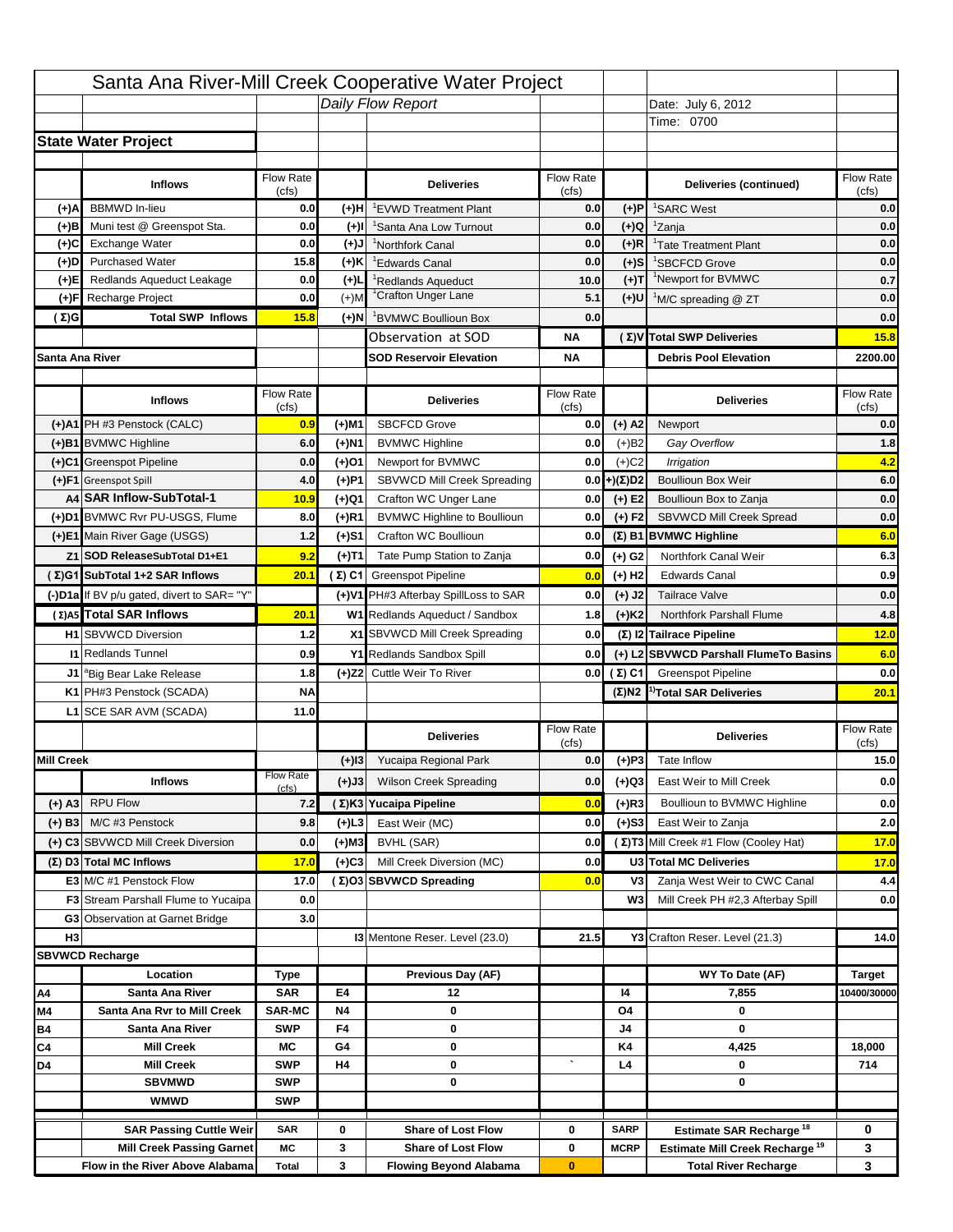|                   |                                            |                    |           | Santa Ana River-Mill Creek Cooperative Water Project |                  |                       |                                                                                   |                               |
|-------------------|--------------------------------------------|--------------------|-----------|------------------------------------------------------|------------------|-----------------------|-----------------------------------------------------------------------------------|-------------------------------|
|                   |                                            |                    |           | Daily Flow Report                                    |                  |                       | Date: July 5, 2012                                                                |                               |
|                   |                                            |                    |           |                                                      |                  |                       | Time: 0730                                                                        |                               |
|                   | <b>State Water Project</b>                 |                    |           |                                                      |                  |                       |                                                                                   |                               |
|                   |                                            |                    |           |                                                      |                  |                       |                                                                                   |                               |
|                   | <b>Inflows</b>                             | Flow Rate          |           | <b>Deliveries</b>                                    | <b>Flow Rate</b> |                       | Deliveries (continued)                                                            | Flow Rate                     |
| (+)A              | <b>BBMWD</b> In-lieu                       | (cts)<br>0.0       | (+)H      | 'EVWD Treatment Plant                                | (cfs)<br>0.0     | (+)P                  | <sup>1</sup> SARC West                                                            | (cfs)<br>0.0                  |
| (+)B              | Muni test @ Greenspot Sta.                 | 0.0                | (+)I      | 'Santa Ana Low Turnout                               | 0.0              | (+)Q                  | <sup>1</sup> Zanja                                                                | 0.0                           |
| (+)C              | Exchange Water                             | 0.0                | (+)J      | <sup>1</sup> Northfork Canal                         | 0.0              | $(+)R$                | <sup>1</sup> Tate Treatment Plant                                                 | 0.0                           |
| (+)D              | <b>Purchased Water</b>                     | 15.0               | (+)K      | <sup>1</sup> Edwards Canal                           | 0.0              | $(+)S$                | <sup>1</sup> SBCFCD Grove                                                         | 0.0                           |
| (+)E              | Redlands Aqueduct Leakage                  | $0.0\,$            | $(+)$ L   | <sup>1</sup> Redlands Aqueduct                       | 10.0             | (+)T                  | <sup>1</sup> Newport for BVMWC                                                    | 0.0                           |
| (+)F              | Recharge Project                           | 0.0                | $(+)$ M   | <sup>1</sup> Crafton Unger Lane                      | 5.0              | (+)U                  | <sup>1</sup> M/C spreading @ ZT                                                   | 0.0                           |
| ( Σ)G             | <b>Total SWP Inflows</b>                   | 15.0               | (+)N      | BVMWC Boullioun Box                                  | 0.0              |                       |                                                                                   | 0.0                           |
|                   |                                            |                    |           | Observation at SOD                                   | ΝA               |                       | (Σ) V Total SWP Deliveries                                                        | 15.0                          |
| Santa Ana River   |                                            |                    |           | <b>SOD Reservoir Elevation</b>                       | NA               |                       | <b>Debris Pool Elevation</b>                                                      | 2200.00                       |
|                   |                                            |                    |           |                                                      |                  |                       |                                                                                   |                               |
|                   | <b>Inflows</b>                             | Flow Rate          |           | <b>Deliveries</b>                                    | <b>Flow Rate</b> |                       | <b>Deliveries</b>                                                                 | Flow Rate                     |
|                   |                                            | (cts)              |           |                                                      | (cts)            |                       |                                                                                   | (cfs)                         |
|                   | (+)A1 PH #3 Penstock (CALC)                | 1.0                | (+)M1     | <b>SBCFCD Grove</b>                                  | 0.0              | $(+)$ A2              | Newport                                                                           | 0.0                           |
|                   | (+)B1 BVMWC Highline                       | 6.0                | (+)N1     | <b>BVMWC Highline</b>                                | 0.0              | $(+)B2$               | Gay Overflow                                                                      | 2.3                           |
|                   | (+)C1 Greenspot Pipeline                   | 0.0                | (+)O1     | Newport for BVMWC                                    | 0.0              | $(+)$ C2              | Irrigation                                                                        | 3.7                           |
|                   | (+)F1 Greenspot Spill                      | 5.2                | (+)P1     | SBVWCD Mill Creek Spreading                          |                  | $0.0$ + $(\Sigma)$ D2 | <b>Boullioun Box Weir</b>                                                         | 6.0                           |
|                   | A4 SAR Inflow-SubTotal-1                   | 12.2               | (+)Q1     | Crafton WC Unger Lane                                | 0.0              | $(+)$ E2              | Boullioun Box to Zanja                                                            | 0.0                           |
|                   | (+)D1 BVMWC Rvr PU-USGS, Flume             | 7.4                | $(+)R1$   | <b>BVMWC Highline to Boullioun</b>                   | 0.0              | $(+) F2$              | SBVWCD Mill Creek Spread                                                          | 0.0                           |
|                   | (+)E1 Main River Gage (USGS)               | 1.2                | (+)S1     | Crafton WC Boullioun                                 | 0.0              |                       | $(\Sigma)$ B1 BVMWC Highline                                                      | 6.0                           |
|                   | Z1 SOD ReleaseSubTotal D1+E1               | 8.6                | (+)T1     | Tate Pump Station to Zanja                           | 0.0              | (+) G2                | Northfork Canal Weir                                                              | 6.9                           |
|                   | (Σ)G1 SubTotal 1+2 SAR Inflows             | 20.8               |           | $(Σ) C1$ Greenspot Pipeline                          | 0.0              | $(+)$ H <sub>2</sub>  | <b>Edwards Canal</b>                                                              | 1.0                           |
|                   | (-)D1a If BV p/u gated, divert to SAR= "Y" |                    |           | (+)V1 PH#3 Afterbay SpillLoss to SAR                 | 0.0              | $(+)$ J2              | <b>Tailrace Valve</b>                                                             | 0.0                           |
|                   | (Σ) A5 Total SAR Inflows                   | 20.8               |           | W1 Redlands Aqueduct / Sandbox                       | 1.8              | $(+)$ K2              | Northfork Parshall Flume                                                          | 4.8                           |
|                   |                                            |                    |           |                                                      |                  |                       |                                                                                   |                               |
|                   | <b>H1</b> SBVWCD Diversion                 | 1.2                |           | X1 SBVWCD Mill Creek Spreading                       | 0.0              |                       | (Σ) I2 Tailrace Pipeline                                                          | 12.7                          |
|                   | <b>11 Redlands Tunnel</b>                  | 0.9                |           | Y1 Redlands Sandbox Spill                            | 0.0              |                       | (+) L2 SBVWCD Parshall Flume To Basins                                            | 6.0                           |
|                   | J1 <sup>a</sup> Big Bear Lake Release      | 1.8                |           | (+)Z2 Cuttle Weir To River                           | 0.0              | (Σ) C1                | <b>Greenspot Pipeline</b>                                                         | 0.0                           |
|                   | K1 PH#3 Penstock (SCADA)                   | <b>NA</b>          |           |                                                      |                  |                       | $(\Sigma)$ N2 <sup>1</sup> Total SAR Deliveries                                   | 20.8                          |
|                   | L1 SCE SAR AVM (SCADA)                     | 12.2               |           |                                                      |                  |                       |                                                                                   |                               |
|                   |                                            |                    |           |                                                      | <b>Flow Rate</b> |                       |                                                                                   | <b>Flow Rate</b>              |
|                   |                                            |                    |           | <b>Deliveries</b>                                    | (cts)            |                       | <b>Deliveries</b>                                                                 | (cts)                         |
| <b>Mill Creek</b> |                                            |                    | $(+)$  3  | Yucaipa Regional Park                                | 0.0              | $(+)$ P3              | Tate Inflow                                                                       |                               |
|                   | <b>Inflows</b>                             | Flow Rate<br>(cfs) | (+)J3     | <b>Wilson Creek Spreading</b>                        | 0.0              | (+)Q3                 | East Weir to Mill Creek                                                           |                               |
| $(+)$ A3          | <b>RPU Flow</b>                            | 7.5                |           | (Σ)K3 Yucaipa Pipeline                               | 0.0              | (+)R3                 | Boullioun to BVMWC Highline                                                       |                               |
| $(+)$ B3          | M/C #3 Penstock                            | 10.3               | $(+)$ L3  | East Weir (MC)                                       | 0.0              | $(+)$ S3              | East Weir to Zanja                                                                | 15.5<br>0.0<br>$0.0\,$<br>2.3 |
|                   | (+) C3 SBVWCD Mill Creek Diversion         | 0.0                | $(+)$ M3  | BVHL (SAR)                                           | 0.0              |                       | (Σ) T3 Mill Creek #1 Flow (Cooley Hat)                                            | 17.8                          |
|                   | $(\Sigma)$ D3 Total MC Inflows             | 17.8               | $(+)C3$   | Mill Creek Diversion (MC)                            | 0.0              |                       | U3 Total MC Deliveries                                                            | 17.8                          |
|                   | E3 M/C #1 Penstock Flow                    | 17.8               |           | (Σ)O3 SBVWCD Spreading                               | 0.0              | V <sub>3</sub>        | Zanja West Weir to CWC Canal                                                      | 4.6                           |
|                   | <b>F3</b> Stream Parshall Flume to Yucaipa | 0.0                |           |                                                      |                  | W3                    | Mill Creek PH #2,3 Afterbay Spill                                                 | 0.0                           |
|                   | <b>G3</b> Observation at Garnet Bridge     | 3.0                |           |                                                      |                  |                       |                                                                                   |                               |
| H <sub>3</sub>    |                                            |                    |           | <b>13 Mentone Reser. Level (23.0)</b>                | 20.9             |                       | Y3 Crafton Reser. Level (21.3)                                                    | 15.4                          |
|                   | <b>SBVWCD Recharge</b>                     |                    |           |                                                      |                  |                       |                                                                                   |                               |
|                   | Location                                   | Type               |           | Previous Day (AF)                                    |                  |                       | WY To Date (AF)                                                                   | <b>Target</b>                 |
| Α4                | Santa Ana River                            | <b>SAR</b>         | E4        | 27                                                   |                  | 14                    | 7,843                                                                             | 10400/30000                   |
| M4                | Santa Ana Rvr to Mill Creek                | <b>SAR-MC</b>      | <b>N4</b> | 0                                                    |                  | O4                    | 0                                                                                 |                               |
| Β4                | Santa Ana River                            | <b>SWP</b>         | F4        | 0                                                    |                  | J4                    | 0                                                                                 |                               |
| C4                | <b>Mill Creek</b>                          | МC                 | G4        | 0                                                    |                  | K4                    | 4,425                                                                             | 18,000                        |
| D4                | <b>Mill Creek</b>                          | <b>SWP</b>         | H4        | 0                                                    |                  | L4                    | 0                                                                                 | 714                           |
|                   | <b>SBVMWD</b>                              | <b>SWP</b>         |           | 0                                                    |                  |                       | 0                                                                                 |                               |
|                   | <b>WMWD</b>                                | <b>SWP</b>         |           |                                                      |                  |                       |                                                                                   |                               |
|                   | <b>SAR Passing Cuttle Weir</b>             | <b>SAR</b>         | 0         | <b>Share of Lost Flow</b>                            | 0                | <b>SARP</b>           |                                                                                   | 0                             |
|                   | <b>Mill Creek Passing Garnet</b>           | МC                 | 3         | <b>Share of Lost Flow</b>                            | 0                | <b>MCRP</b>           | Estimate SAR Recharge <sup>18</sup><br>Estimate Mill Creek Recharge <sup>19</sup> | 3                             |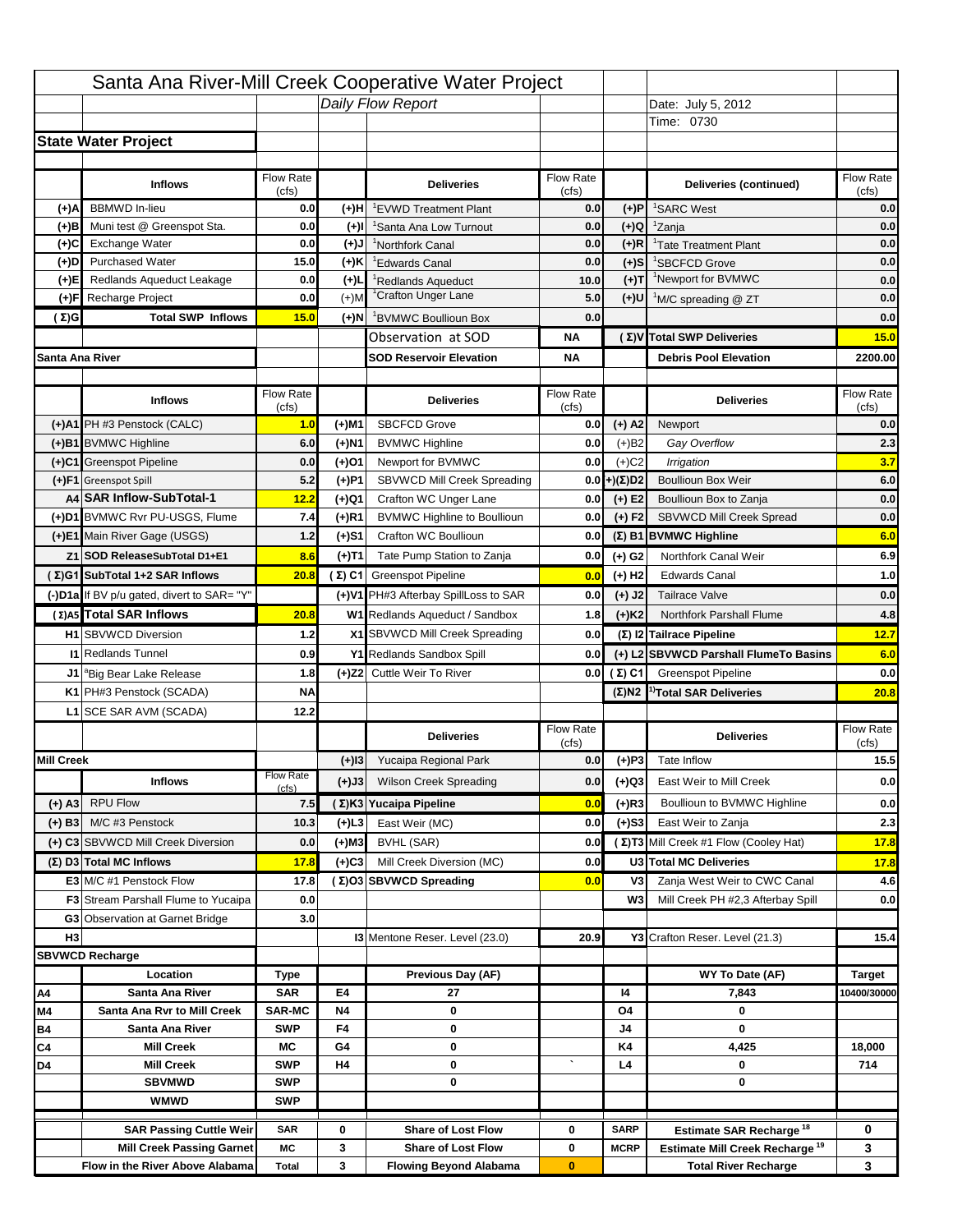|                   |                                                |                             |                 | Santa Ana River-Mill Creek Cooperative Water Project |                    |                      |                                                                                   |                                                  |
|-------------------|------------------------------------------------|-----------------------------|-----------------|------------------------------------------------------|--------------------|----------------------|-----------------------------------------------------------------------------------|--------------------------------------------------|
|                   |                                                |                             |                 | Daily Flow Report                                    |                    |                      | Date: July 3, 2012                                                                |                                                  |
|                   |                                                |                             |                 |                                                      |                    |                      | Time: 0800                                                                        |                                                  |
|                   | <b>State Water Project</b>                     |                             |                 |                                                      |                    |                      |                                                                                   |                                                  |
|                   |                                                |                             |                 |                                                      |                    |                      |                                                                                   |                                                  |
|                   | <b>Inflows</b>                                 | Flow Rate                   |                 | <b>Deliveries</b>                                    | <b>Flow Rate</b>   |                      | Deliveries (continued)                                                            | Flow Rate                                        |
| (+)A              | <b>BBMWD</b> In-lieu                           | (cfs)<br>0.0                | (+)H            | 'EVWD Treatment Plant                                | (cfs)<br>0.0       | (+)P                 | <sup>1</sup> SARC West                                                            | (cfs)<br>0.0                                     |
| (+)B              | Muni test @ Greenspot Sta.                     | 0.0                         | $(+)$ l         | 'Santa Ana Low Turnout                               | 0.0                | $(+)Q$               | <sup>1</sup> Zanja                                                                | 0.0                                              |
| (+)C              | Exchange Water                                 | 0.0                         | $(L(+)$         | <sup>1</sup> Northfork Canal                         | 0.0                | $(+)R$               | <sup>1</sup> Tate Treatment Plant                                                 | 0.0                                              |
| (+)D              | <b>Purchased Water</b>                         | 11.0                        | (+)K            | <sup>1</sup> Edwards Canal                           | 0.0                | $(+)$ S              | <sup>1</sup> SBCFCD Grove                                                         | 0.0                                              |
| (+)E              | Redlands Aqueduct Leakage                      | 0.0                         | $(+)1$          | <sup>1</sup> Redlands Aqueduct                       | 6.0                | $(+)T$               | <sup>1</sup> Newport for BVMWC                                                    | 0.0                                              |
| (+)F              | Recharge Project                               | 0.0                         | $(+)$ M         | <sup>1</sup> Crafton Unger Lane                      | 5.0                | $(+)$ U              | <sup>1</sup> M/C spreading @ ZT                                                   | 0.0                                              |
| (Σ)G              | <b>Total SWP Inflows</b>                       | 11.0                        | (+)N            | <sup>1</sup> BVMWC Boullioun Box                     | 0.0                |                      |                                                                                   | 0.0                                              |
|                   |                                                |                             |                 | Observation at SOD                                   | ΝA                 |                      | (Σ) V Total SWP Deliveries                                                        | 11.0                                             |
| Santa Ana River   |                                                |                             |                 | <b>SOD Reservoir Elevation</b>                       | ΝA                 |                      | <b>Debris Pool Elevation</b>                                                      | 2200.00                                          |
|                   |                                                |                             |                 |                                                      |                    |                      |                                                                                   |                                                  |
|                   | <b>Inflows</b>                                 | Flow Rate<br>(cfs)          |                 | <b>Deliveries</b>                                    | Flow Rate<br>(cfs) |                      | <b>Deliveries</b>                                                                 | Flow Rate<br>(cfs)                               |
|                   | (+)A1 PH #3 Penstock (CALC)                    | 0.4                         | (+)M1           | <b>SBCFCD Grove</b>                                  | 0.0                | $(+)$ A2             | Newport                                                                           | 0.0                                              |
|                   | (+)B1 BVMWC Highline                           | 6.0                         | (+)N1           | <b>BVMWC Highline</b>                                | 0.0                | $(+)B2$              | Gay Overflow                                                                      | 1.8                                              |
|                   | (+)C1 Greenspot Pipeline                       | 0.0                         | (+)01           | Newport for BVMWC                                    | 0.0                | $(+)$ C <sub>2</sub> | Irrigation                                                                        | 4.2                                              |
|                   | (+)F1 Greenspot Spill                          | 7.0                         | (+)P1           | SBVWCD Mill Creek Spreading                          | 0.0                | (+)(Σ)D2             | <b>Boullioun Box Weir</b>                                                         | 6.0                                              |
|                   | A4 SAR Inflow-SubTotal-1                       | 13.4                        | (+)Q1           | Crafton WC Unger Lane                                | 0.0                | $(+) E2$             | Boullioun Box to Zanja                                                            | 0.0                                              |
|                   | (+)D1 BVMWC Rvr PU-USGS, Flume                 | 7.0                         | $(+)$ R1        | <b>BVMWC Highline to Boullioun</b>                   | 0.0                | $(+) F2$             | SBVWCD Mill Creek Spread                                                          | 0.0                                              |
|                   | (+)E1 Main River Gage (USGS)                   | 1.4                         | (+)S1           | Crafton WC Boullioun                                 | 0.0                |                      | $(\Sigma)$ B1 BVMWC Highline                                                      | 6.0                                              |
|                   | Z1 SOD ReleaseSubTotal D1+E1                   | 8.4                         | (+)T1           | Tate Pump Station to Zanja                           | 0.0                | (+) G2               | Northfork Canal Weir                                                              | 6.2                                              |
|                   | (Σ)G1 SubTotal 1+2 SAR Inflows                 | 21.8                        |                 | (Σ) C1 Greenspot Pipeline                            | 0.0                | $(+)$ H <sub>2</sub> | <b>Edwards Canal</b>                                                              | 1.0                                              |
|                   | (-)D1a If BV p/u gated, divert to SAR= "Y"     |                             |                 | (+)V1 PH#3 Afterbay SpillLoss to SAR                 | 0.0                | $(+)$ J2             | <b>Tailrace Valve</b>                                                             | 0.0                                              |
|                   | (Σ) A5 Total SAR Inflows                       | 21.8                        |                 | W1 Redlands Aqueduct / Sandbox                       |                    |                      | <b>Northfork Parshall Flume</b>                                                   | 6.1                                              |
|                   |                                                |                             |                 |                                                      | 2.0                | $(+)$ K <sub>2</sub> |                                                                                   |                                                  |
|                   |                                                |                             |                 |                                                      |                    |                      |                                                                                   |                                                  |
|                   | <b>H1</b> SBVWCD Diversion                     | 1.4                         |                 | X1 SBVWCD Mill Creek Spreading                       | 0.0                |                      | (Σ) I2 Tailrace Pipeline                                                          |                                                  |
|                   | <b>11 Redlands Tunnel</b>                      | 0.9                         |                 | Y1 Redlands Sandbox Spill                            | 0.0                |                      | (+) L2 SBVWCD Parshall FlumeTo Basins                                             |                                                  |
|                   | J1 <sup>a</sup> Big Bear Lake Release          | 1.8                         |                 | (+)Z2 Cuttle Weir To River                           |                    | 0.0 $(\Sigma)$ C1    | <b>Greenspot Pipeline</b>                                                         |                                                  |
|                   | K1 PH#3 Penstock (SCADA)                       | <b>NA</b>                   |                 |                                                      |                    |                      | $(\Sigma)$ N2 <sup>1)</sup> Total SAR Deliveries                                  |                                                  |
|                   | L1 SCE SAR AVM (SCADA)                         | 13.7                        |                 |                                                      |                    |                      |                                                                                   |                                                  |
|                   |                                                |                             |                 | <b>Deliveries</b>                                    | <b>Flow Rate</b>   |                      | <b>Deliveries</b>                                                                 | Flow Rate                                        |
| <b>Mill Creek</b> |                                                |                             | $(+)$ 13        | Yucaipa Regional Park                                | (cfs)<br>0.0       |                      | Tate Inflow                                                                       | (cts)                                            |
|                   |                                                | <b>Flow Rate</b>            |                 |                                                      |                    | $(+)P3$              | East Weir to Mill Creek                                                           |                                                  |
|                   | <b>Inflows</b>                                 | (cfs)                       | (+)J3           | <b>Wilson Creek Spreading</b>                        | 0.0                | (+)Q3                |                                                                                   |                                                  |
| $(+)$ A3          | <b>RPU Flow</b>                                | 7.6                         |                 | (Σ)K3 Yucaipa Pipeline                               | 0.0                | $(+)$ R3             | Boullioun to BVMWC Highline                                                       | 13.3<br>7.5<br>0.0<br>21.8<br>15.1<br>0.0<br>0.0 |
| $(+)$ B3          | M/C #3 Penstock                                | 10.5                        | $(+)$ L3        | East Weir (MC)                                       | 0.0                | $(+)$ S3             | East Weir to Zanja                                                                | 3.0                                              |
|                   | (+) C3 SBVWCD Mill Creek Diversion             | 0.0                         | (+)M3           | BVHL (SAR)                                           | 0.0                |                      | (Σ) T3 Mill Creek #1 Flow (Cooley Hat)                                            | 18.1                                             |
|                   | (Σ) D3 Total MC Inflows                        | 18.1                        | $(+)C3$         | Mill Creek Diversion (MC)                            | 0.0                |                      | U3 Total MC Deliveries                                                            | 18.1                                             |
|                   | E3 M/C #1 Penstock Flow                        | 18.1                        |                 | (Σ)O3 SBVWCD Spreading                               | 0.0                | V3                   | Zanja West Weir to CWC Canal                                                      |                                                  |
|                   | <b>F3</b> Stream Parshall Flume to Yucaipa     | 0.0                         |                 |                                                      |                    | W <sub>3</sub>       | Mill Creek PH #2,3 Afterbay Spill                                                 |                                                  |
|                   | G3 Observation at Garnet Bridge                | 3.0                         |                 |                                                      |                    |                      |                                                                                   | 5.9<br>0.0                                       |
| H <sub>3</sub>    |                                                |                             |                 | <b>13 Mentone Reser. Level (23.0)</b>                | 19.5               |                      | Y3 Crafton Reser. Level (21.3)                                                    | 14.8                                             |
|                   | <b>SBVWCD Recharge</b>                         |                             |                 |                                                      |                    |                      |                                                                                   |                                                  |
|                   | Location                                       | Type                        |                 | Previous Day (AF)                                    |                    |                      | WY To Date (AF)                                                                   | <b>Target</b>                                    |
| Α4                | Santa Ana River<br>Santa Ana Rvr to Mill Creek | <b>SAR</b><br><b>SAR-MC</b> | E4<br><b>N4</b> | 15<br>0                                              |                    | 14<br>O4             | 7,816<br>0                                                                        |                                                  |
| M4<br>Β4          | Santa Ana River                                | <b>SWP</b>                  | F4              | 0                                                    |                    | J4                   | 0                                                                                 |                                                  |
| C4                | <b>Mill Creek</b>                              | МC                          | G4              | 0                                                    |                    | K4                   | 4,425                                                                             | 18,000                                           |
| D4                | <b>Mill Creek</b>                              | <b>SWP</b>                  | H4              | 0                                                    |                    | L4                   | 0                                                                                 | 714                                              |
|                   | <b>SBVMWD</b>                                  | <b>SWP</b>                  |                 | 0                                                    |                    |                      | 0                                                                                 | 10400/30000                                      |
|                   | <b>WMWD</b>                                    | <b>SWP</b>                  |                 |                                                      |                    |                      |                                                                                   |                                                  |
|                   | <b>SAR Passing Cuttle Weir</b>                 | <b>SAR</b>                  | 0               | <b>Share of Lost Flow</b>                            | 0                  | <b>SARP</b>          |                                                                                   | 0                                                |
|                   | <b>Mill Creek Passing Garnet</b>               | МC                          | 3               | <b>Share of Lost Flow</b>                            | 0                  | <b>MCRP</b>          | Estimate SAR Recharge <sup>18</sup><br>Estimate Mill Creek Recharge <sup>19</sup> | 3                                                |